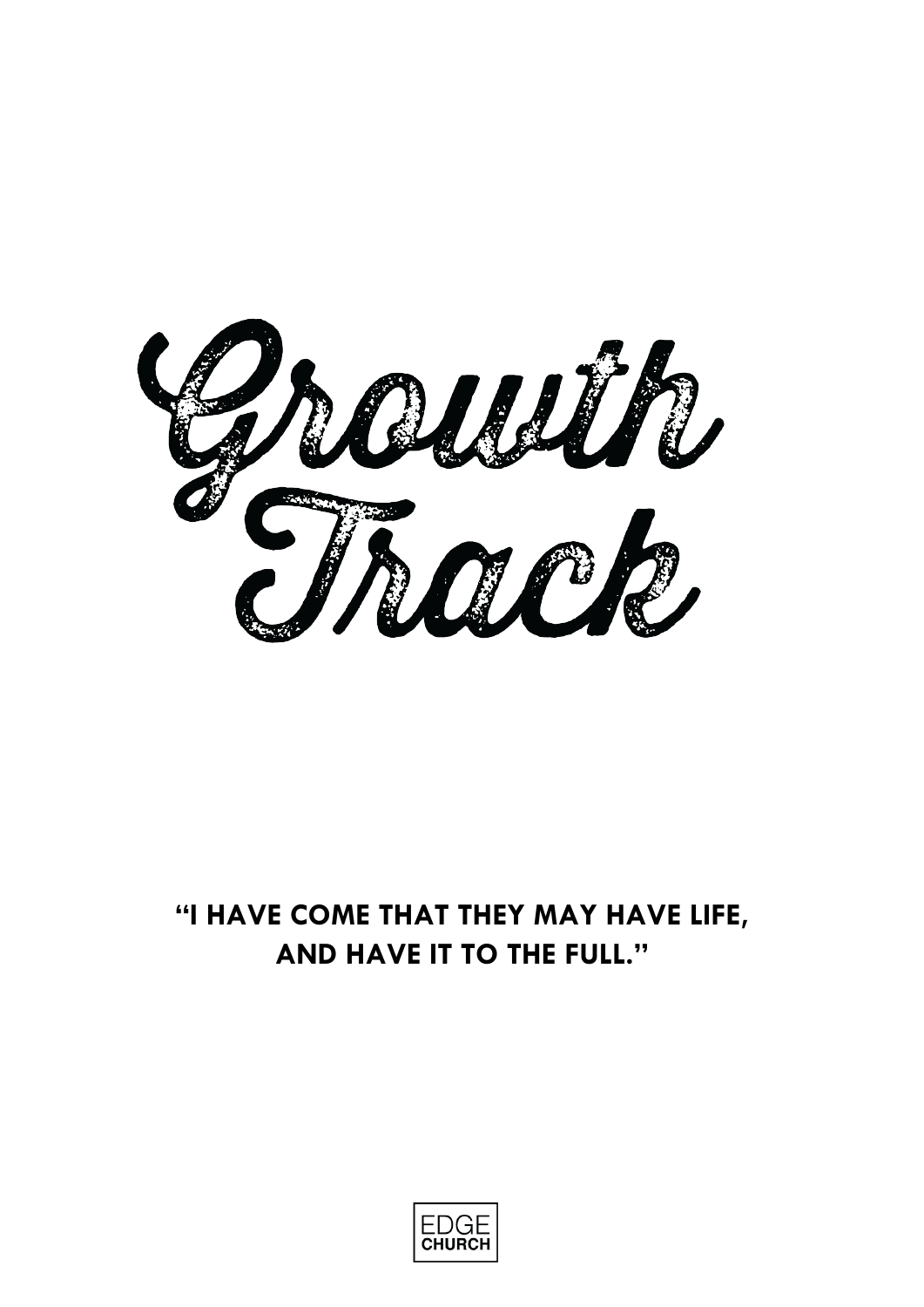# **CONTENTS**

| 3 <sup>7</sup> | stepONE      | Follow (Know God)                                        |
|----------------|--------------|----------------------------------------------------------|
|                | 12 stepTWO   | <b>Connect (Find Freedom)</b>                            |
|                | 26 stepTHREE | Discover (Discover Purpose)<br>Serve (Make a difference) |
|                |              | 39 addendum Spiritual Gifts Assessment                   |

Unless otherwise noted, all Scripture is taken from the HOLY BIBLE, NEW INTERNATIONAL VERSION ®. Copyright © 1973, 1978, 1984, 2011 by International Bible Society. Used by permission of Zondervan. All rights reserved. Portions of this outline are used by permission of Saddleback Church and Church of the Highlands.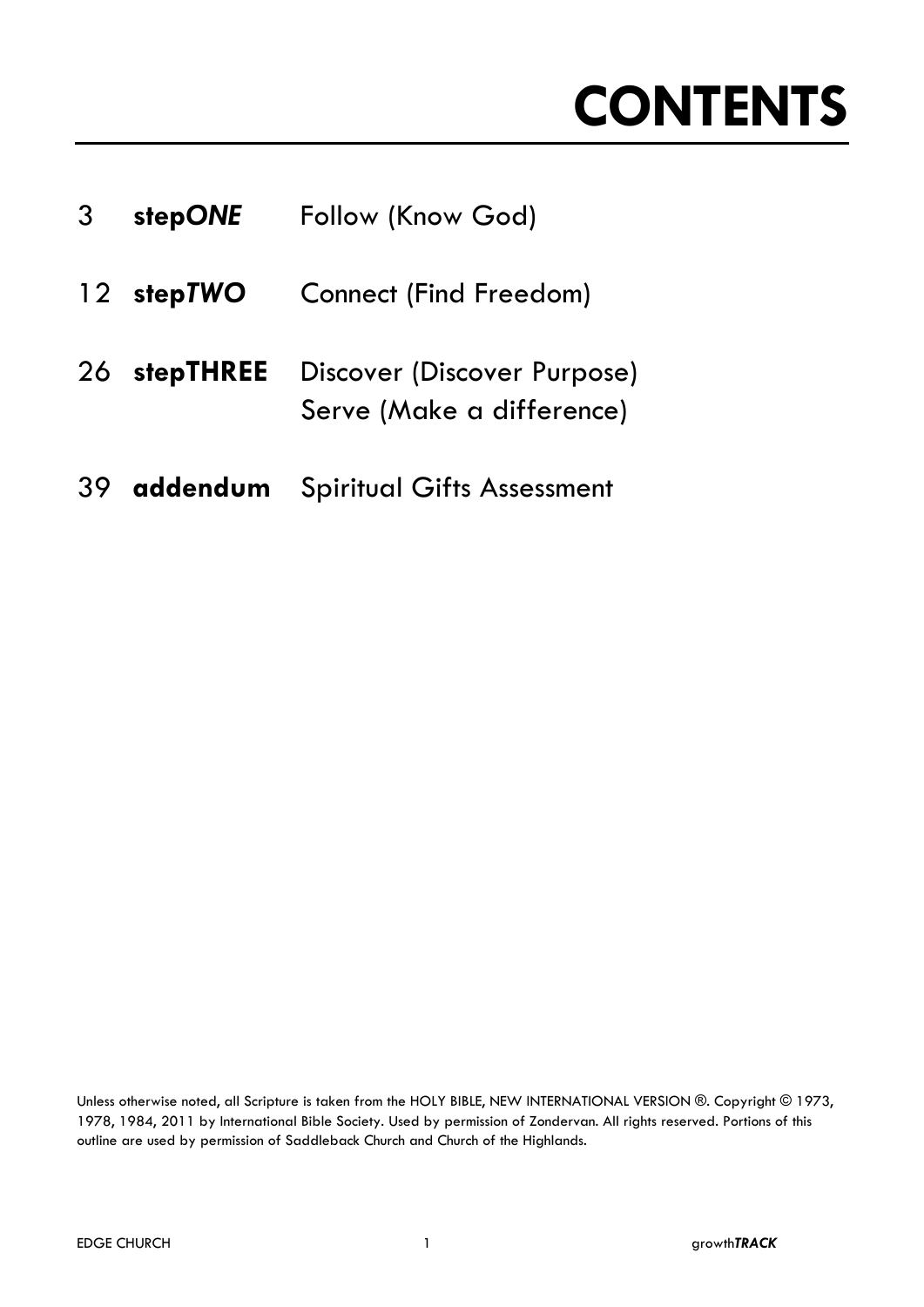### Introduction

Edge Church Growth Track guides you to discover your God-given purpose and live the life God created for you. The Growth Track is made up of four steps that equip you to follow Jesus, connect to the church, discover your purpose and serve others.

## **step***ONE* – Follow

Learn the spiritual journey that God has for each of us: to follow Jesus. Step One happens on the first Tuesday of every month.

## **step***TWO* – Connect

Explore the ministry of Edge Church, and find out how to connect with our church. Step Two happens on the second Tuesday of every month.

## **step***THREE* – Discover & Serve

Discover your personality and gifts and see how they indicate your purpose in life and your best fit in ministry. Connect to the opportunities, the culture and values of Edge Church to live out your purpose and serve others. Step Three happens on the third Tuesday of every month.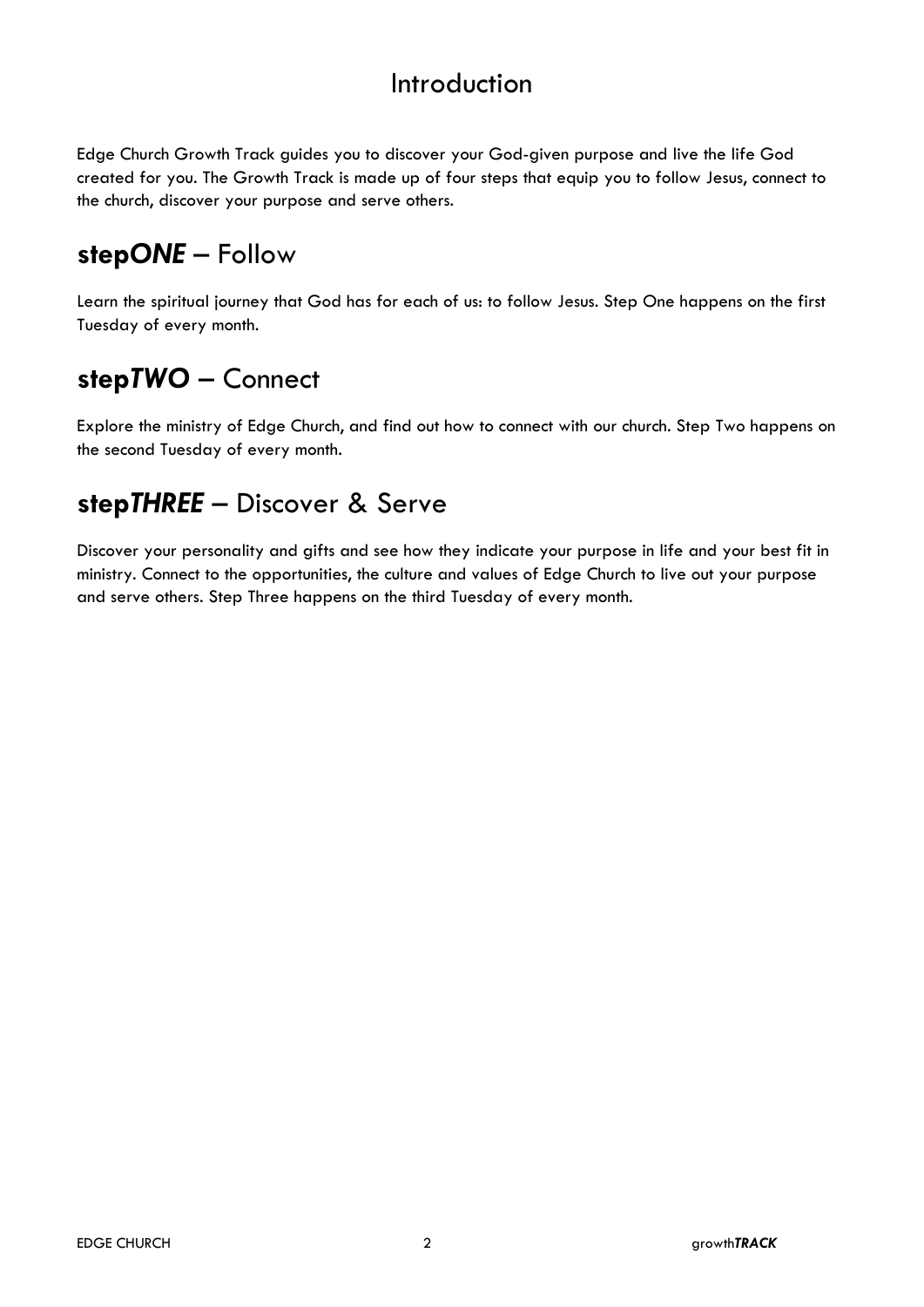# step*ONE:* Follow **OUR PRAYER FORYOU**

*"I keep asking that the God of our Lord Jesus Christ, the glorious Father, may give you the Spirit of wisdom and revelation, so that you may know him better. I pray that the eyes of your heart may be enlightened in order that you may know the hope to which he has called you, the riches of his glorious inheritance in his holy people."* **Ephesians 1:17-18**

*"I ask the God of our Master, Jesus Christ, the God of glory—to make you intelligent and discerning in knowing him personally, your eyes focussed and clear, so that you can see exactly what it is he is calling you to do, grasp the immensity of this glorious way of life he has for his followers."* **Ephesians 1:17-18 MSG**

## **OUR SPIRITUAL JOURNEY CONSISTS OF FOUR STEPS**

#### 1. KNOW GOD

*"[I pray]… that you may know Him better [personally].* **Ephesians 1:17-18**

*"Not everyone who says to me, 'Lord, Lord,' will enter the kingdom of heaven, but only he who does the will of my Father who is in heaven. Many will say to me on that day, 'Lord, Lord, did we not prophesy in your name, and in your name drive out demons and perform many miracles?' Then I will tell them plainly, 'I never knew you.'"* **Matthew 7:21-23**

## 2. FIND FREEDOM

*"[I pray]…that the eyes of your heart be enlightened [focussed and clear]."* **Ephesians 1:17-18** *"Therefore confess your sins to each other and pray for each other so that you may be healed."* **James 5:16**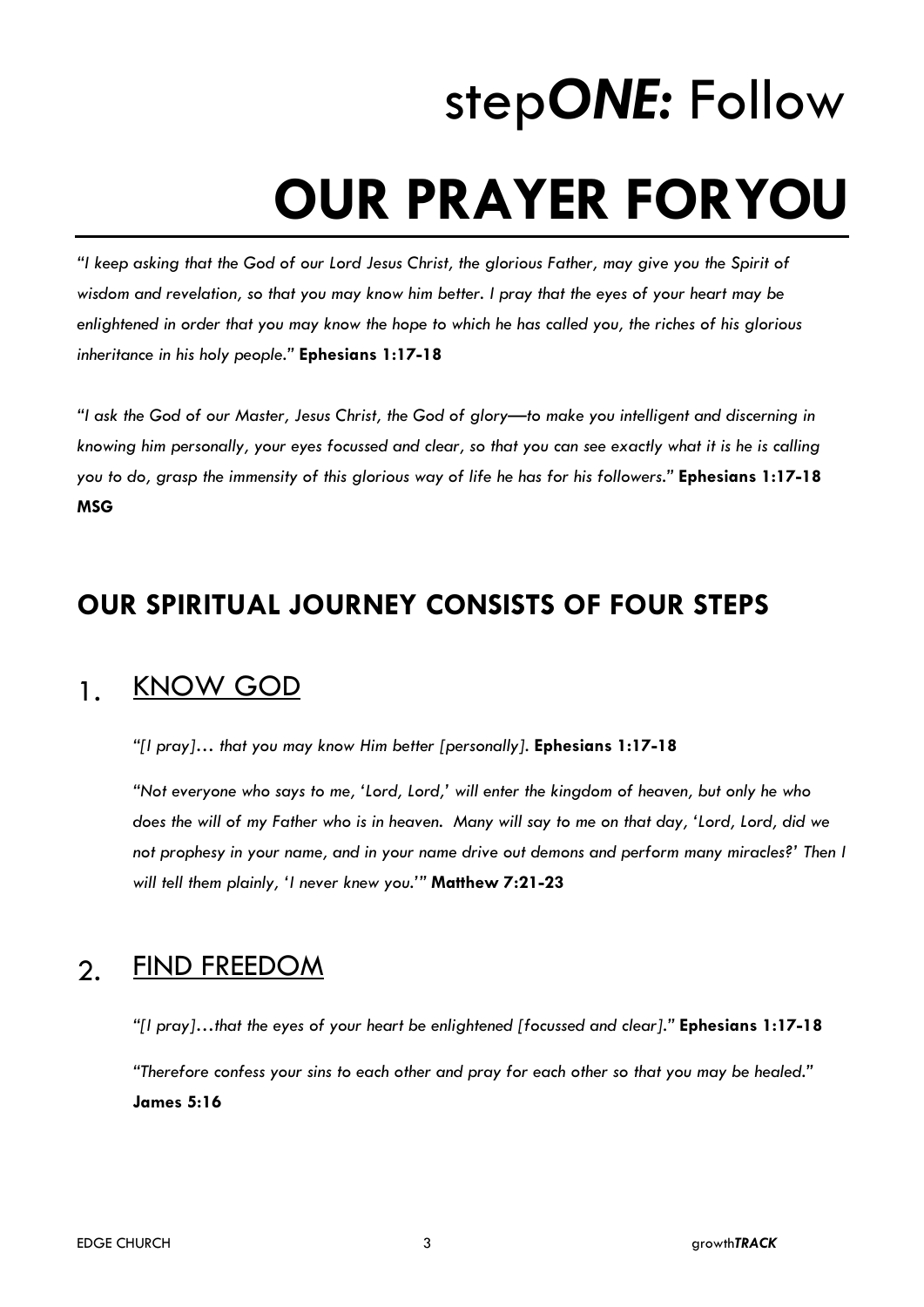### 3. DISCOVER PURPOSE

*"[I pray]…that you may know the hope to which he has called you."* **Ephesians 1:17-18** *"We have different gifts, according to the grace given to each of us."* **Romans 12:6** *"All of you together are Christ's body, and each of you is a part of it."* **1 Corinthians 12:27 NLT**

#### 4. MAKE A DIFFERENCE

*"[I pray]…"that you may grasp the immensity of this glorious way of life he has for his followers [in his holy people]."* **Ephesians 1:17-18**

*"This is to my Father's glory, that you bear much fruit, showing yourselves to be my disciples. I have told you this so that my joy may be in you and that your joy may be complete."* **John 15:8, 11**

*"God has given each of you a gift from his great variety of spiritual gifts. Use them well to serve one another."* **1 Peter 4:10 NLT**

## **KNOW GOD**

Sin breaks our close relationship with God. It causes us to fear God and try to live our lives outside of His will.

*"The wages of sin is death, BUT the gift of God is eternal life through Jesus Christ our Lord."* **Romans 6:23**

*"But God demonstrates his own love for us in this: while we were still sinners, Christ died for us."* **Romans 5:8**

*"God is on one side and all people are on the other side, and Christ Jesus is between them to bring them together, by giving His life for all mankind."* **1 Timothy 2:5-6 TLB**

God has already done his part to restore our relationship to him. He took the initiative. Now he waits for each of us to individually accept what he has done for us.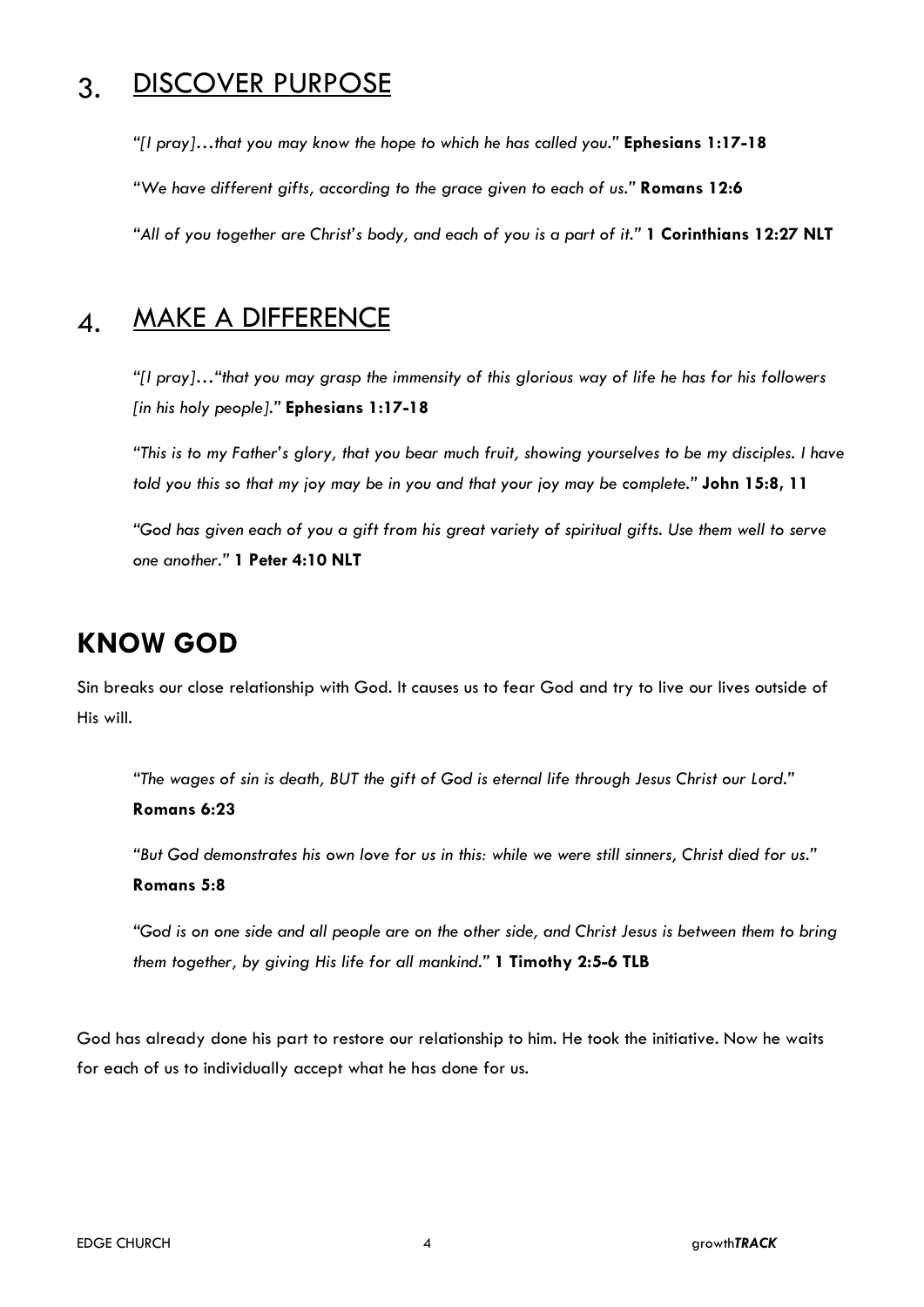## **HOW TO BECOME A CHRISTIAN**

1. REALISE that God has not been first place in your life, and ask him to forgive your sins.

*"If we confess our sins, he is faithful and just and will forgive us our sins and purify us from all unrighteousness."* **1 John 1:9**

2. BELIEVE that Jesus died to pay for your sins and that he rose from the dead and is alive today.

*"If you openly declare that Jesus is Lord and believe in your heart that God raised him from the dead, you will be saved. For it is by believing in your heart that you are made right with God, and it is by openly declaring your faith that you are saved."* **Romans 10:9-10 NLT**

*"Salvation is found in no one else, for there is no other name [Jesus] under heaven given to mankind by which we must be saved."* **Acts 4:12**

*"We believe that Jesus died and rose again, and so we believe that God will bring with Jesus those who have fallen asleep in him."* **1 Thessalonians 4:14**

3. ACCEPT God's free gift of salvation. Don't try to earn it.

*"For it is by grace you are saved, through faith — and this not from yourselves, it is the gift of God — not by works, so that no one can boast."* **Ephesians 2:8-9**

Our relationship with God is not restored by anything we do, but on the basis of what Jesus already did for us!

4. INVITE Jesus Christ to come into your life and be the Lord of your life.

*"To all who received him, he gave the right to become children of God. All they needed to do was to trust him to save them. All those who believe this are reborn!—not a physical rebirth resulting from human passion or plan—but from the will of God."* **John 1:12-13 TLB**

*"Listen! I stand at the door and knock. If anyone hears my voice and opens the door, I will come in..."* **Revelation 3:20 HCSB**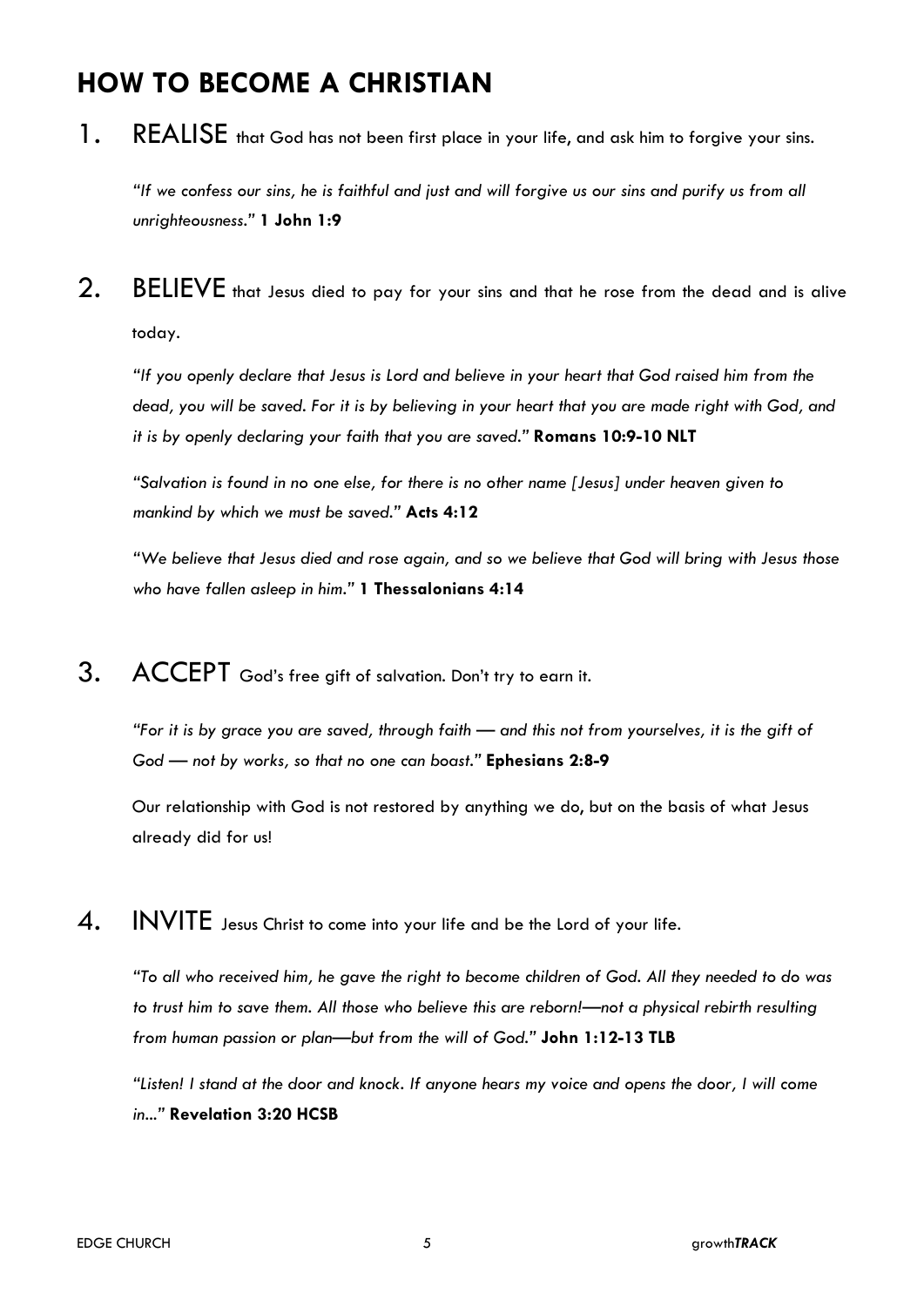## **You can take these steps by praying a simple prayer of commitment to God:**

*"Dear Jesus, thank you for creating me and for loving me even when I've ignored you and gone my own way. I realise I need you in my life, and I'm sorry for my sins. I ask you to forgive me. Thank you for dying on the cross for me. As much as I know how, I want to follow You from now on. Please come into my life and make me a new person inside. I accept your free gift of salvation. Please help me to grow now as a Christian."*

*"Everyone who calls on the name*

*of the Lord will be saved."*

**ROMANS 10:13**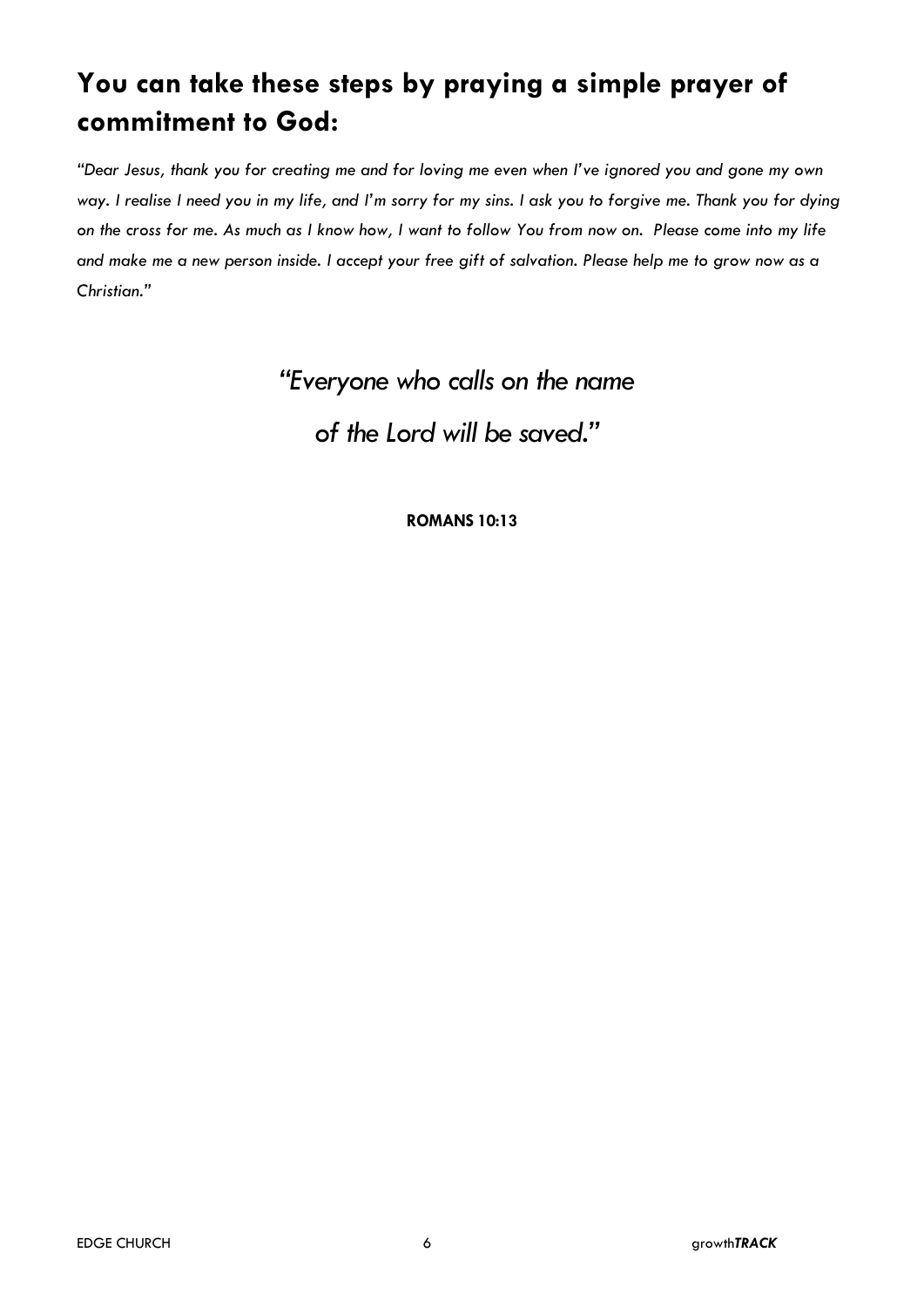## **WATER BAPTISM**

We practice baptism by immersion in water, which is the way Jesus was baptised and the way the Bible describes.

*"At that time Jesus came from Nazareth in Galilee and was baptised by John in the Jordan. Just as Jesus was coming up out of the water, he saw heaven being torn open and the Spirit descending on him like a dove."* **Mark 1:9-10**

*"Therefore go and make disciples of all nations, baptising them in the name of the Father and of the Son and of the Holy Spirit."* **Matthew 28:19**

*"Whoever acknowledges me before others, I will also acknowledge before my Father in heaven. But whoever disowns me before others, I will disown before my Father in heaven."*

**Matthew 10:32-33**

## **BY BEING WATER BAPTISED, YOU ARE:**

- 1. Following the EXAMPLE set by Jesus.
- 2. Demonstrating your CHANGED LIFE.
- 3. Declaring your COMMITMENT PUBLICLY.

Water baptism declares PUBLICLY what has happened PRIVATELY.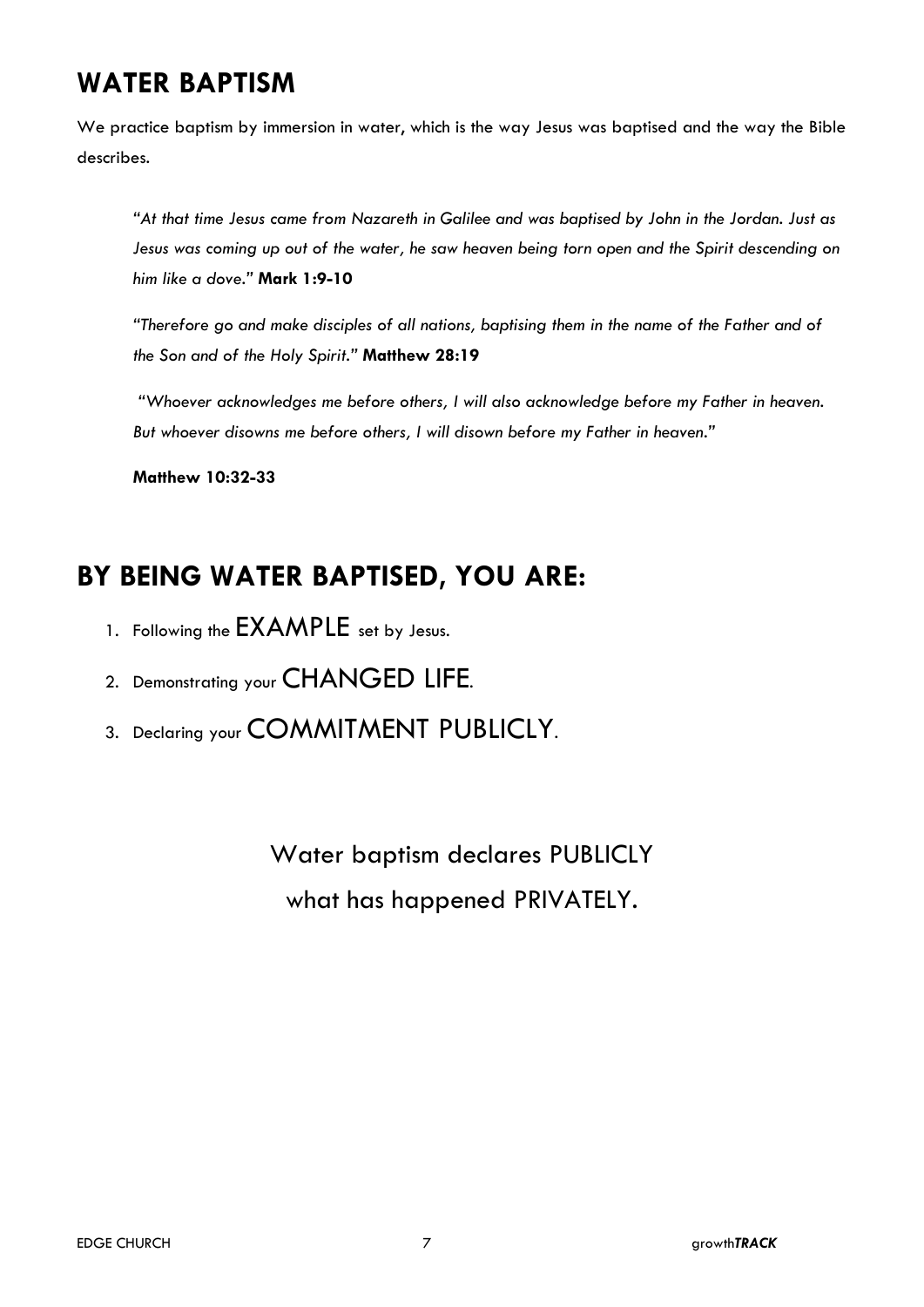## **MY STORY / TESTIMONY TO SHARE:**

Take some time to write your story/testimony describing how and when you became a Christian and what has changed in your life.

#### **What was my life like before I accepted Jesus?**

#### **What made me realise that I needed God in my life?**

| and the control of the control |  |
|--------------------------------|--|
|                                |  |
|                                |  |
|                                |  |
|                                |  |
|                                |  |
|                                |  |

#### **Where did I accept Jesus in my life? And how did I actually do it?**

| the control of the control of the control of |  |  |
|----------------------------------------------|--|--|
|                                              |  |  |
|                                              |  |  |
|                                              |  |  |
|                                              |  |  |
|                                              |  |  |
|                                              |  |  |
|                                              |  |  |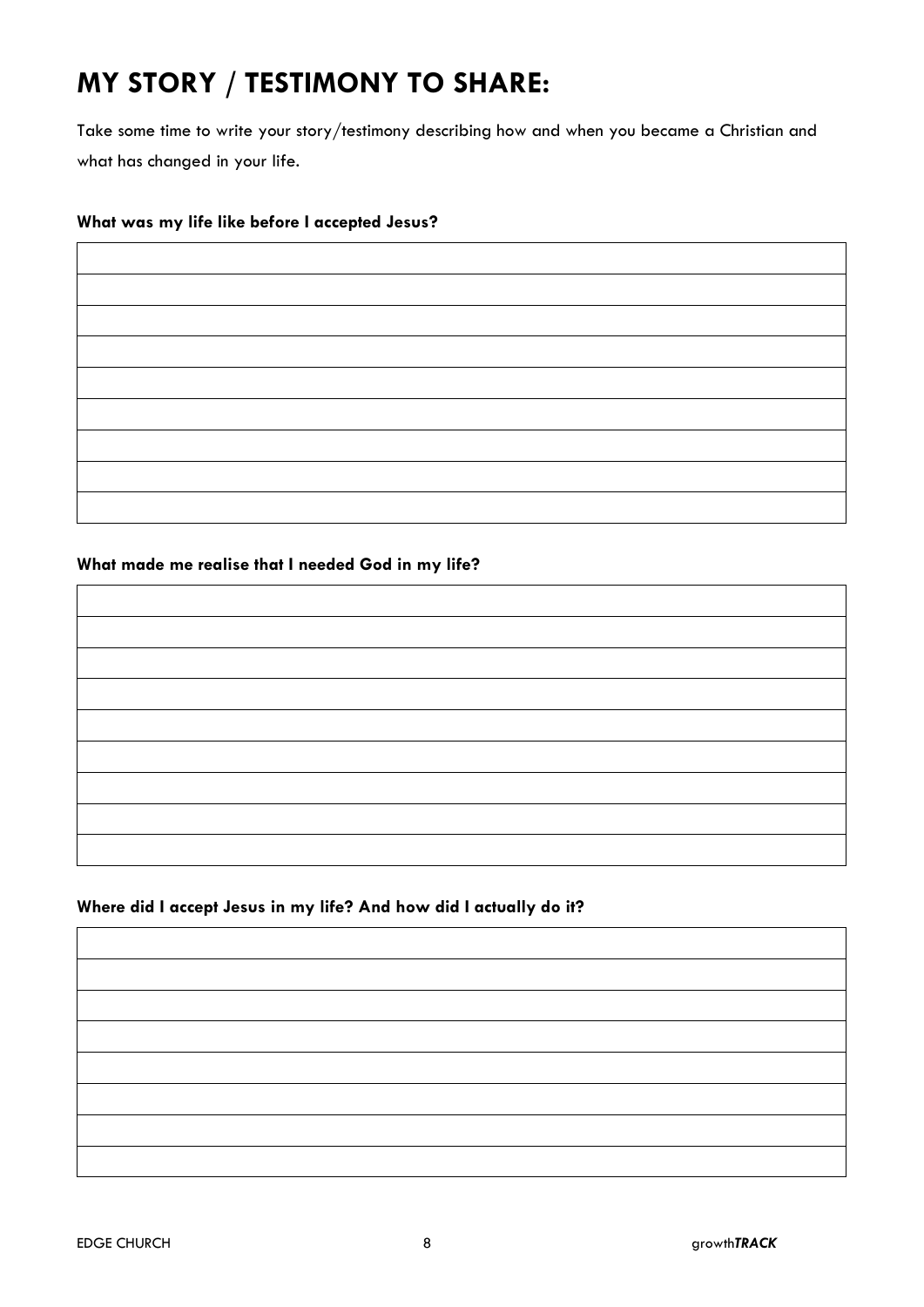#### **What has changed in my life since making the decision to follow Jesus?**

#### **Why have I decided to get baptised?** (If you are going to take the step of baptism)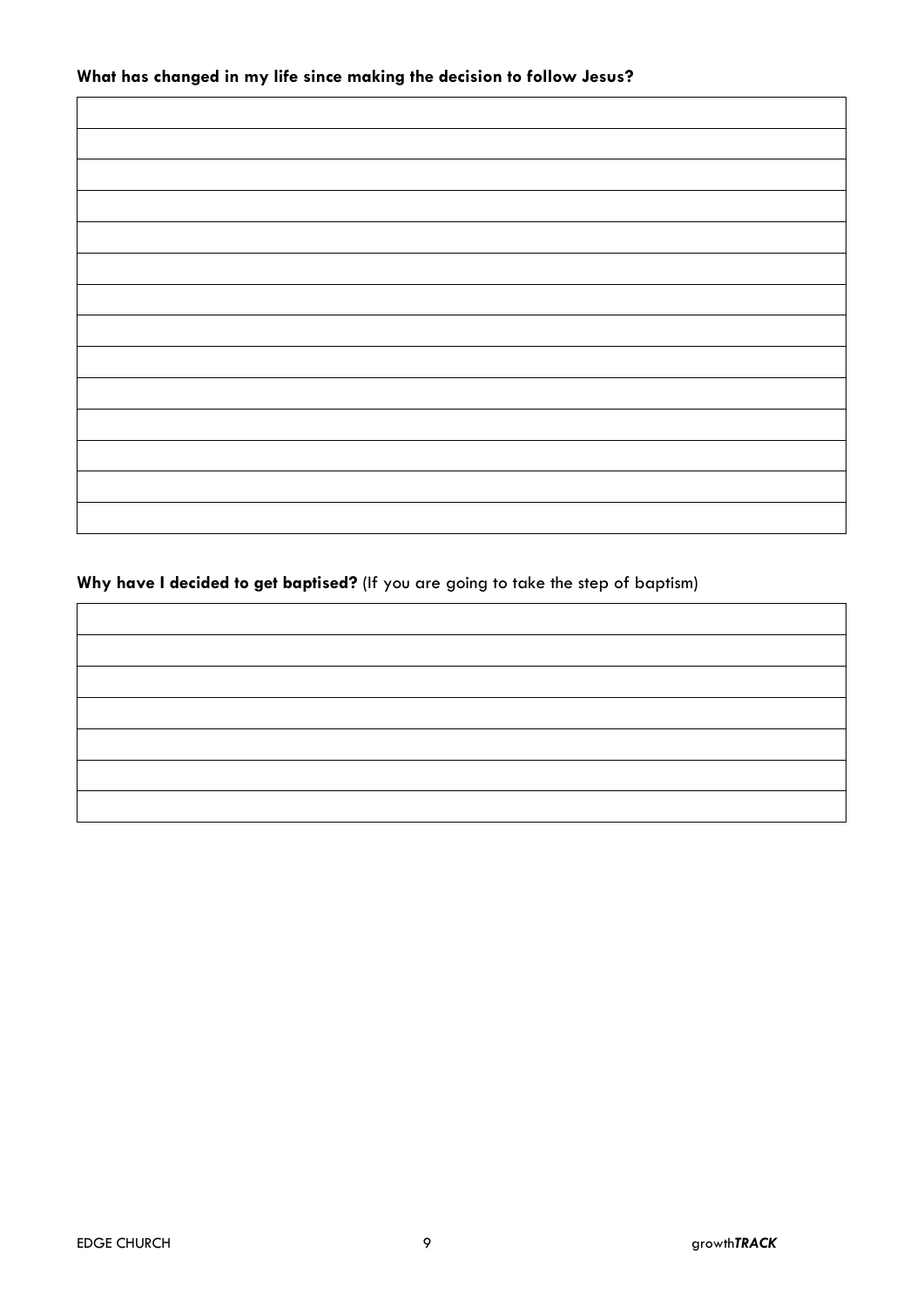## **A GENUINE RELATIONSHIP WITH GOD**

From the very beginning of time, God gave us a choice of how we could be in relationship with him.

*1.* I can DO MORE or I can RECEIVE WHAT HAS ALREADY BEEN DONE.

*"You study the Scriptures diligently because you think that in them you have eternal life. These are the very Scriptures that testify about me, yet you refuse to come to me to have life."* **John 5:39-40**

2. I can try to EARN GOD'S APPROVAL or I can RECEIVE GOD'S LOVE for me.

*"But God demonstrates his own love for us in this: While we were still sinners, Christ died for us."* **Romans 5:8**

3. I can obey out of DUTY or I can obey out of DELIGHT.

*"If you love me, you will obey my commands."* **John 14:15 NCV**

## Real Christianity is about RELATIONSHIP not RELIGION.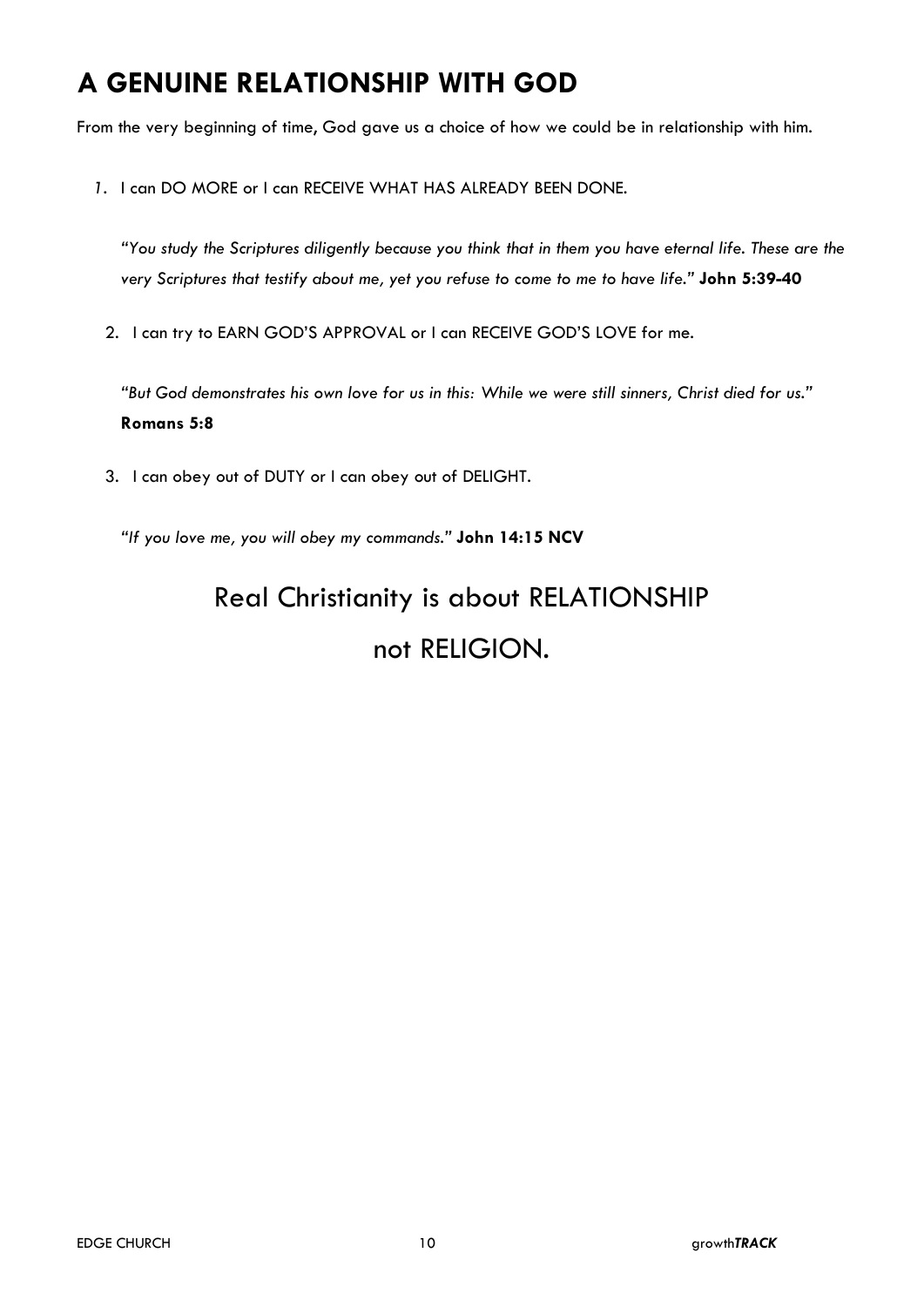# Next*STEPS*

# Follow

### **1. Give your heart to Jesus to be saved**

You can use the salvation prayer on page 6 as a guide.

## **2. Declare your relationship with Jesus publicly**

Water baptism is the example Jesus set, and we follow this example to publicly share our new life in him.

## **3. If you're a new believer or need a refresher,**

Join a Foundations Group after completing Growth Track.

### **4. Complete each of the 3 weeks of Growth Track**

Week 1 - Step One – Follow Week 2 - Step Two – Connect Week 3 - Step Three – Discover & Serve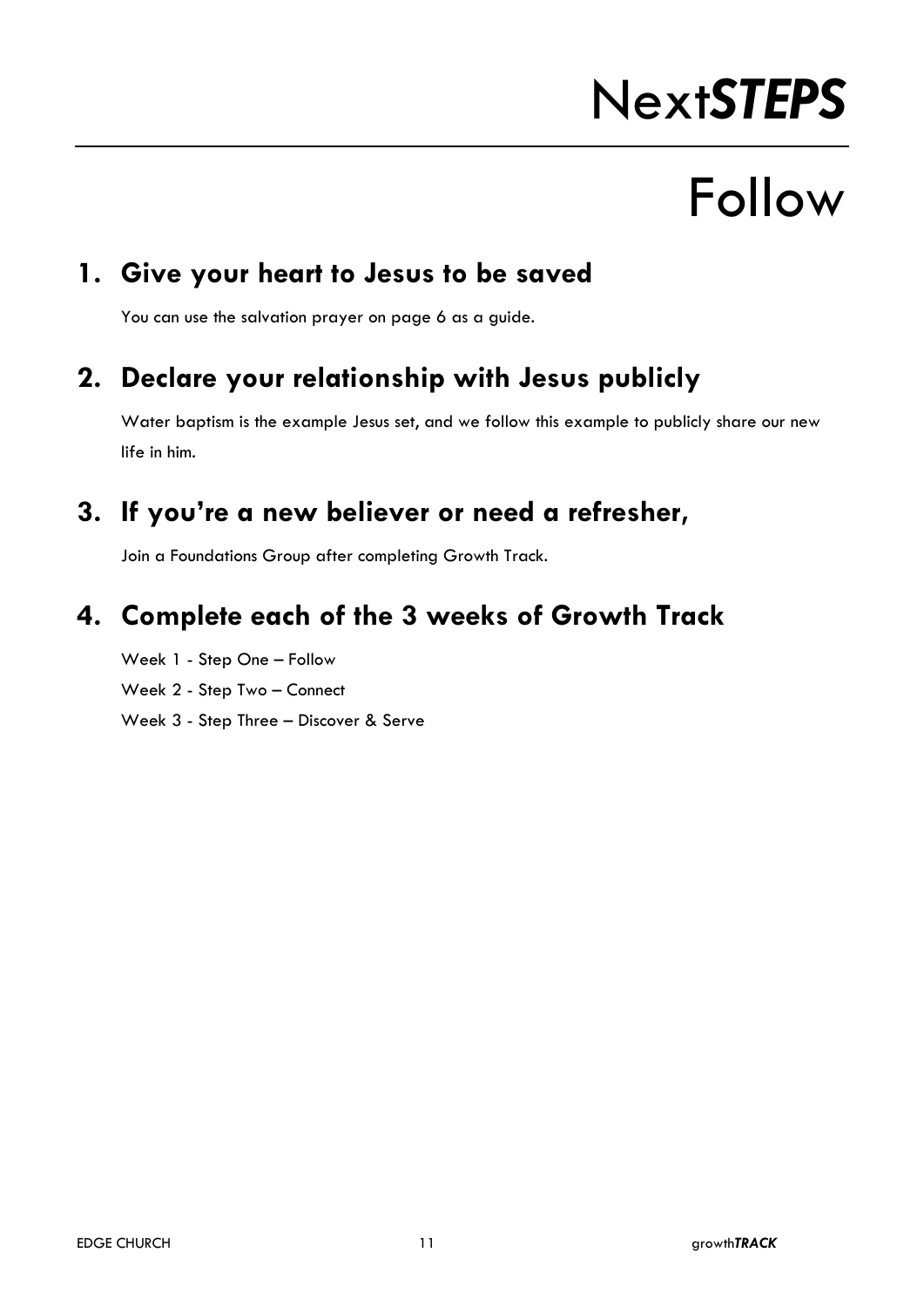# step*TWO:* Connect **OUR STORY**

Edge Church is a multi-site church – one church meeting in several locations. This has allowed us to extend our impact – making advances in following the Great Commission:

*"Therefore go and make disciples of all the nations, baptising them in the name of the Father and the Son and the Holy Spirit. Teach these new disciples to obey all the commands I have given you. And be sure of this: I am with you always, even to the end of the age."* **Matthew 28:19 – 20**

Edge Church's Story is one of God's faithfulness. Each chapter initiated by God's promises, led by his purposes and written by his people.

## **A brief history**

Edge Church started with a few families coming together in 1975, with a vision to influence their community. Eight years later, they gave sacrificially to the opening of their first building! Shortly after, the leadership took a bold step. They took up God's call to reach beyond themselves by sending a young couple, Pedro and Barbie Erasmus, into the mission field in North-East Namibia. It was a great step of faith and sacrifice. In 1993, Pedro and Barbie, and their now 3 children, were called back to South Africa to serve as ministers at what was then, Edgemead Assembly of God. The church saw growth and God continued to challenge the leadership about expanding. The motivation was wrapped up in Isaiah 54: Love for God, sacrifice for others to come to know Him and obedience to the steps of faith he called us at Edge Church to take.

*"Enlarge your house; build an addition. Spread out your home, and spare no expense! For you will*  soon be bursting at the seams. Your descendants will occupy other nations and resettle the ruined *cities."* **Isaiah 54:2-3**

Edge Church is a story of faithfulness. Right from the beginning, Edge Church existed for people to have a relationship with God and express his love to others and impact the next generation. As time went on, we became more intentional about growing in our love for God and others. In September 2021, we saw a transition of leadership, as Daniel Erasmus was inducted and ordained as the Lead Pastor for our Edgemead Congregation.

*Love God. Love People.*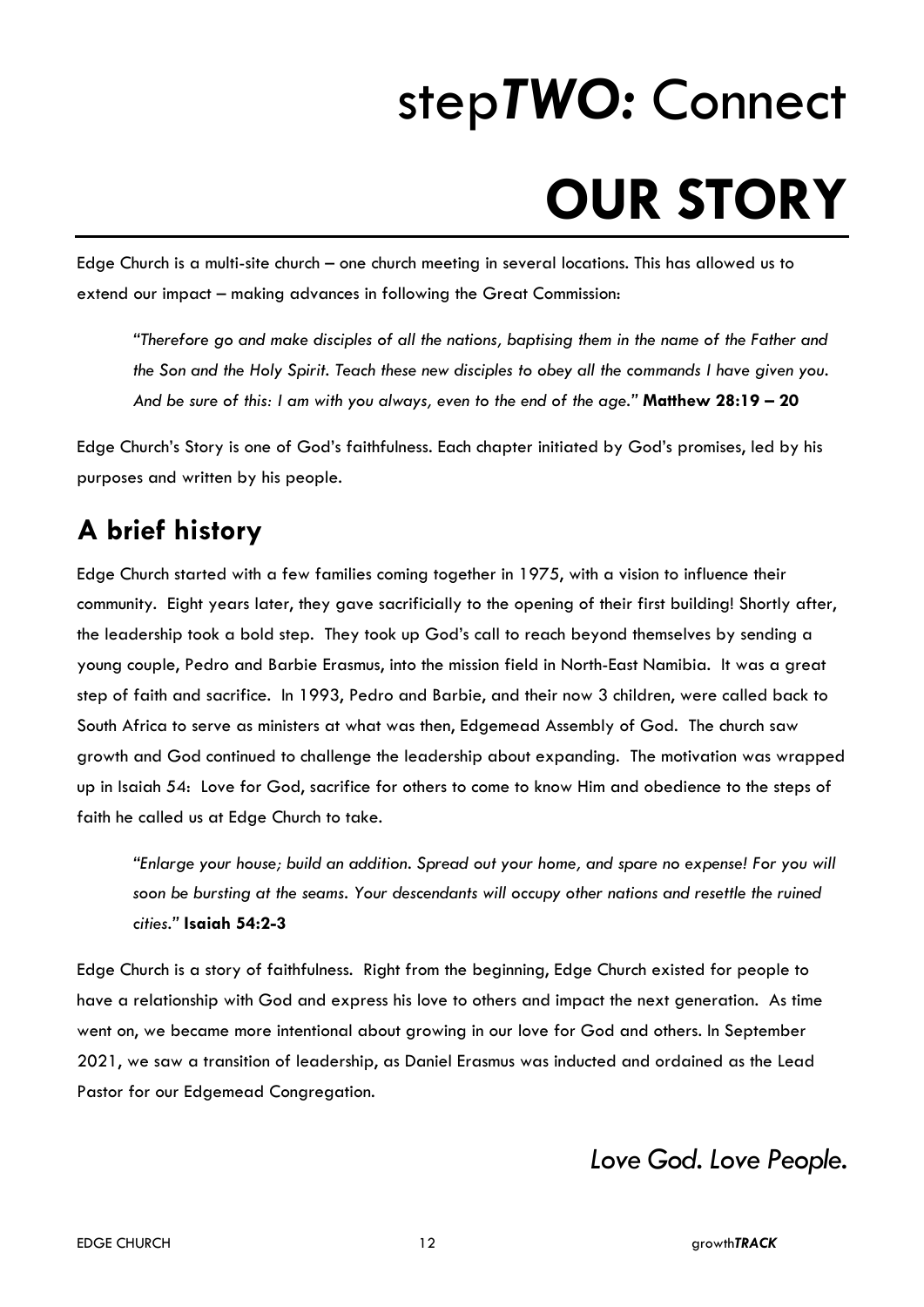# **OUR VISION**

We believe that God is working in our culture to be a people who reflect the heart of God for those far from him. This, together with an emphasis on discipleship & evangelism, and community care, we will see many more people loving God and loving those in their world.

This church story is a story of God's faithfulness and we are so excited about what God has in store for us.

# **OUR PURPOSE**

Edge Church is organised around the four key principles that are made known throughout Scripture and summarised in our prayer for you from Ephesians.

*"I keep asking that the God of our Lord Jesus Christ, the glorious Father, may give you the Spirit of wisdom and revelation, so that you may know him better. I pray that the eyes of your heart may be enlightened in order that you may know the hope to which he has called you, the riches of his glorious inheritance in his holy people."* **Ephesians 1:17-18**

We want our church to Know God, to Find Freedom, Discover purpose and Make a Difference.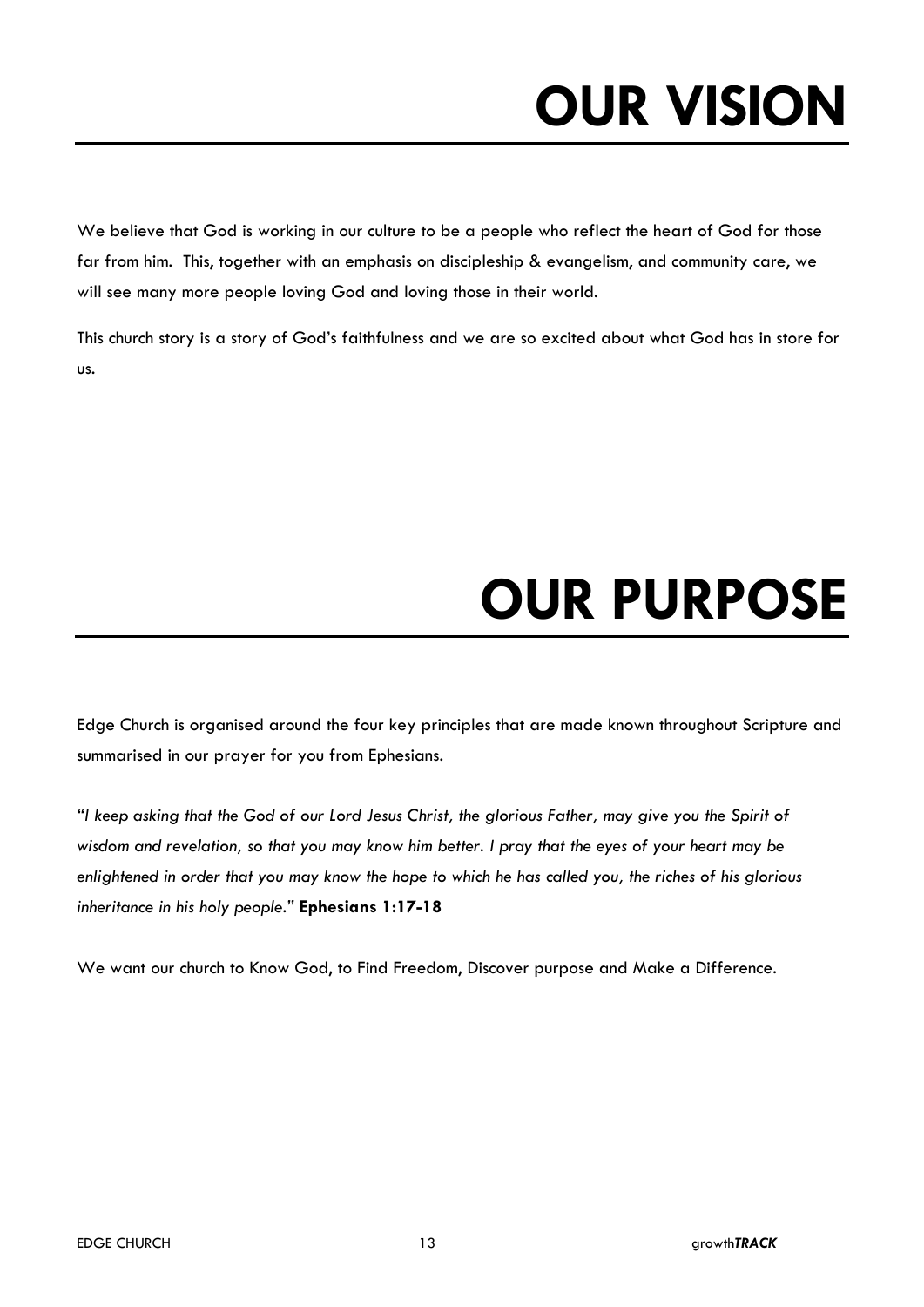## **1. KNOW GOD -** SUNDAY SERVICES

We consider reaching people who do not know God personally one of our greatest responsibilities. Our Sunday services are for people at all stages in their spiritual journey but are primarily geared toward those who do not have a genuine relationship with God.

#### **Our Sunday services focus on:**

## 1.CELEBRATION

We believe church should be enjoyable.

*"I was glad when they said to me, 'Let us go into the house of the Lord.'"* **Psalm 122:1 NKJV**

#### 2. INSPIRATION

We believe church should be a place where people experience God's presence.

*"But...when some unbelievers or ordinary people come in, they will be convinced of their sin by what they hear. They will be judged by all they hear, their secret thoughts will be brought into the open, and they will bow down and worship God, confessing, 'Truly God is here among you!'"*

**1 Corinthians 14:24-25 GNT**

#### 3.APPLICATION

We believe church should be a place where people learn how the Bible applies to their daily lives.

*"So Christ himself gave the apostles, the prophets, the evangelists, the pastors and teachers, to equip his people for works of service, so that the body of Christ may be built up."* **Ephesians 4:11-12**

#### 4. SALVATION

We believe church should be a place where people can accept Jesus as their Lord and Saviour.

*"'Everyone who calls on the name of the Lord will be saved.' But how can they call on him to save them unless they believe in him? And how can they believe in him if they have never heard about him? And how can they hear about him unless someone tells them?"* **Romans 10:13-14 NLT**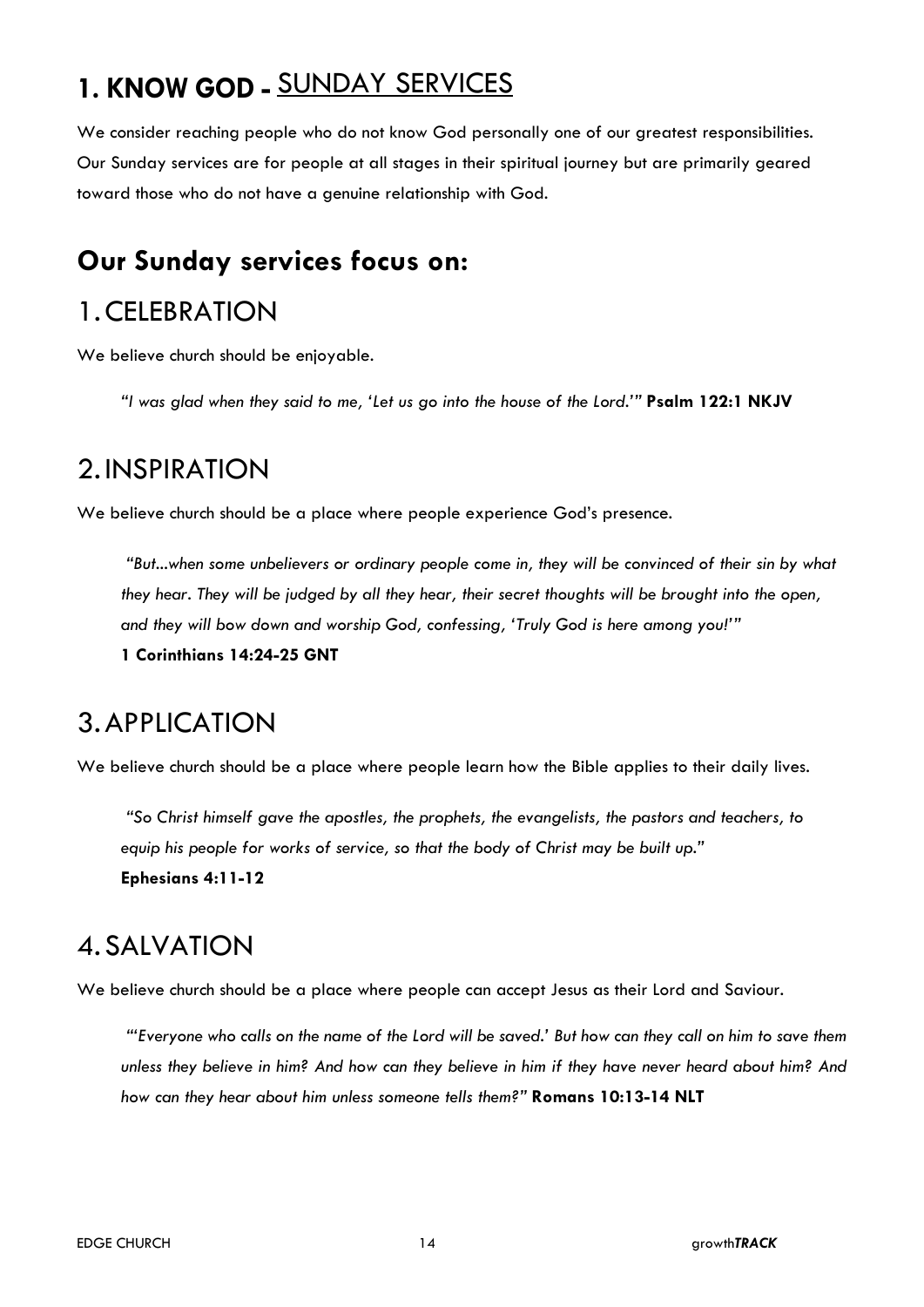## **HOW WE SHARE CHRIST WITH OTHERS:**

*"Go out into the country… and urge anyone you find to come, so that the house will be full."*

#### **Luke 14:23 TLB**

As we continue to reach people far from God, every one of us can do our part by following these four principles:

- 1. Accept personal RESPONSIBILITY
- 2. Build a personal RELATIONSHIP
- 3. Share your personal STORY
- 4. Give a personal INVITATION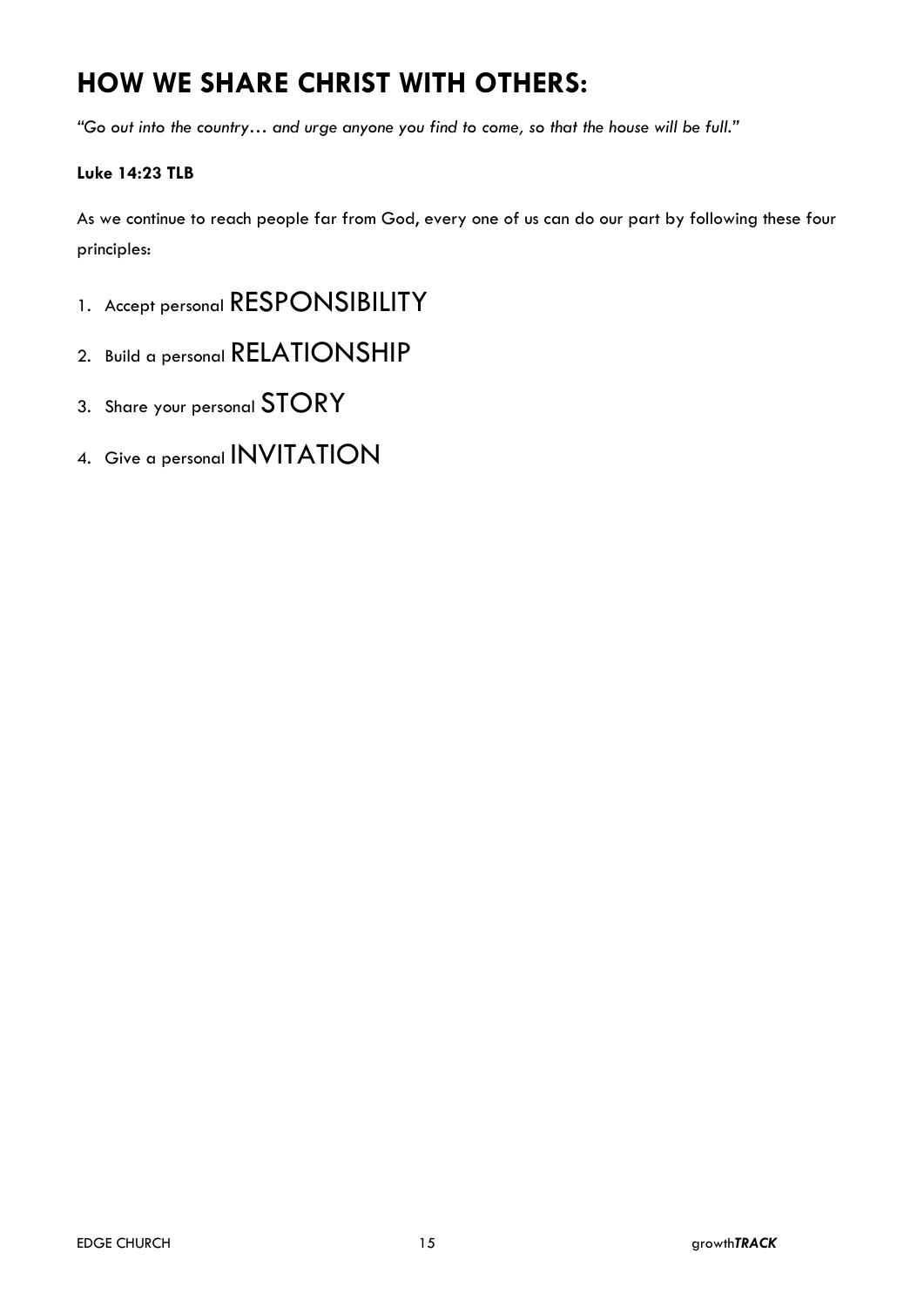### **In our city, our nation, and our world**

*"You will be my witnesses in Jerusalem, and in all Judea and Samaria, and to the ends of the earth."* **Acts 1:8**

1. "In Jerusalem" = COMMUNITIES

*"Real religion, the kind that passes muster before God the Father, is this: Reach out to the homeless and loveless in their plight."* **James 1:27 Message**

The primary ways we reach our communities are through our Sunday Services and our Love is Projects and missionary partners working locally through initiatives like homework classes, feeding schemes, children in safety homes and meeting people's needs in practical ways.

 $2.$  "In Judea and Samaria" = OUR NATION

*"Whatever a person is like, I try to find common ground with him so that he will let me tell him about Christ and let Christ save him."* **1 Corinthians 9:22**

The primary ways we reach our nation is through supporting the broader work of the Assemblies of God, church planting, and missionary partners like Christian Surfers SA, and the student's ministry at University KZN.

 $3.$  "To the ends of the earth" = OUR WORLD

*"Jesus said to his followers, 'Go everywhere in the world, and tell the Good News to everyone.'"*

#### **Mark 16:15 NCV**

The primary ways we reach our world is through strategic missions in Zambia, Lesotho, as well as through partnering with key people at Wycliffe Global Alliance (Bible Translation), Scripture Union International and Christian Surfers International.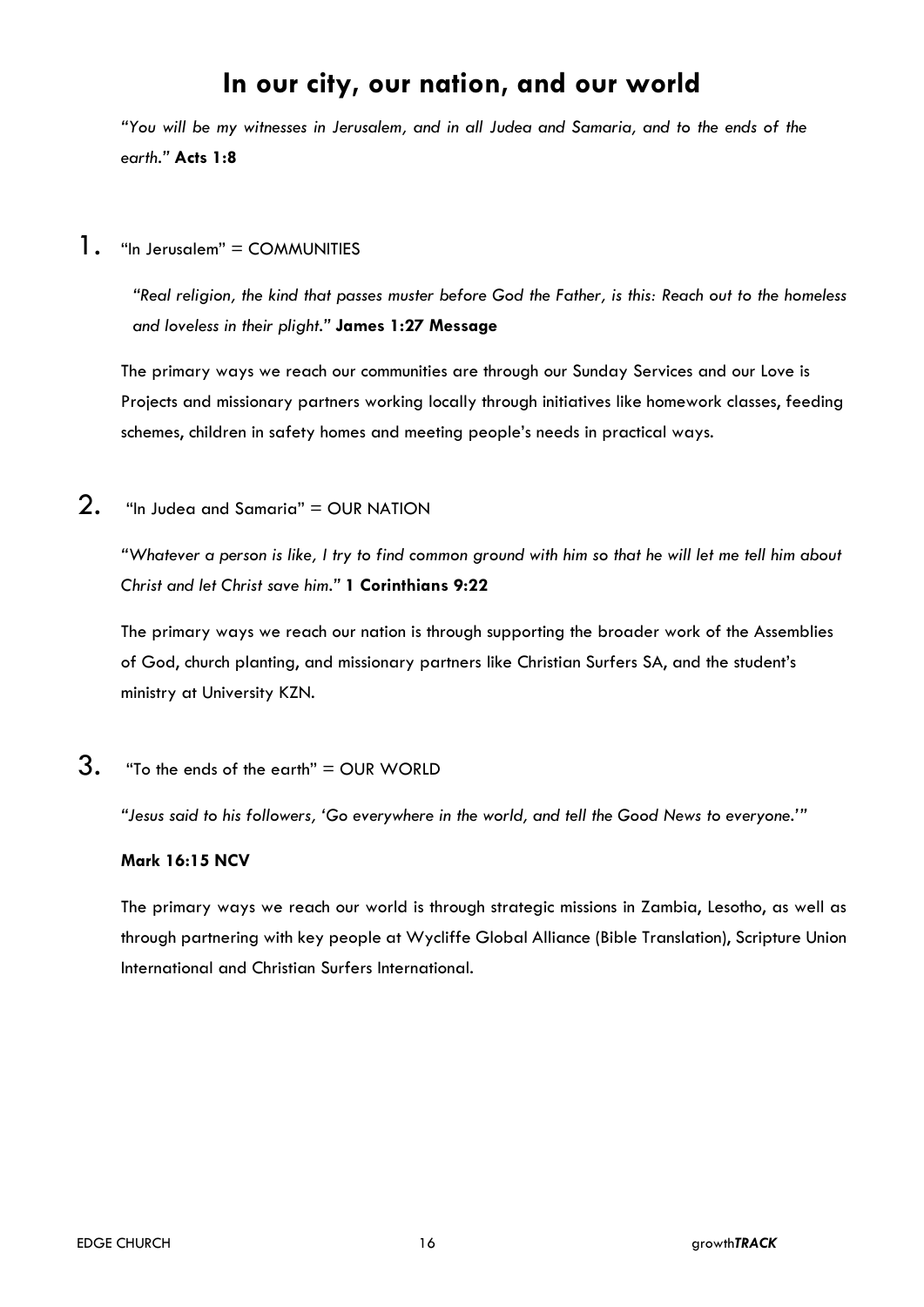## **How you can participate: PRAY**

Pray for each of these areas that we might reach people with the Good News of Jesus.

*"Then he said to his disciples, 'The harvest is plentiful but the workers are few. Ask the Lord of the harvest, therefore, to send out workers into his harvest field.'"* **Matthew 9:37-38**

## **GO**

Go to our cities, nation and world to serve others and show people the love of God.

*"Then I heard the voice of the Lord saying, 'Whom shall I send? And who will go for us?' And I said, 'Here am I. Send me!' He said, 'Go and tell this people...'"* **Isaiah 6:8-9**

## **GIVE**

Give your time and resources to reach people for Christ.

*"Do not store up for yourselves treasures on earth, where moths and vermin destroy, and where thieves break in and steal. But store up for yourselves treasures in heaven, where moths and vermin do not destroy, and where thieves do not break in and steal. For where your treasure is, there your heart will be also."* **Matthew 6:19-21**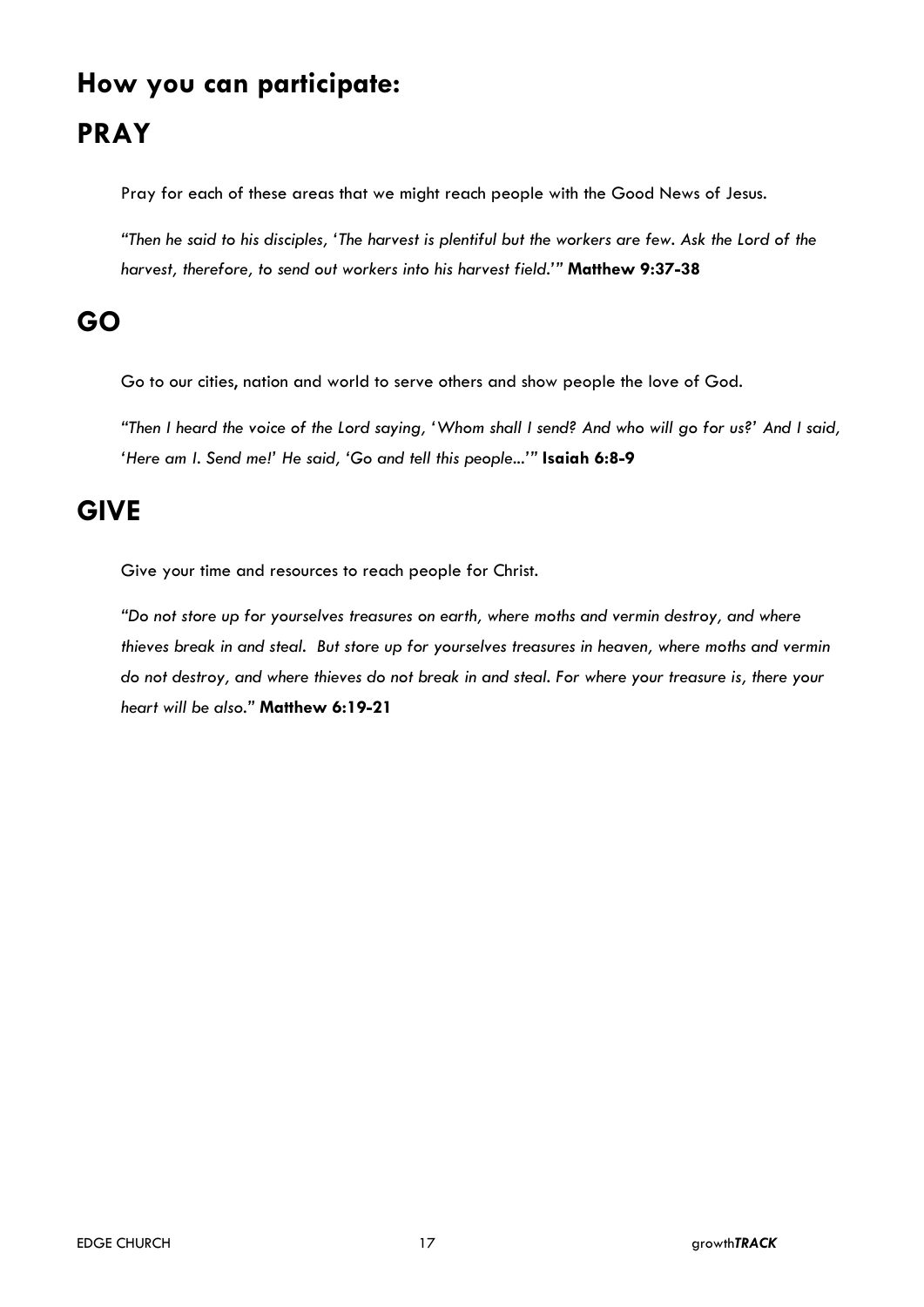## **2. FIND FREEDOM – GROUPS**

We believe real life change happens in the context of relationships. Groups have one simple purpose: to bring people together. God created us to live in community with others, and it is only then that we can experience the full life he intends for us. Making followers of Jesus happens best in a small group of people in a circle, learning from Jesus, as well as from the wisdom and experience of others.

## Groups provide three things:

A place to CONNECT with God and others on a discipling journey. We were not made to do life alone. God created us for community, and groups provide a place for you to connect with others, share life and grow in faith together.

*"Therefore encourage and build one another up, just as you are already doing."* 

#### **1 Thessalonians 5:11**

A place to  $\mathsf{CARE}$  for one another, in an atmosphere of vulnerability and accountability. When we do life together, our problems become smaller as God uses others to bring support and encouragement to our lives. Groups become a place where others don't just know your name but care about what is happening in your life and want to support you in your spiritual journey.

*"We know what real love is because Jesus gave up his life for us. So we also ought to give up our lives for our brothers and sisters."* **1 John 3:16 NLT**

A place to  $\overline{GROW}$  together, in learning from God's Word and encouraging one another in our daily devotional time with God. We believe every person is created with God-given potential to make a difference in the world. Groups are a place you can grow with others to become more like Jesus and reach the potential God has put in you.

*"But grow in the grace and knowledge of our Lord and Saviour Jesus Christ"* **2 Peter 3:18**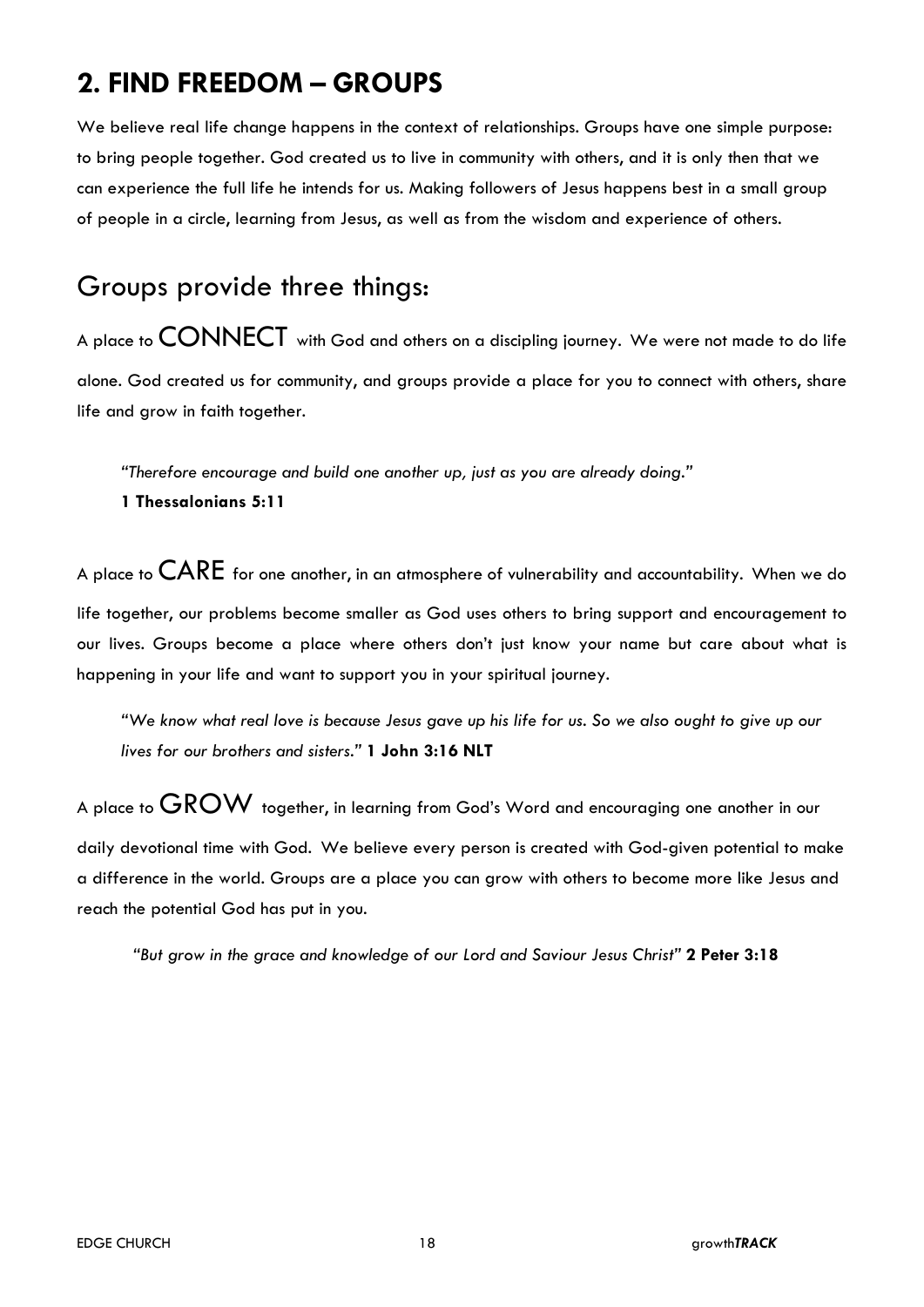## **3. DISCOVER PURPOSE & MAKE A DIFFERENCE**

At Edge Church, we want you to discover and develop your purpose and live the full life God created for you. And then to go and make a difference in the lives of others. God has a place for you where your unique abilities and passions can impact the lives of others. We believe your life will never make sense until you find, develop and fulfill that purpose. All of us were created by God to make a difference in the life of another person.

*"I have come that they may have life and have it to the full."* **John 10:10**

*"For we are God's handiwork, created in Christ Jesus to do good works, which God prepared in advance for us to do."* **Ephesians 2:10**

*"Now God gives us many kinds of special abilities…There are different kinds of service to God [ministry]…All of you together are the one body of Christ, and each one of you is a separate and necessary part of it."*

We believe that there is no great divide between the "ministers" and the "congregation". Everyone has something they can do to impact the lives of others in the Kingdom of God. From our perspective, every partner of Edge Church is a minister, every person is gifted in some area, and every task is important. Discover what you do well and take steps to use your gifts to make a difference.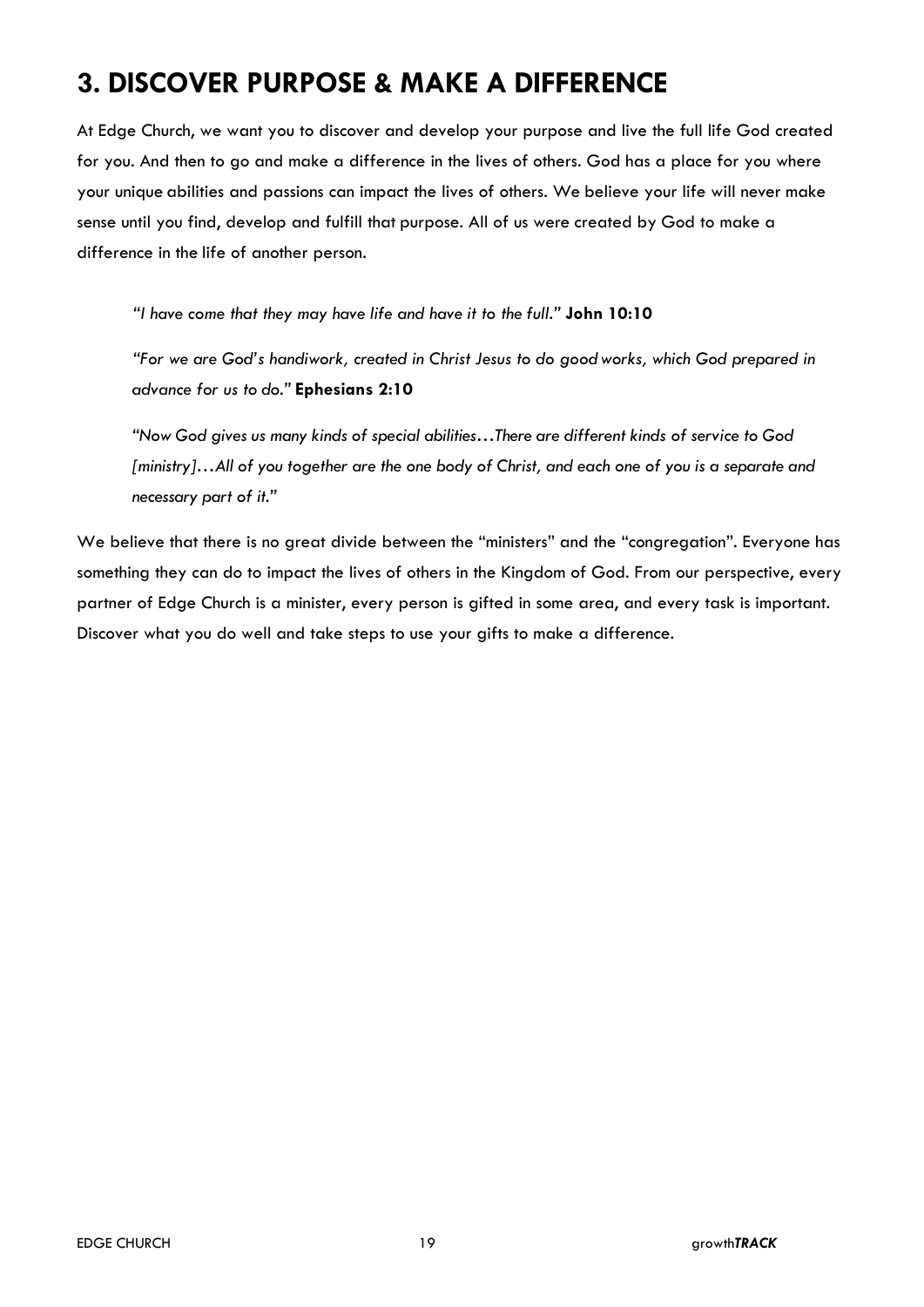# **OUR LEADERSHIP**

Believers who invest their heart, time, family and finances in the buildingof a local church deserve to have confidence in church leadership. People are looking for leaders to conduct themselves with integrity and respect when making decisions that affect their lives. It is important to know how we operate and the accountability that is in place.

**Headship of the Church:** The Lord Jesus Christ Himself is the only Head of the church (Matthew 16:17-19; Ephesians 2:19-22). As his representative on earth, the Holy Spirit directs the church (John 14:16-18, 26). This places all human leadership of the church in perspective.

#### **The Denomination:**

Edge Church is part of the Assemblies of God Group. The oversight is accountable to the National Executive of the Assemblies of God Group.

#### **The Leadership Team:**

The Church is led by a plurality of Godly leaders forming a Leadership Team under the oversight, governance and pastoral care of Daniel Erasmus.

# **OUR FINANCES**

God desires us to be good stewards of the material resources he has entrusted to us. At Edge Church, we recognise that giving 10% of our income is the practice of giving in Scripture. In response to Christ's abundant giving, we increasingly submit our resources to His Lordship and display a spirit of generosity and cheerfulness in supporting the work of the church with our giving.

We recognise the following:

- We give in appreciation for what the Lord has done for us.
- We are to be faithful and consistent in our giving.
- We give, in faith, believing God as our supplier. It declares our dependency on God as our source of supply for all our needs.
- Our tithe is brought to the local church.
- We are accountable for out giving.
- It is an aspect of worship, bringing a sweet-smelling sacrifice of praise to God.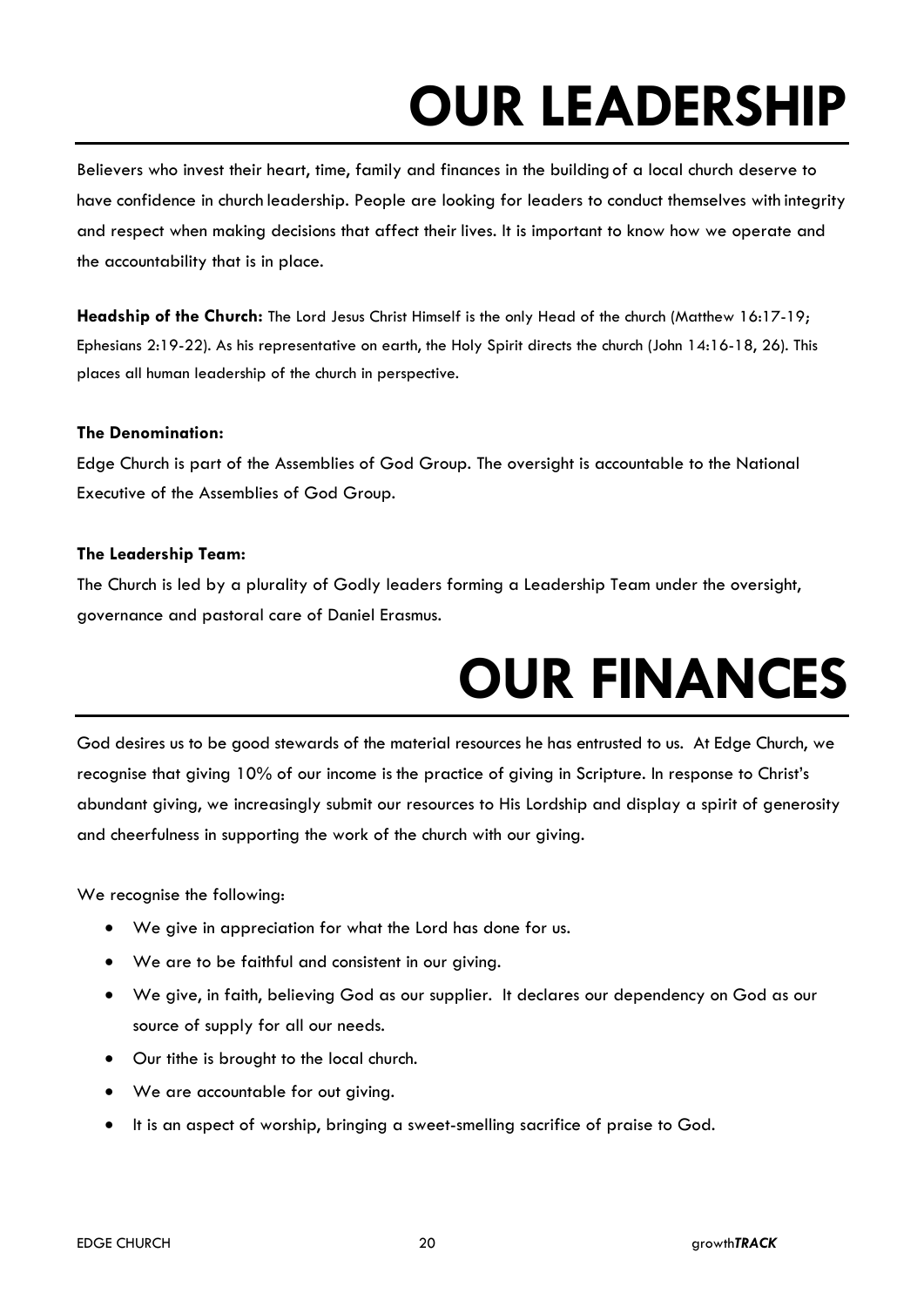# **BECOMING A PARTNER**

## **Edge Church Partnering Commitment**

Having received Jesus Christ as my Lord and Saviour and agreeing with the information presented in Step Two of Growth Track; I now feel led by the Holy Spirit to unite with the Edge Church family. In doing so, I make the following commitment to God and my church partners:

## 1. I will protect the unity of my church by:

Acting in love toward other partners. Refusing to gossip. Following the leaders.

*"So let us concentrate on the things which make for harmony, and on the growth of one another's character."* **Romans 14:19 PH**

*"Live in complete harmony with each other*—*each with the attitude of Christ toward the other."* **Romans 15:5 TLB**

*"Have a sincere love for other believers, love one another earnestly with all your heart."*

#### **1 Peter 1:22 GNT**

*"Do not let any unwholesome talk come out of your mouths, but only what is helpful for building others up according to their needs."* **Ephesians 4:29**

*"Have confidence in your leaders and submit to their authority, because they keep watch over you as those who must give an account. Do this so that their work will be a joy, not a burden, for that would be of no benefit to you."*

## 2. I will share the responsibility of my church by:

Praying for its growth and health. Inviting the unchurched to attend. Warmly welcoming those who visit.

*"To the church...we always thank God for all of you and continually mention you in our prayers."* **1 Thessalonians 1:1-2**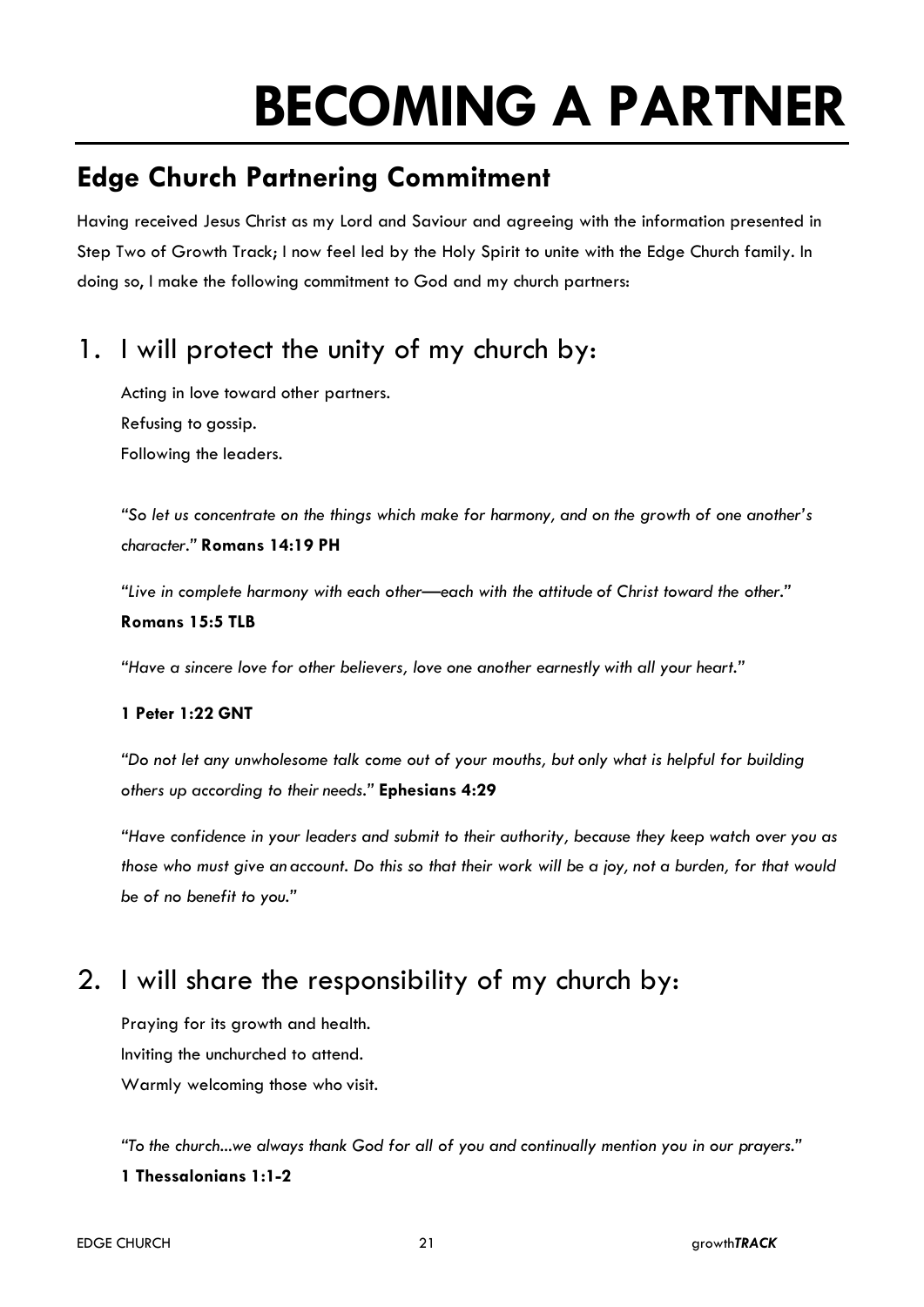*"Go out into the country…and urge anyone you find to come, so that the house will be full."* **Luke 14:23 TLB**

*"So, warmly welcome each other into the church, just as Christ has warmly welcomed you; then God will be glorified."* **Romans 15:7 TLB**

#### 3. I will serve the ministry of my church by:

Discovering my gifts and talents. Using my God-given gifts to make a difference in the lives of others. Developing a servant's heart.

*"Serve one another with the particular gifts God has given each of you."* **1 Peter 4:10 PH**

*"So Christ himself gave...pastors and teachers, to equip his people for works of service, so that the body of Christ may be built up."* **Ephesians 4:11-12**

*"Let each of you look out not only for his own interests, but also for the interests of others. Let this mind be in you which was also in Christ Jesus...taking the form of a bondservant."*

**Philippians 2:4-5, 7 NKJV**

#### 4. I will support the testimony of my church by:

Attending church and group faithfully. Living a godly life. Giving regularly. Affirming our beliefs, as described in our Statement of Faith.

*"They devoted themselves to the apostles' teaching and to fellowship, to the breaking of bread and to prayer."* **Acts 2:42**

*"Let us not neglect our meeting together...but encourage one another."* **Hebrews 10:25 NLT**

*"But whatever happens, make sure that your everyday life is worthy ofthe Gospel of Christ."*

#### **Philippians 1:27 PH**

To read through our full Statement of Faith, see pages 23 and 24.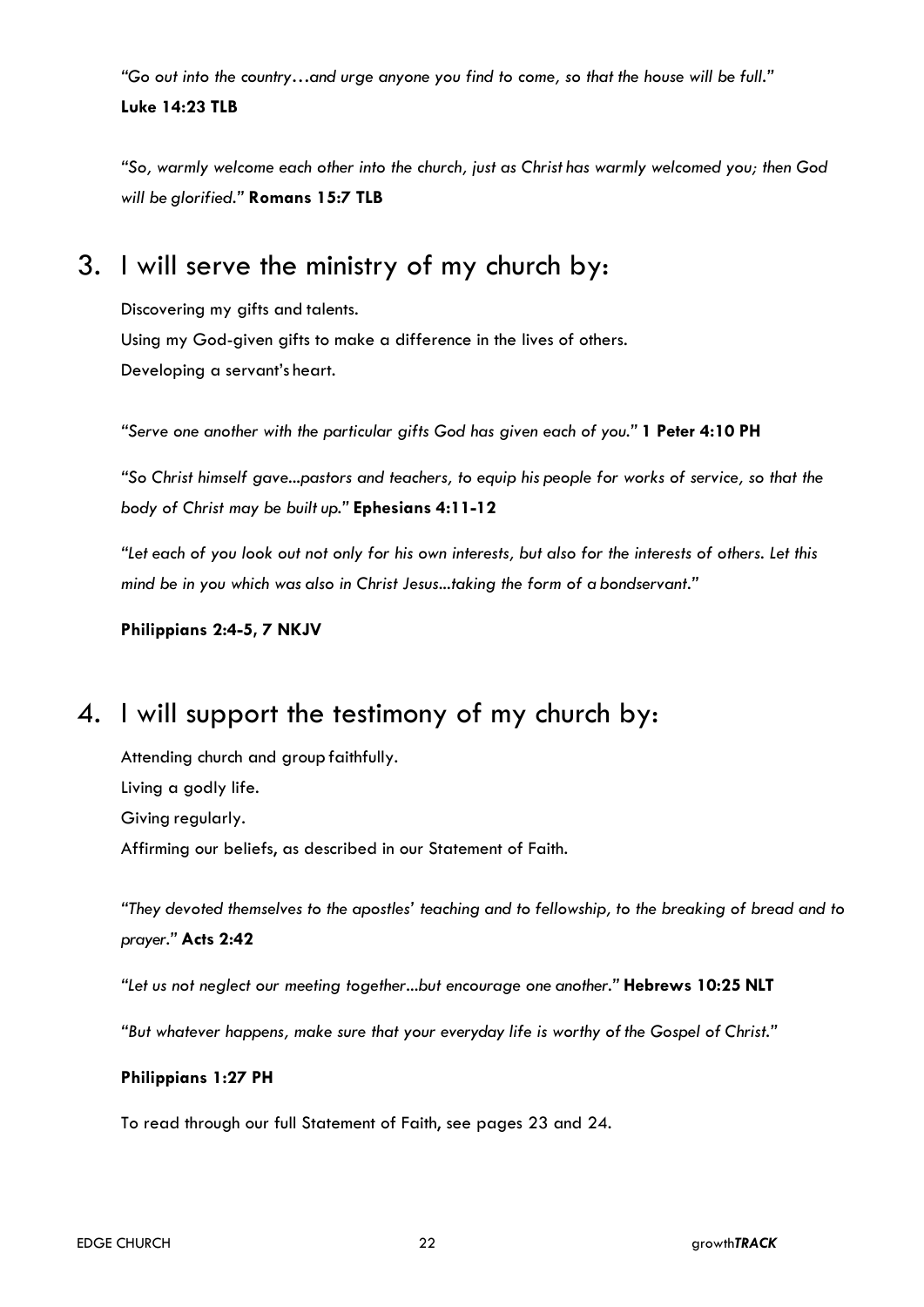# **OUR STATEMENT OF FAITH**

We believe:

- that the **Bible** is the inspired and only infallible and authoritative Word of God. It is accurate, authoritative and applicable to our everyday lives.
- that there is **one God**, Creator of everything, eternally existent in three persons: Father, Son and Holy Spirit; each fully God yet each personally distinct from each other.
- in the **complete deity and humanity of our Lord Jesus Christ:** his virgin birth; his conception by the Holy Spirit; his sinless life; his miracles, his vicarious and atoning death; his bodily resurrection; his ascension to the right hand of the Father as our advocate and mediator; and his personal future return in power and glory.
- in the **sanctifying power of the Holy Spirit** by who's indwelling the Christian is enabled to live a holy life as they participate in an ongoing process of separating from sin and becoming fully devoted followers of Jesus.
- in the **baptism of the Holy Spirit**, by whom the believer is empowered for living the Christian life, for worship and for service.
- that **all people are created in God's image** and matter deeply to Him. God loves people and desires them to have a personal relationship with him and each other.
- that **everyone has sinned** and is born a sinner, and that our sin has separated us from God. We are all incapable of pleasing God or saving our souls through our own efforts.
- the only means of being cleansed from sin is through **repentance and faith** in the blood of Christ, who died in our place on the cross.
- in **believer's baptism** as a witness to salvation, by total immersion in water, in obedience to the command of Christ (Mark 16:16).
- in the regular observance of **Breaking of Bread**, as set out in Scripture.
- in the **resurrection** of both the saved and the unsaved, the one to everlasting life and the other to everlasting damnation.
- that there is **only one way to heaven**, through faith in Jesus Christ.
- in the **priesthood of all believers**, that everyone may have full and equal access to God.
- that **God continues to perform miracles**, including healing the sick.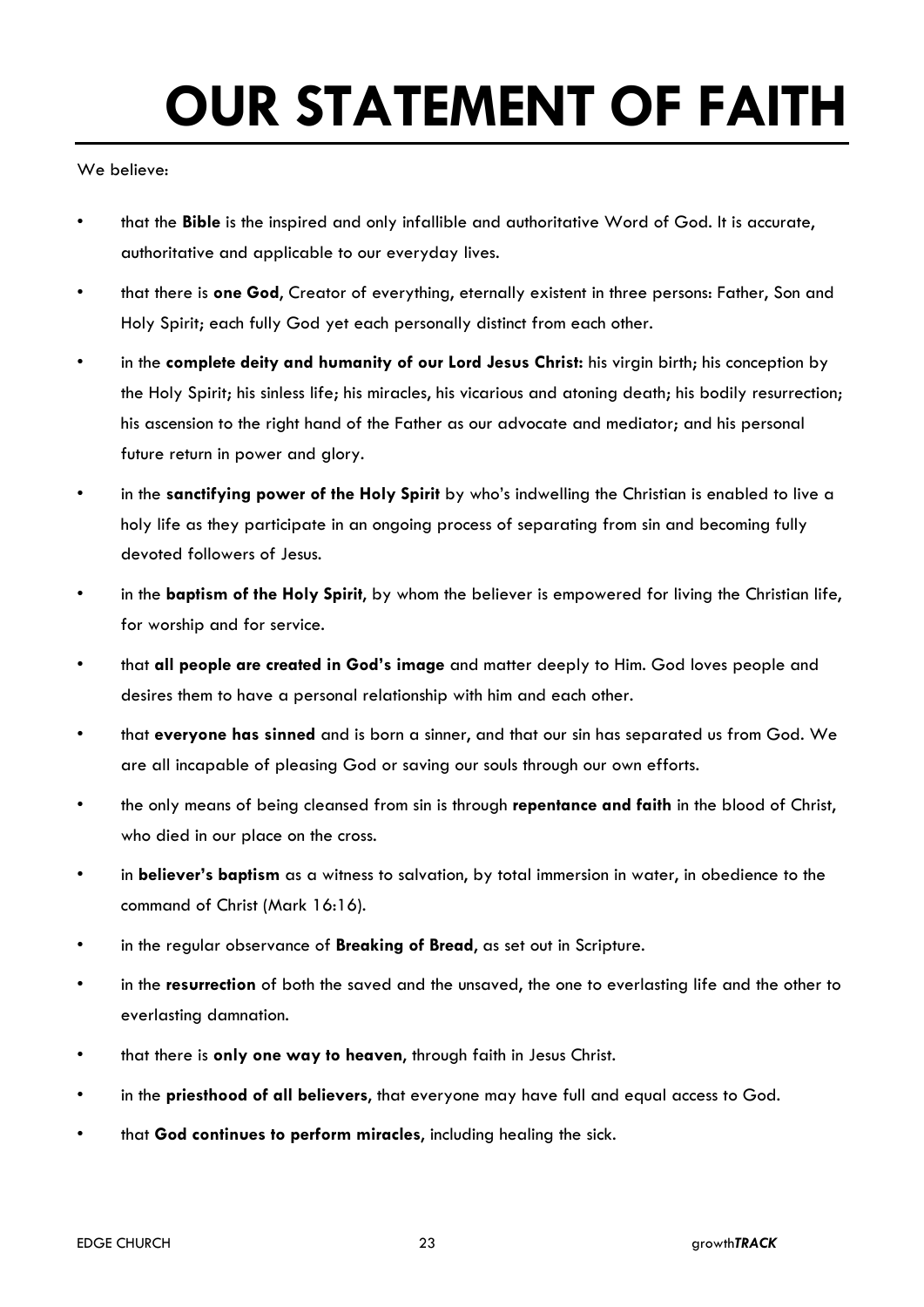- in the **local church** as an autonomous association of believers, focused on reaching unsaved people, and the discipleship of believers. It is the visible expression of the universal church, of which Christ is the head.
- that **missions** is close to the heart of God, as we reach out to unsaved people across different language groups and cultures beyond our local community, making disciples of all nations in obedience to the Great Commission (Matthew 28:20).
- in the power of **prayer** as a means of communication between us and God and to effect change in line with God's will, made possible through the work of Jesus on the cross.
- in the **family** as the most basic unit of Church community, and in heterosexual marriage.
- the church is a place where all can experience **grace and forgiveness**.
- that we have **liberty in non-essentials**. We accept those whose faith is weak, without passing judgement on disputable matters. Each of us will give a personal account to God. In all our beliefs, we show love.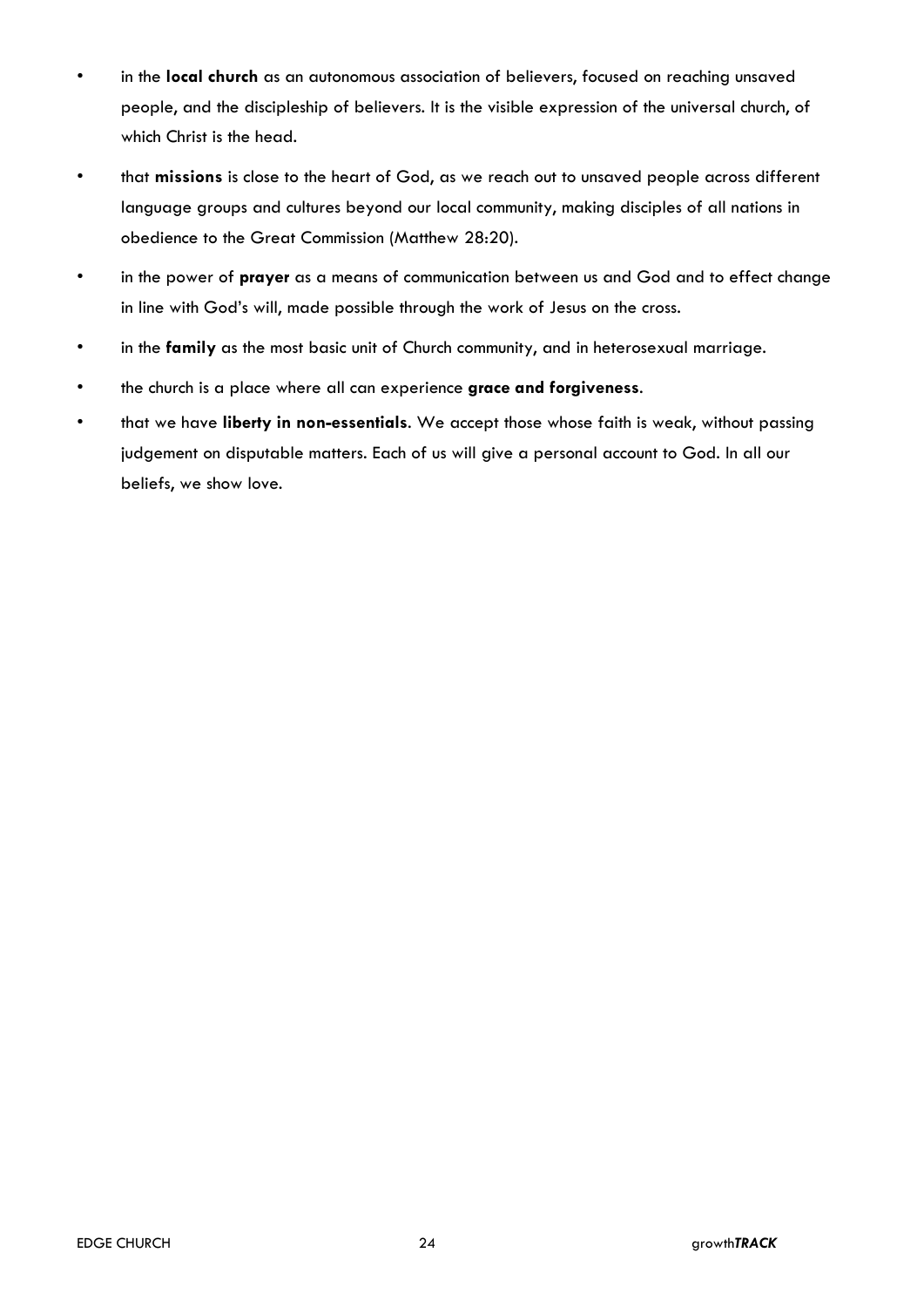# Next*STEPS*

## Connect as a Partner

## **1. Commit to partnering at Edge Church**

Partnering at Edge Church is not about coming to Step 2 of Growth Track or adding your name to a roster. It is about connecting with the people and the vision of Edge Church. We would love for you to partner with us.

## **2. Complete all three steps of Growth Track**

Week 1 - Step One – Follow

Week 2 - Step Two – Connect

Week 3 - Step Three – Discover & Serve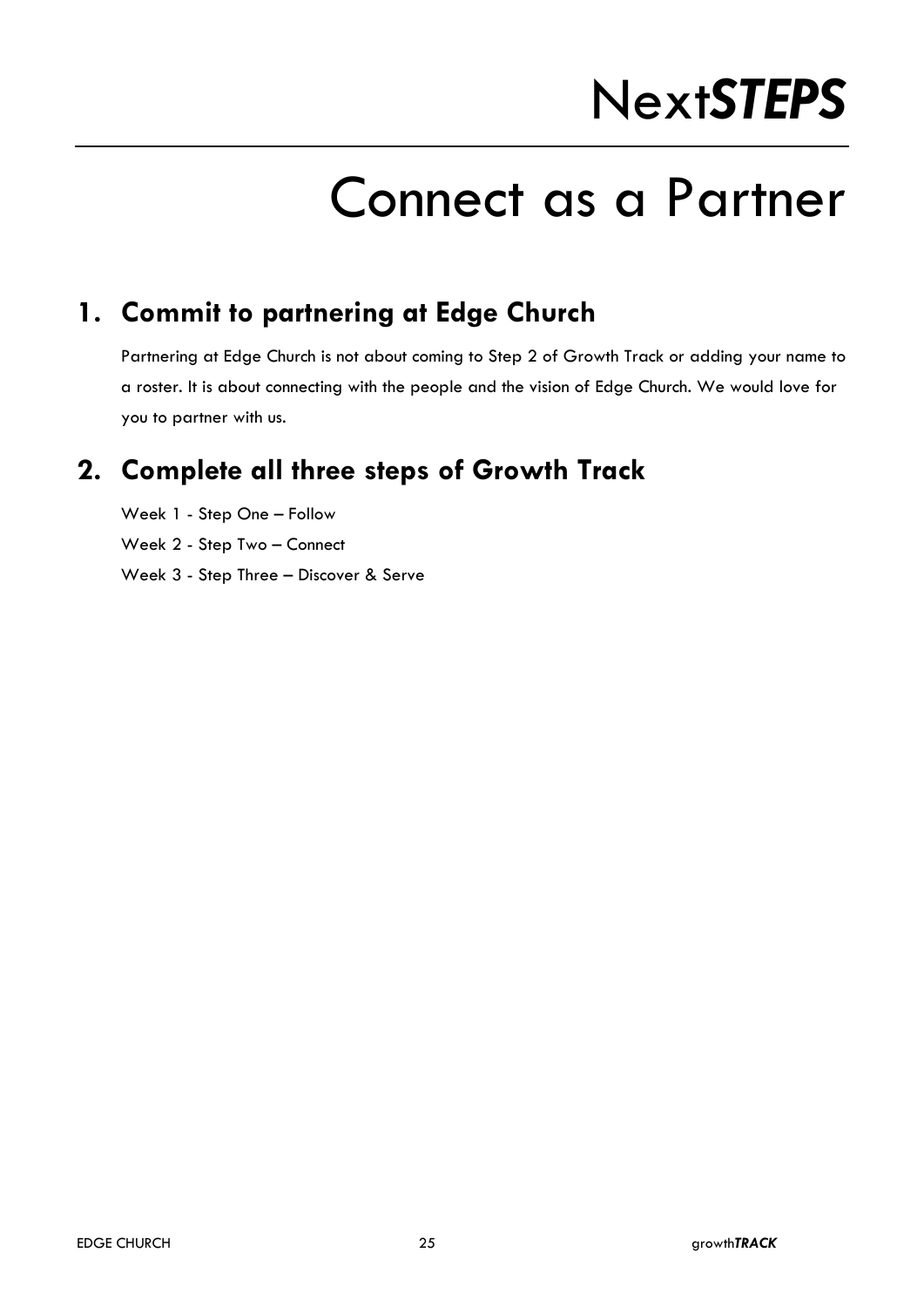# step*THREE:* Discover & Serve **DISCOVER YOUR PURPOSE**

*"For you created my inmost being; you knit me together in my mother's womb. I praise you because I am fearfully and wonderfully made; your works are wonderful, I know that full well."* **Psalm 139:13-14**

God created you for a specific purpose. Today, we will help you discover how your design helps reveal a path to fulfilling the purpose for which God created you. Our hope is that you will discover your gifts, develop your gifts and use your gifts. Our purpose is truly to serve God by serving others.

#### *1.* **My PASSIONS**

*"We have different gifts, according to the grace given us. If a man's gift is prophesying, let him use it in proportion to his faith. If it is serving, let him serve; if it is teaching, let him teach; if it is encouraging, let him encourage; if it is contributing to the needs of others; let him give generously; if it is leadership, let him govern diligently; if it is showing mercy, let him do it cheerfully."* **Romans 12:6-8**

#### *2.* **My LIFE EXPERIENCES**

*"So here's what I want you to do, God helping you: Take your everyday, ordinary life – your sleeping, eating, going-to-work, and walking-around life – and place it before God as an offering. Embracing what God does for you is the best thing you can do for Him."* **Romans 12:1 MSG**

#### **3. My PAIN**

*"All praise to God, the Father of our Lord Jesus Christ. God is our merciful Father and the source of all comfort. He comforts us in all our troubles so that we can comfort others. When they are troubled, we will be able to give them the same comfort God has given us."* **2 Corinthians 1:3-4**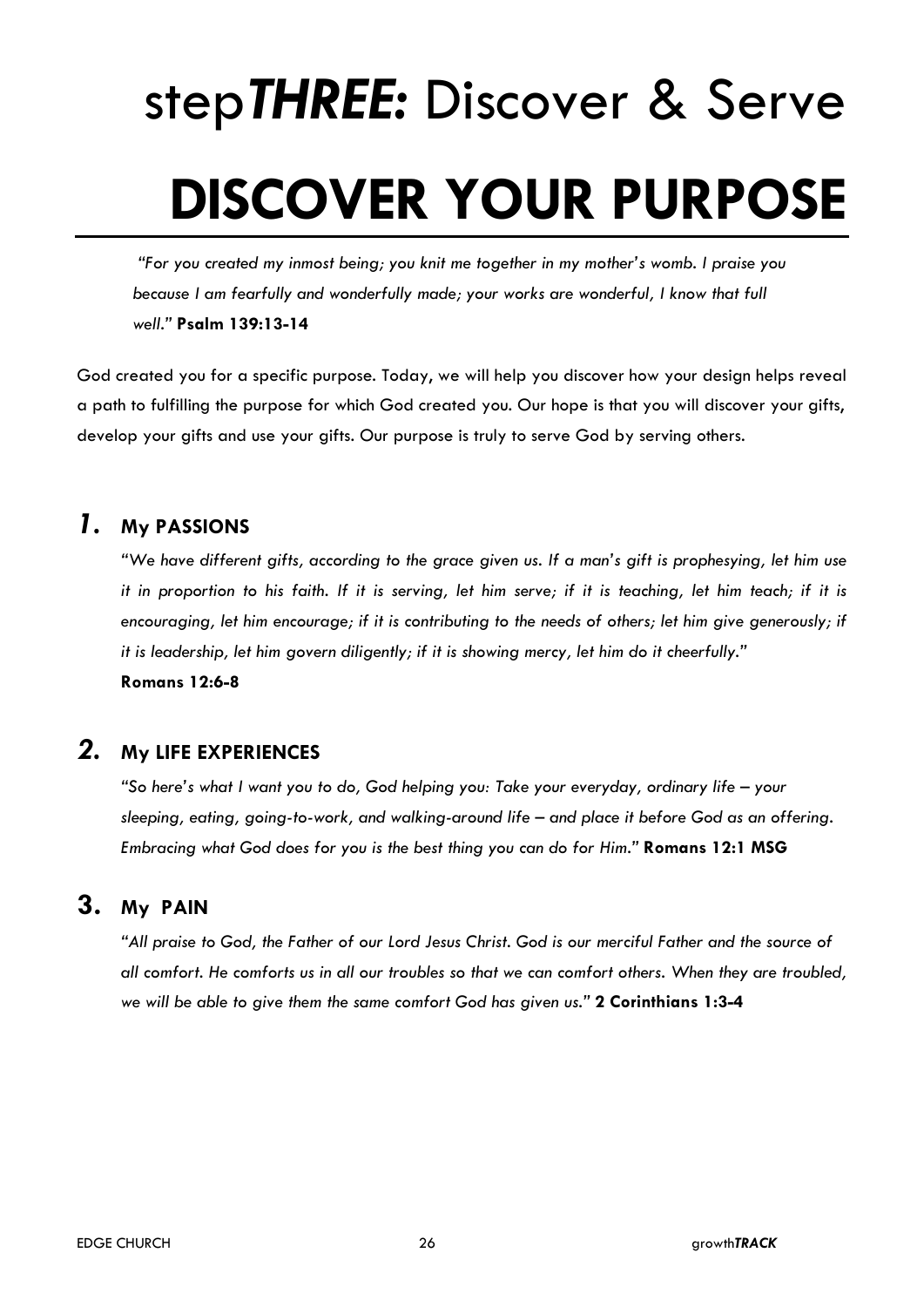# **YOUR PERSONALITY**

## **How to take the Personality Assessment:**

Step 1:

Answer each question under sections 1-4 by circling the number that best describes you. Allow yourself two to three minutes to complete this step before moving on to other steps.

#### Step 2:

Add the total of circled numbers for the five statements under each section. Write each total on the indicated total line for each section.

#### Step 3:

Identify the group with the highest totaled number and the second highest totaled number to discover your dominant personality trait. This will be either a "D", an "I", an "S" or a "C" personality.

Write your dominant personality traits *sequence* in the top right hand corner(DI, ID, SC, CD, etc.).

#### Step 4:

Read the description of your most dominant personality trait (D, I, S, C) and the description of your two highest personality traits together (DI, ID, SC, CD. etc.)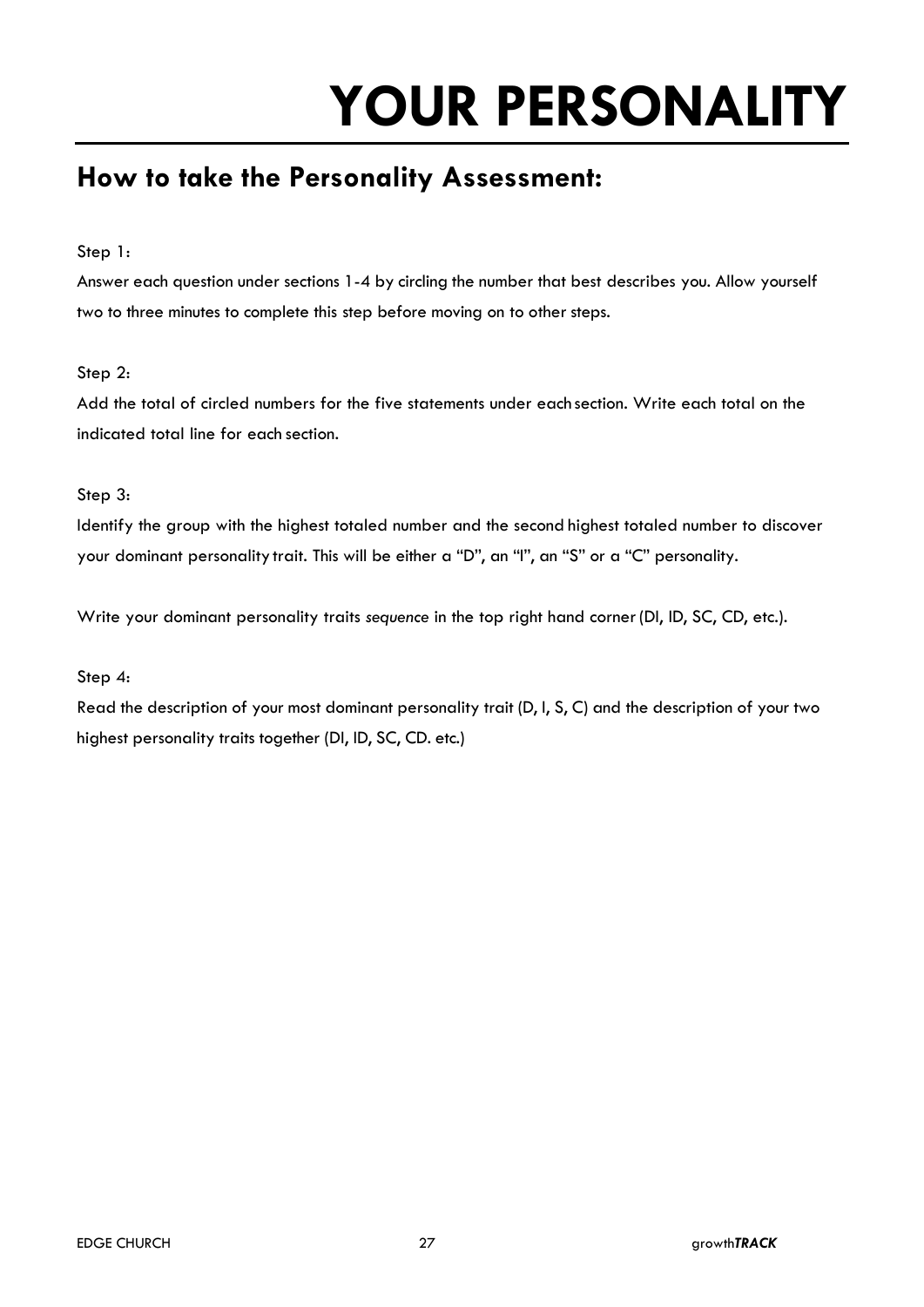## **DISC ASSESSMENT**

| Total <b>Experiment Contract Contract Contract Contract Contract Contract Contract Contract Contract Contract Contract Contract Contract Contract Contract Contract Contract Contract Contract Contract Contract Contract Contra</b> | Never | Rarely         | Sometimes | Often                    | Always |
|--------------------------------------------------------------------------------------------------------------------------------------------------------------------------------------------------------------------------------------|-------|----------------|-----------|--------------------------|--------|
| I am assertive, demanding and decisive                                                                                                                                                                                               | 1     | $\overline{2}$ | 3         | 4                        | 5      |
| I enjoy doing multiple tasks at once                                                                                                                                                                                                 | 1     | $\overline{2}$ | 3         | $\boldsymbol{\varDelta}$ | 5      |
| I thrive in a challenge-based environment                                                                                                                                                                                            | 1     | $\overline{2}$ | 3         | 4                        | 5      |
| I think about tasks above others or myself                                                                                                                                                                                           | 1     | $\overline{2}$ | 3         | 4                        | 5      |
| I am motivated by accomplishment and authority                                                                                                                                                                                       | 1     | $\overline{2}$ | 3         | 4                        | 5      |
| Total ______________________________                                                                                                                                                                                                 | Never | Rarely         | Sometimes | Often                    | Always |
| I enjoy influencing and inspiring other people                                                                                                                                                                                       | 1     | $\overline{2}$ | 3         | 4                        | 5      |
| I am optimistic about others                                                                                                                                                                                                         | 1     | $\overline{2}$ | 3         | 4                        | 5      |
| I tend to be the life of the party                                                                                                                                                                                                   | 1     | $\overline{2}$ | 3         | 4                        | 5      |
| I think about motivating people                                                                                                                                                                                                      | 1     | $\overline{2}$ | 3         | 4                        | 5      |
| I am motivated by recognition and approval                                                                                                                                                                                           | 1     | $\overline{2}$ | 3         | 4                        | 5      |
| S<br>Total ________________________                                                                                                                                                                                                  | Never | Rarely         | Sometimes | Often                    | Always |
| I thrive in consistent environments                                                                                                                                                                                                  | 1     | $\overline{2}$ | 3         | 4                        | 5      |
| I prefer specifics over generalizations                                                                                                                                                                                              | 1     | $\overline{2}$ | 3         | 4                        | 5      |
| I enjoy small groups of people                                                                                                                                                                                                       | 1     | $\overline{2}$ | 3         | 4                        | 5      |
| I prefer being a member of a team                                                                                                                                                                                                    | 1     | $\overline{2}$ | 3         | 4                        | 5      |
| I am motivated by stability and support                                                                                                                                                                                              | 1     | $\overline{2}$ | 3         | 4                        | 5      |
| Total ______________________________                                                                                                                                                                                                 | Never | Rarely         | Sometimes | Often                    | Always |
| I typically avoid taking big risks                                                                                                                                                                                                   | 1     | $\mathbf 2$    | 3         | 4                        | 5      |
| I love tasks, order and deadlines                                                                                                                                                                                                    | 1     | $\overline{2}$ | 3         | 4                        | 5      |
| I am right most of the time                                                                                                                                                                                                          | 1     | 2              | 3         | 4                        | 5      |
| I comply with clearly defined rules                                                                                                                                                                                                  | 1     | $\overline{2}$ | 3         | 4                        | 5      |
| I am motivated by quality and correctness                                                                                                                                                                                            |       | $\overline{2}$ | 3         | 4                        | 5      |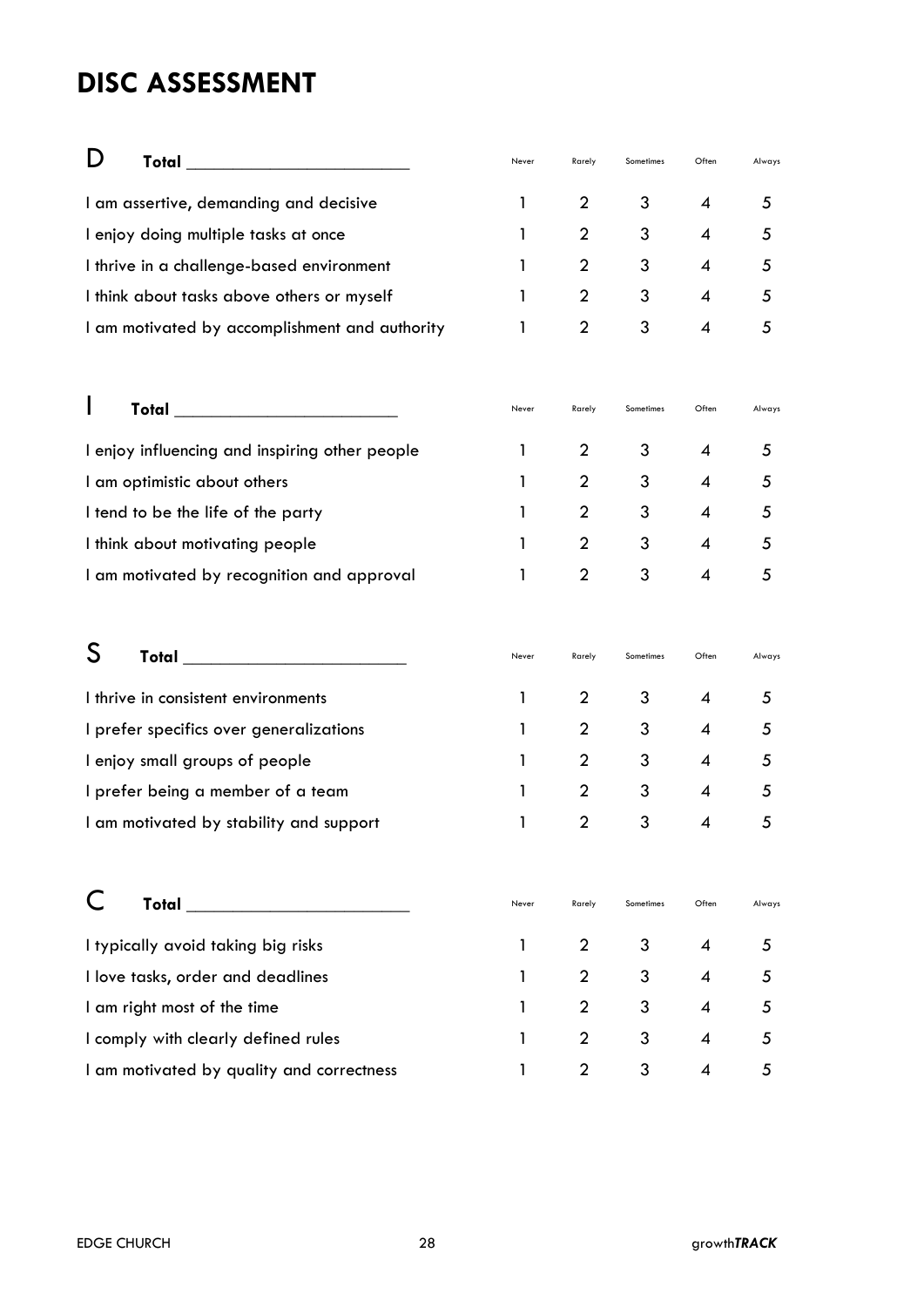**D:** DOMINANCE

**I:** INFLUENTIAL

## **S:** STEADINESS

## **C:** CONSCIENTIOUSNESS

### **EXTROVERT**





## **INTROVERT**

*"I praise you because I am fearfully and wonderfully made; your works are wonderful, I know that full well."* **Psalm 139:14**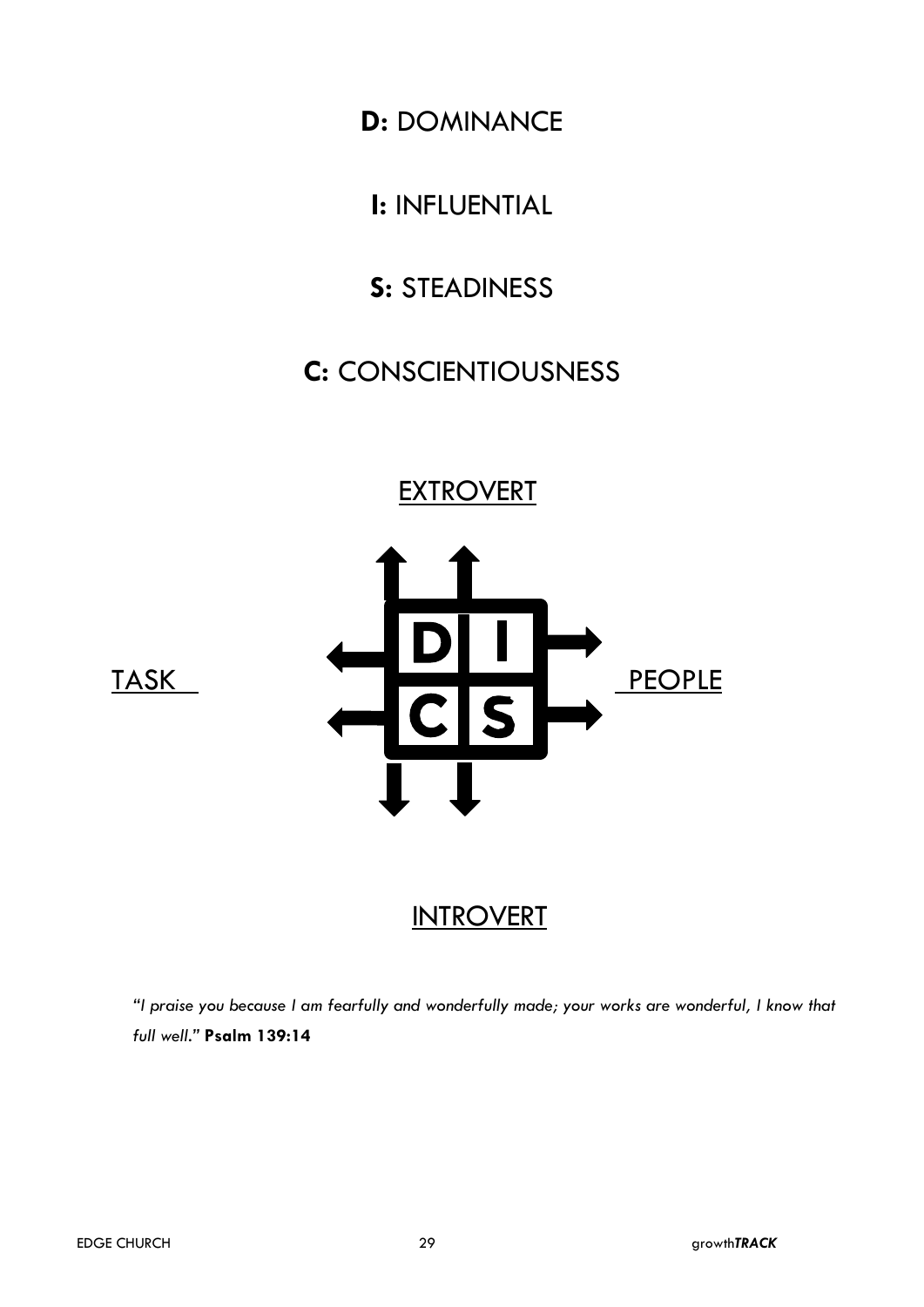- **D** Direct and decisive; they are risk takers and problem solvers. They are more concerned with completing tasks and winning than they are with gaining approval from people. Though the internal drive tends to make them insensitive to those around them, "D"s are not afraid to challenge the status quo, and they thrive when it comes to developing new things. They need discipline to excel, and they respond to direct confrontation. The greatest fear of a "D" is to be taken advantage of, and even despite their possible weaknesses—which include an aversion to routine, a tendency to overstep authority, an argumentative nature, and a habit of taking on too much—they place a high value on time and use their innovative thinking to accomplish difficult tasks and conquer challenges.
- **D/I** Curious concluders who place emphasis on the bottom line and work hard to reach their goals. They are more determined than they are inspirational, yet their high expectations and standards for themselves and those around them typically cause them to make quite an impact, motivating others to follow them. They have an array of interests and can become distracted by taking on too many projects. They often need to focus, prioritize, and simply slow down. Because "D/I"s thrive on activity and forward motion, they like to accomplish tasks through a large number of people. *Joshua (Joshua 1), Noah (Genesis 6-9), Sarah (Genesis 16, 1 Peter 3:6)*
- **D/S** Achievers with an ability to persevere. They are more active than passive, but they possess a kind of calm sensitivity and steadiness that makes them good leaders. They seem to be people-oriented but can easily be dominant and decisive when it comes to tasks and project planning. They strive to accomplish goals with fierce determination that comes from strong internal drive, but they could benefit from contemplative and conservative thinking as well as spending more time focusing on relationships. *Daniel (Daniel 1-6), Job (Job 1:5, James 5:11), Martha (Luke 10:38-42)*
- **D/C** Challengers that can either be determined students or defiant critics. Being in charge is important to them, yet they care little about what others think as long as they get the job done. They have a great deal of foresight and examine every avenue to find the best solution. They prefer to work alone. Though they fear failure and the lack of influence, they are motivated by challenges and can often be excellent administrators. They can benefit from learning to relax and paying more attention to people. *Malachi (Malachi 4), Nathan (2 Samuel 12:1-13), Nahum (Nahum 1-3).*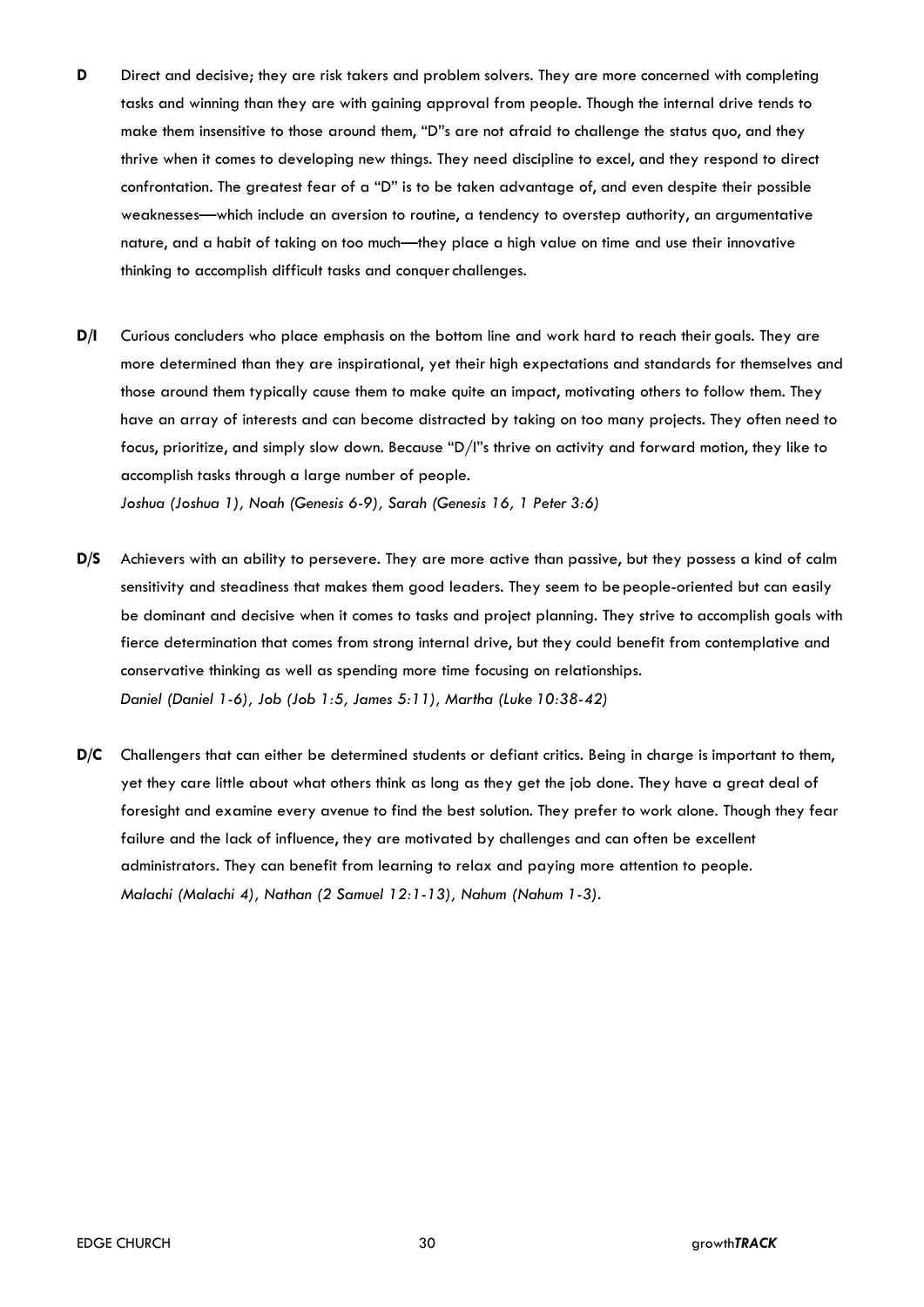- **I** Inspiring and impressive. Enthusiastic, optimistic, impulsive, and emotional—they tend to be creative problem solvers and excellent encouragers. They often have a large number of friends, but they can become more concerned with approval and popularity than with getting results. An "I"s greatest fear is rejection, but they thrive when it comes to motivating others. Their positive sense of humor helps them negotiate conflicts. Though they can be inattentive to details and poor listeners, they can be great peacemakers and effective teammates when they control their feelings and minimize their urge to entertain and be the center of attention. They value lots of human touch and connection.
- **I/D** Persuaders who are outgoing and energetic. They enjoy large groups and use their power of influence to attain respect and convince people to follow their lead. Sometimes they can be viewed as fidgety and nervous, but it comes from their need to be a part of challenges that have variety, freedom, and mobility. "I/D"s could benefit from learning to look before they leap and spending more time being studious and still. They make inspiring leaders and know how to get results from and through people. *John the Baptist (Luke 3), Peter (Matthew 16 and 26, Acts 3), Rebekah (Genesis 24)*
- **I/S** Influential counselors who love people, and it's no surprise that people love them. They live to please and serve, and they tend to be good listeners. Looking good and encouraging others is important to them, as is following through and being obedient. They often lack in the area of organization and can be more concerned with the people involved than they are with the task at hand. However, they can be center stage or behind the scenes with equal effectiveness, and they shine when it comes to influencing and helping others.

*Barnabas (Acts 4, 9, 11-15), Elisha (1 Kings 19, 2 Kings 2-3), Nicodemus (John 3, 7, 19)*

**I/C** Inspiring yet cautious assessors who are excellent communicators through the combination of concerned awareness and appreciation of people. They excel in determining ways to improve production. They tend to be impatient and critical, and they can also be overly persuasive and too consumed by the desire to win. "I/C"s like to work inside the box, and they could benefit from trying new things and caring less about what others think. This personality type often possesses a gift for teaching; they are generally dependable when it comes to paying attention to details and getting the job done. *Miriam (Exodus 15-21), Ezra (Ezra 7-8), Shunammite Woman (2 Kings 4:8-37)*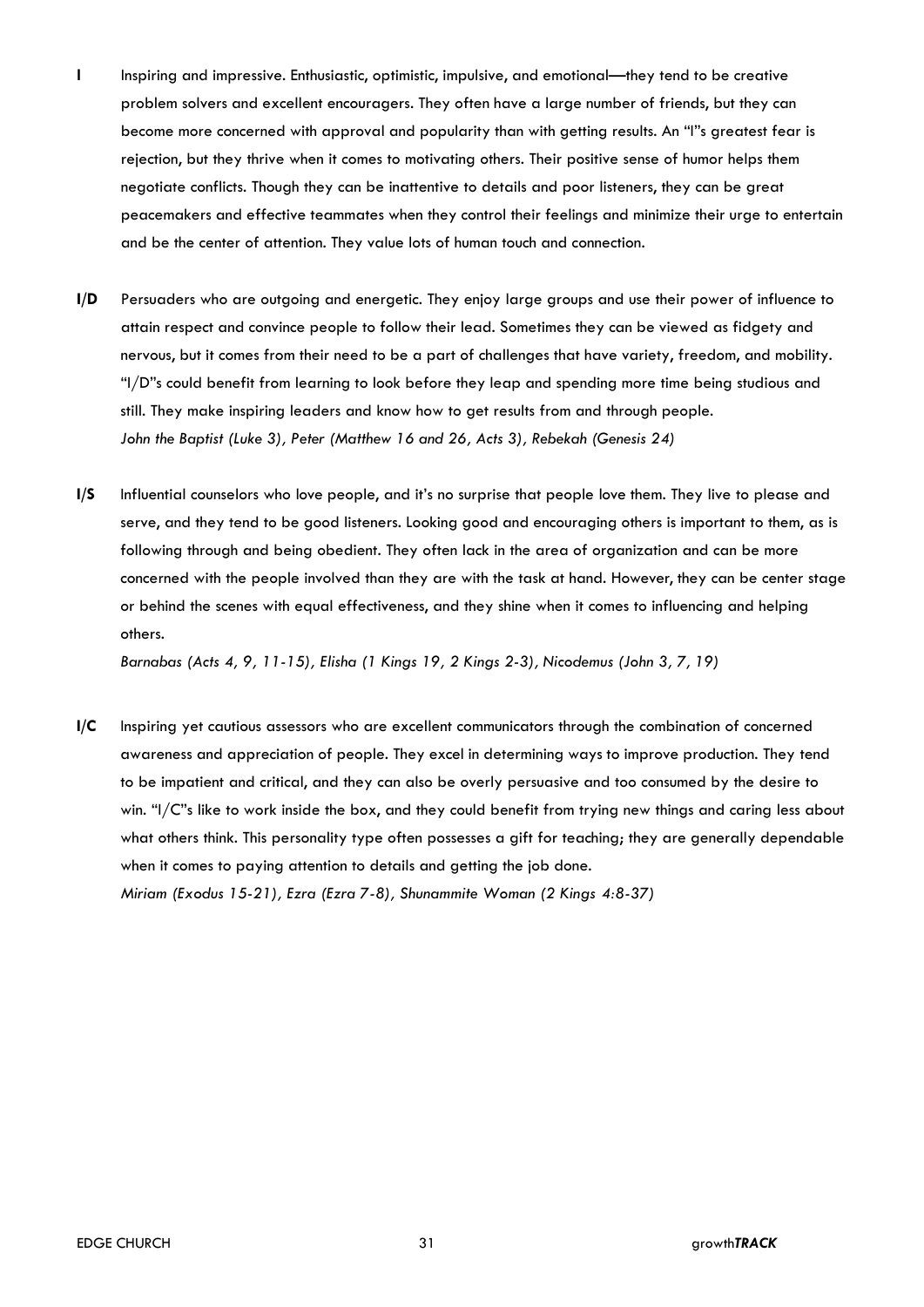- **S** Steady and more reserved. They do not like change, and they thrive in secure, non-threatening environments. They are often friendly and understanding as well as good listeners and loyal workers who are happy doing the same job consistently. With an incredible ability to forgive, reliable and dependable "S"s tend to make the best friends. Their greatest fear, however, is loss of security, and their possible weaknesses naturally include not only resistance to change, but also difficulty adjusting to it. They can also be too sensitive to criticism and unable to establish priorities. In order to avoid being taken advantage of, "S"s need to be stronger and learn how to say "no." They also like to avoid the limelight, but when given an opportunity to genuinely help others, they will gladly rise to the occasion. They feel most valued when they have truly helped someone.
- **S/D** Quiet leaders who can be counted on to get the job done. They perform better in small groups and do not enjoy speaking in front of crowds. Though they can be soft- and hard-hearted at the same time, they enjoy close relationships with people, being careful not to dominate them. Challenges motivate them, especially ones that allow them to take a systematic approach. "S/D"s tend to be determined, persevering through time and struggles. They benefit from encouragement and positive relationships. *Martha (Luke 10:38-42), Job (Job 1:5, James 5:11)*
- **S/I** Inspirational counselors who exhibit warmth and sensitivity. Tolerant and forgiving, they have many friends because they accept and represent others well. Their social nature and desire to be likable and flexible make them inclined to be overly tolerant and non-confrontational. "S/I"s will benefit from being more taskoriented and paying more attention to detail. Kind and considerate, they include others and inspire people to follow them. Words of affirmation go a long way with this personality type, and with the right motivation, they can be excellent team players. *Mary Magdalene (Luke 7:36-47), Barnabas (Acts 4, 9, 11-15), Elisha (1 Kings 19, 2 Kings 2-13)*
- **S/C** Diplomatic and steady, as well as detail-oriented. Stable and contemplative, they like to weigh the evidence and discover the facts to come to a logical conclusion. More deliberate, they prefer to take their time, especially when the decision involves others. Possible weaknesses include being highly sensitive and unable to handle criticism, and they also need to be aware of the way they treat others. Operating best in precise and cause-worthy projects, the " $S/C$ " can be a peacemaker; this makes them a loyal team member and friend.

*Moses (Exodus 3, 4, 20, 32), John (John 19:26-27), Eliezer (Genesis 24)*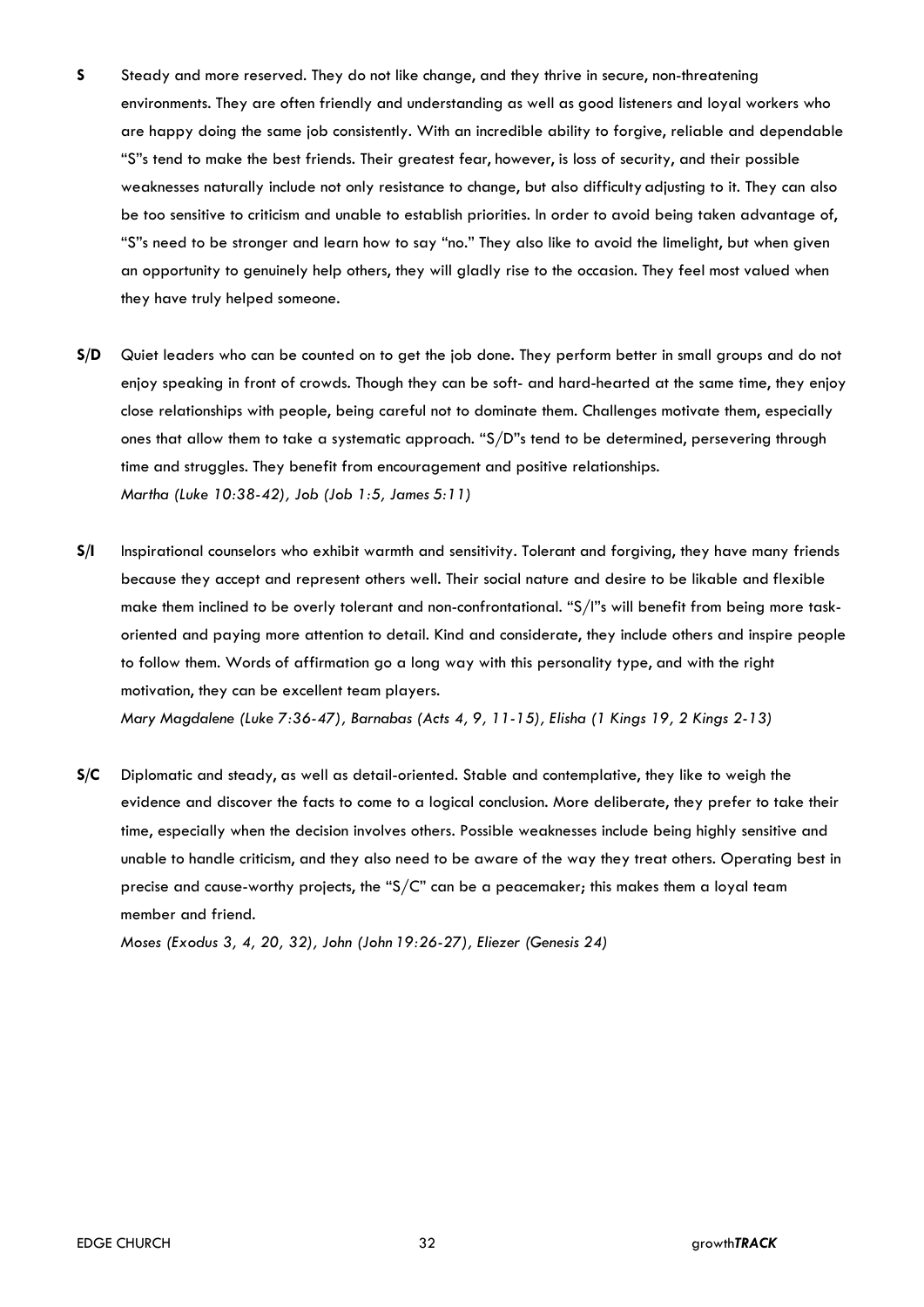- **C** Compliant and analytical. Careful and logical lines of thinking drive them forward, and accuracy is a top priority. They hold high standards and value systematic approaches to problem solving. Though they thrive when given opportunities to find solutions, they tend to ignore the feelings of others and can often be critical and downright crabby. Verbalizing feelings is difficult for them, but when they are not bogged down in details and have clear-cut boundaries, they can be big assets to the team by providing calculated "reality checks." The "C"s biggest fear is criticism, and their need for perfection is often a weakness, as is their tendency to give in when in the midst of an argument. However, they are thorough in all activities and can bring a conscientious, even-tempered element to the team that will provide solid grounding. They value being correct.
- **C/I** Attentive to the details. They tend to impress others by doing things right and stabilizing situations. Not considered aggressive or pushy, they enjoy both large and small crowds. Though they work well with people, they are sometimes too sensitive to what others think about them and their work. They could benefit from being more assertive and self-motivated. Often excellent judges of character, they easily trust those who meet their standards. They are moved by genuine and enthusiastic approval as well as concise and logical explanations.

*Miriam (Exodus 15-21, Numbers 12:1-15), Ezra (Ezra 7, 8)*

**C/S** Systematic and stable. They tend to do one thing at a time—and do it right. Reserved and cautious, they would rather work behind the scenes to stay on track; however, they seldom take risks or try new things and naturally dislike sudden changes in their environments. Precisionists to the letter, they painstakingly require accuracy and fear criticism, which they equate to failure. Diligent workers, their motivation comes from serving others.

*Esther (Esther 4), Zechariah (Luke 1), Joseph (Matthew 1:1-23)*

**C/D** Cautious and determined designers who are consistently task-oriented and very aware of problems. Sometimes viewed as insensitive, they do care about individual people but have a difficult time showing it. They often feel they are the only ones who can do the job the way it needs to be done, but because of their administrative skills, they are able to bring plans for change and improvements to fruition. "C/D"s have a tendency to be serious and could benefit from being more optimistic and enthusiastic. Despite their natural drive to achieve, they should concentrate on developing healthy relationships and simply loving people.

*Bezalel (Exodus 35:30-36, 8, 37:1-9),Jochebed (Exodus 1:22-2:4), Jethro (Exodus 2,18)*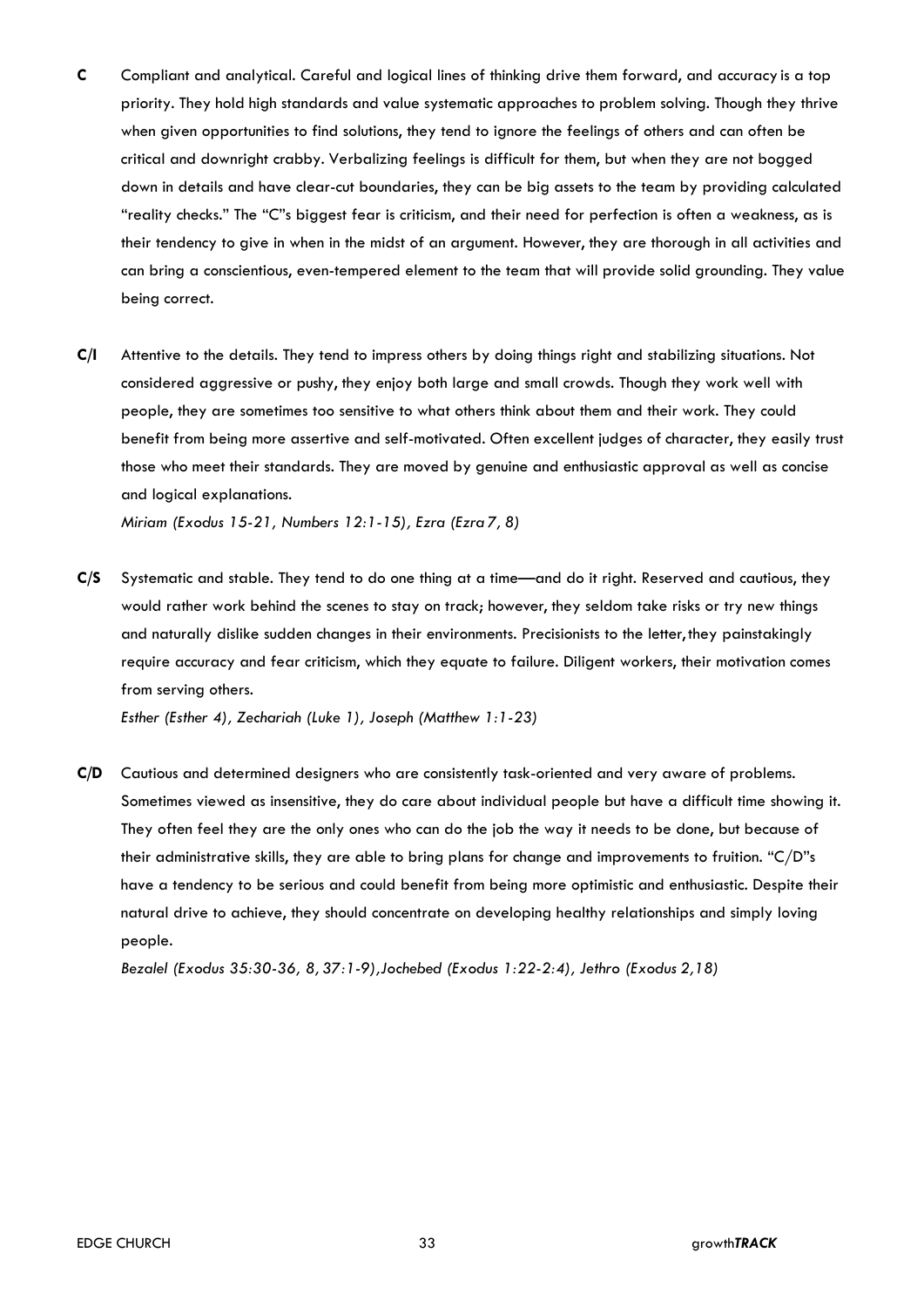## **DEVELOPING YOUR PERSONALITY**

Each personality has strengths, and it is important to understand how to balance your natural abilities with the natural abilities of other people. The following information will give you specific areas to focus on as you work with others.

#### **"D" personalities are dominant, direct, task-oriented, decisive, organized, outgoing, outspoken**

- Listen attentively to others
- Support other team members
- Invest in personal relationships
- Balance controlling and domineering tendencies
- Value the opinions, feelings and desires of others

#### **"I" personalities are influential, witty, easy-going, outgoing, people-oriented**

- Be aware of tasks that need to be accomplished
- Balance your emotions, words and actions
- Remember to consider details and facts
- Slow down your pace for others when necessary
- Listen attentively to others instead of only talking
- Choose thoughtful decision-making over impulsive decision-making

#### **"S" personalities are steady, stable, analytical, introverted, people-oriented**

- Take initiative
- Practice flexibility
- Approach confrontation constructively
- Be direct in your interactions when necessary
- Understand change can be healthy, and be willing to adapt
- Consider overall goals of your family or group, not just specific procedures

#### **"C" personalities are compliant, competent, task-oriented, goal-oriented, introverted**

- Be decisive when necessary
- Cultivate personal relationships
- Be open to others' ideas and methods
- Balance your focus between facts and people
- Focus on doing the right things, not just doing things right
- Respond to helping others accomplish their goals.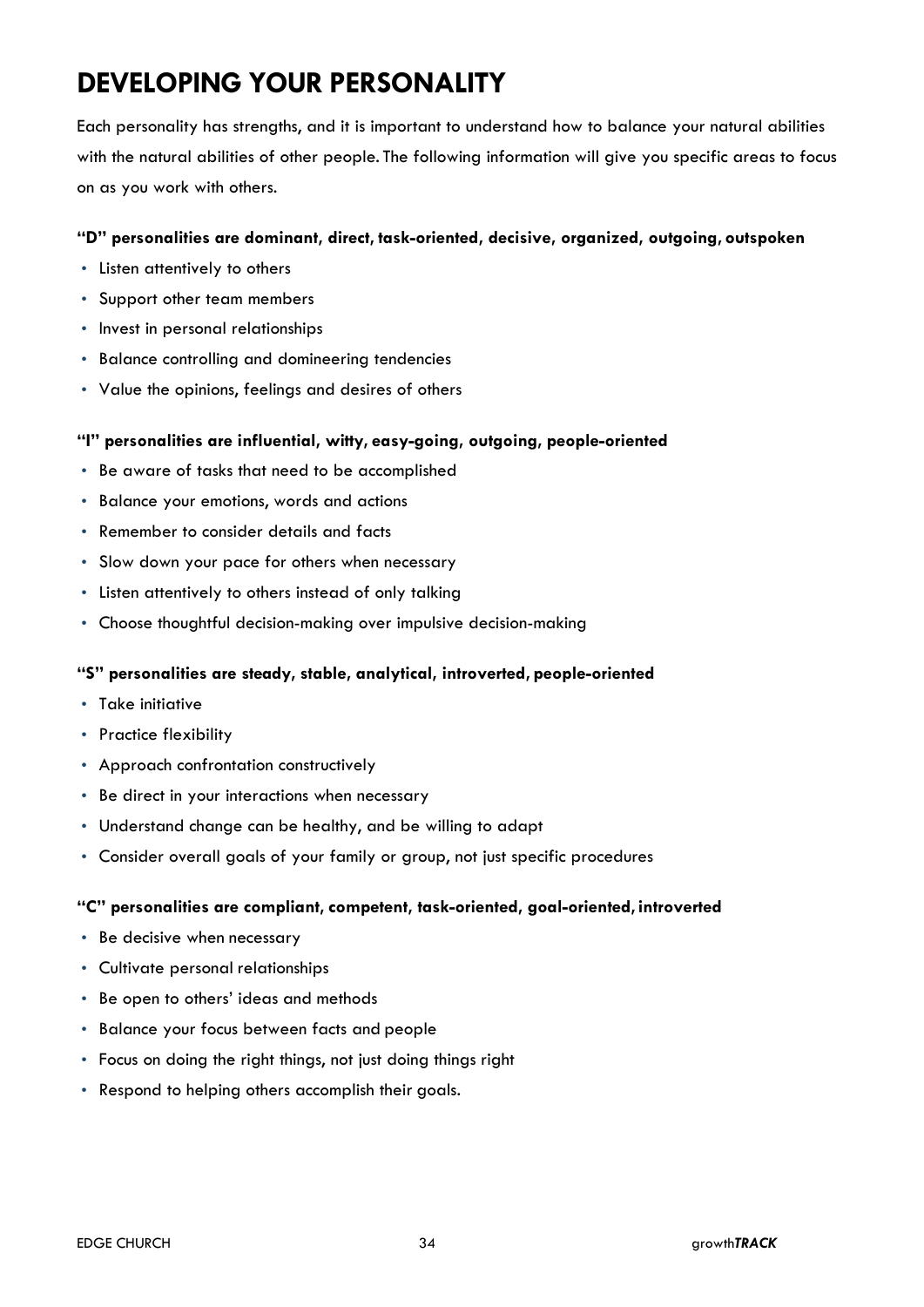# **DEVELOPING YOUR PURPOSE**

*"For we are hisworkmanship, created in ChristJesus for good works"*

## **EPHESIANS 2:10 NASB**

Your design helps reveal a path to fulling the purpose for which God created you. We believe God has a place for every person in ministry and there are teams that are a good fit for your spiritual gift.

*"God has given each of you a gift from His great variety of spiritual gifts. Use them well to serve one another."* **1 Peter 4:10 NLT**

Serving is about influencing others in a worthwhile cause. It is not dependent on titles or positions or even on where you serve. It is dependent on people discovering their gifts and passions, developing them and using them to make a difference in the lives of others.

#### **What stands in the way?**

*"But Moses said to God, 'Who am I, that I should go to Pharaoh and bring the Israelites out of Egypt?' And God said, 'I will be with you. And this will be the sign to you that it is I who have sent you: When you have brought the people out of Egypt, you will worship God on this mountain.'"* **Exodus 3:12**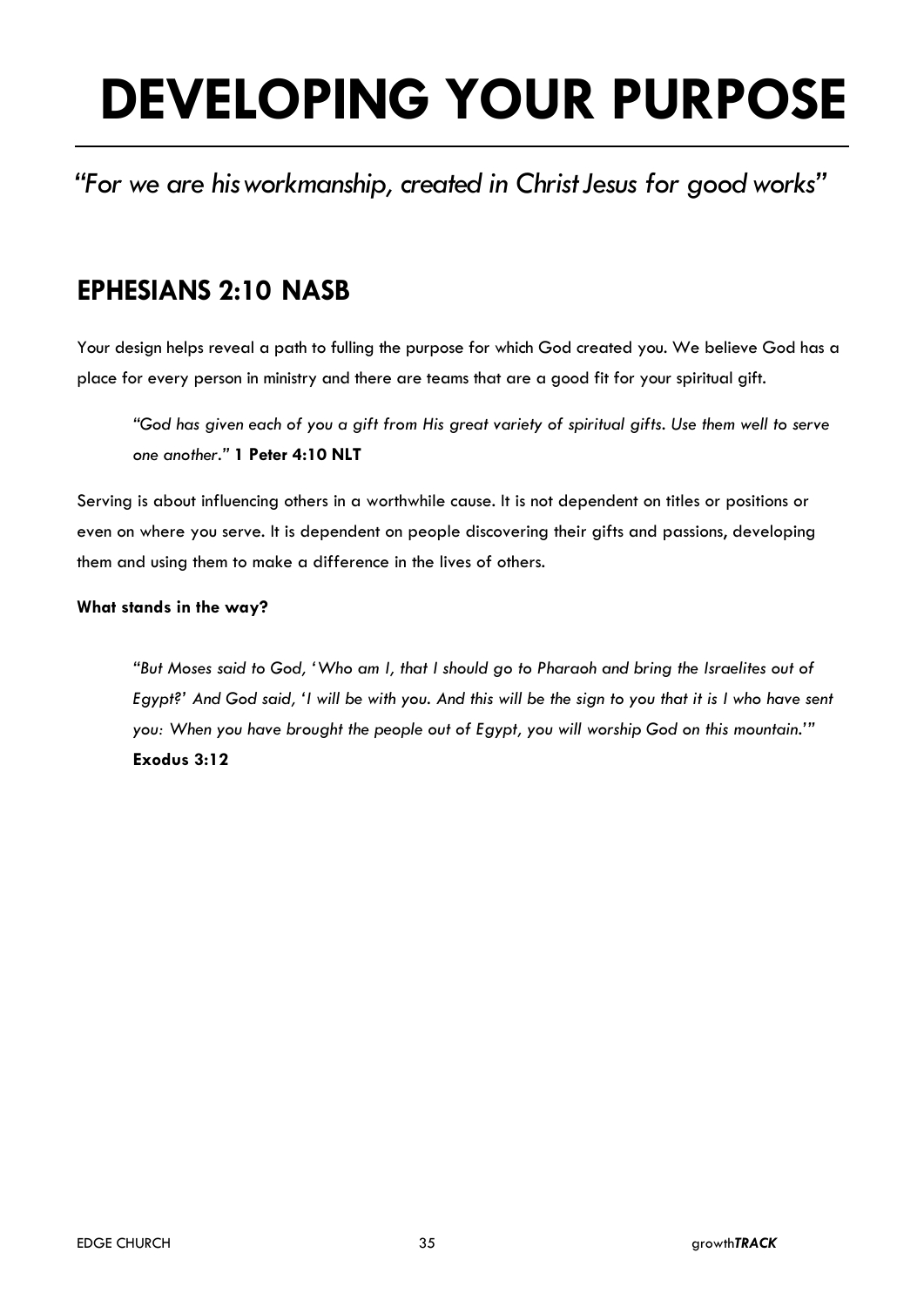# **SERVING AT EDGE CHURCH**

## **OUR CULTURE**

- For us, it's always about others
- We are faith-filled, risk-taking & big thinking
- We love to laugh
- Extravagantly generous is how we like to live
- We are real around here
- We pray first
- We do life together
- We do the right thing even when no-one is watching
- We always bring our best
- We give up what we love for what we love more
- It doesn't stop with us

## **OUR VALUES**

At the root of our culture are our values, and values define the way we work together and relate to one another.

## **Accountability**

- We are transparent and vulnerable in our relationships, holding ourselves accountable for our attitudes and behaviours (Ephesians 5:21).
- We are approachable, humble and teachable, quick to repent and make right when challenged (James 5:16)

## **Integrity**

- We live courageously, taking risks and not holding back for fear of change or resistance (James 4:17).
- We confront sin and breaches of these values honestly and in a way that upholds the values (Ephesians 4:25).
- We are dependable and committed (Romans 12:10). Our word is our commitment.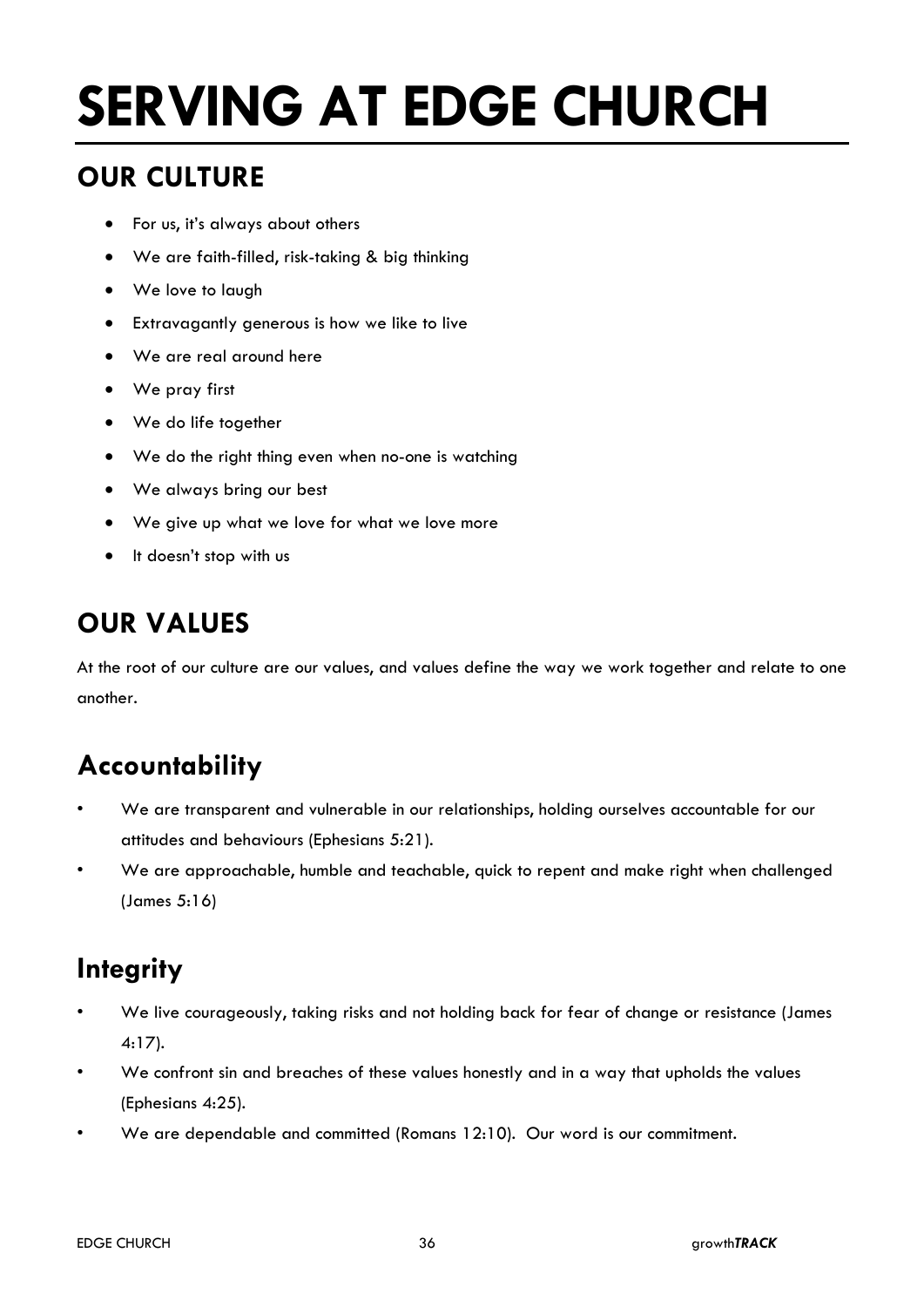## **Respect**

- We respect all people, regardless of gender, age, race and financial status, recognizing the dignity, diversity and potential in God of all (John 13:14-16).
- We empower others, recognizing that the role of leaders is to equip others to serve (Ephesians 4:11-13).
- Leaders are servant-leaders. We don't lord it over others (Matthew 20:25-28).
- Instead we consider others more highly than ourselves (Philippians 2:3).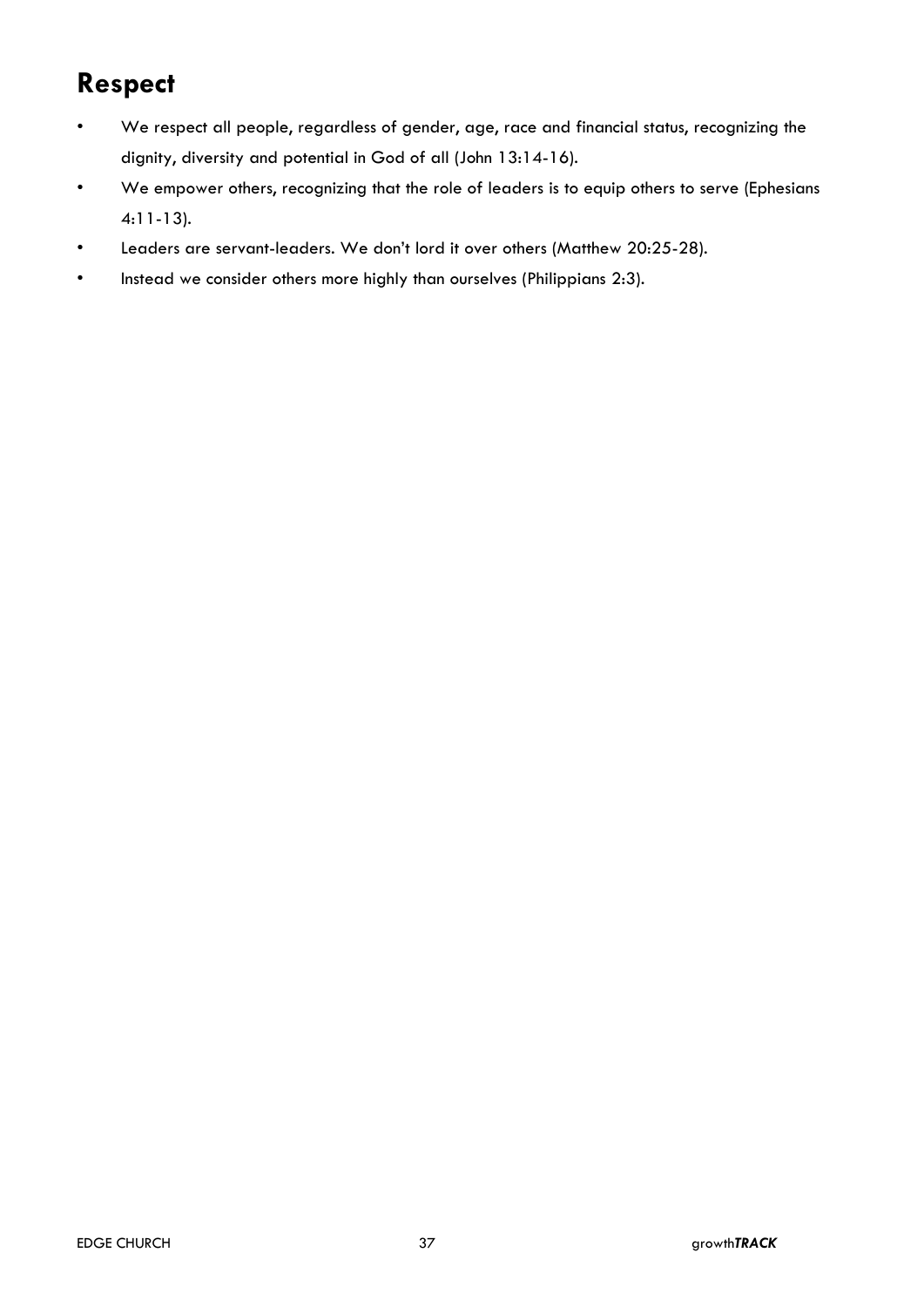# Next*STEPS*

## Discover and Serve

#### **1. Have a one on one with a facilitator**

One of the Growth Track team will set up some time to chat about your next steps in getting connected at Edge Church.

### **2. Join a Group**

Get connected and join a Life Group or Foundations Group.

#### **3. Serve**

Explore serving opportunities in this season, and look at how you can serve those around you.

## **4. Spiritual Gifts Assessment**

If you feel ready, then spend time at home doing the Spiritual Gifts assessment and exploring and developing your Spiritual Gifts. Take time to chat with us about this.

#### **5. If you haven't, complete each of the 3 weeks of Growth**

#### **Track**

Week 1 - Step One – Follow

- Week 2 Step Two Connect
- Week 3 Step Three Discover & Serve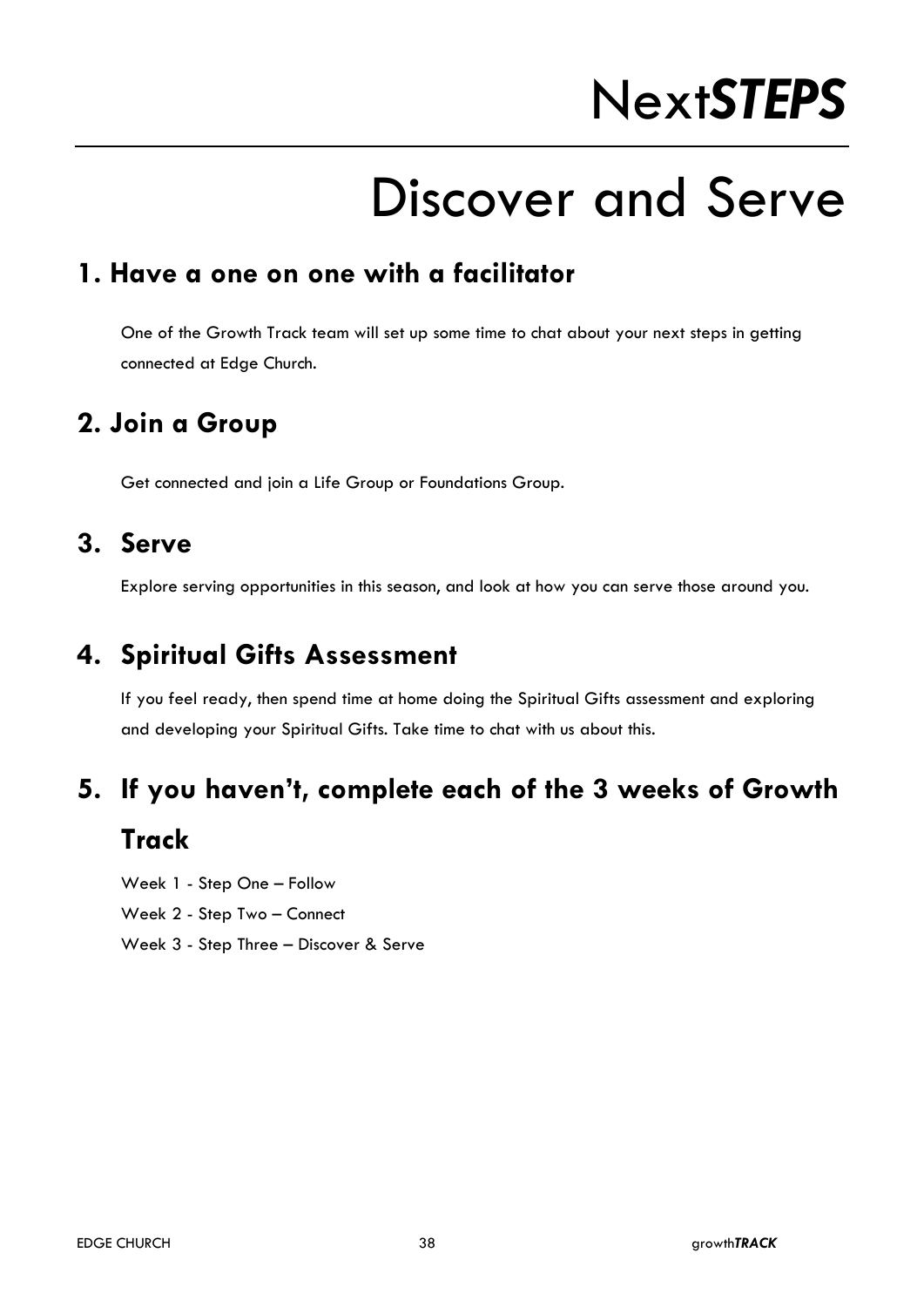# **YOUR SPIRITUAL GIFTS**

*"Now these are the gifts Christ gave to the church: the apostles, the prophets, the evangelists, and the pastors and teachers. Their responsibility is to equip God's people to do His work and build up the church, the body of Christ."* **Ephesians 4:11-12 NLT**

*"Very truly I tell you, whoever believes in me will do the works I have been doing, and they will do even greater things than these, because I am going to the Father."* **John 14:12**

1. The HOLY SPIRIT is God's primary gift

*"I will ask the Father, and he will give you another Helper, that he may be with you…and will be in you."* **John 14:16-17**

*2.* God's Spirit works in us to PRODUCE and STEWARD gifts

*"But the Holy Spirit produces this kind of fruit in our lives: love, joy, peace, patience, kindness, goodness, faithfulness, gentleness, and self-control."* **Galatians 5:22-23 NLT**

*"Each of you should use whatever gift you have received to serve others, as faithful stewards of God's grace in its various forms."* **1 Peter 4:10**

3. Displaying his fruit and using his gifts result in greater works through us to REACH OTHERS

*"But you will receive power when the Holy Spirit comes on you; and you will be my witnesses in Jerusalem, and in all Judea and Samaria, and to the ends of the earth."* **Acts 1:8**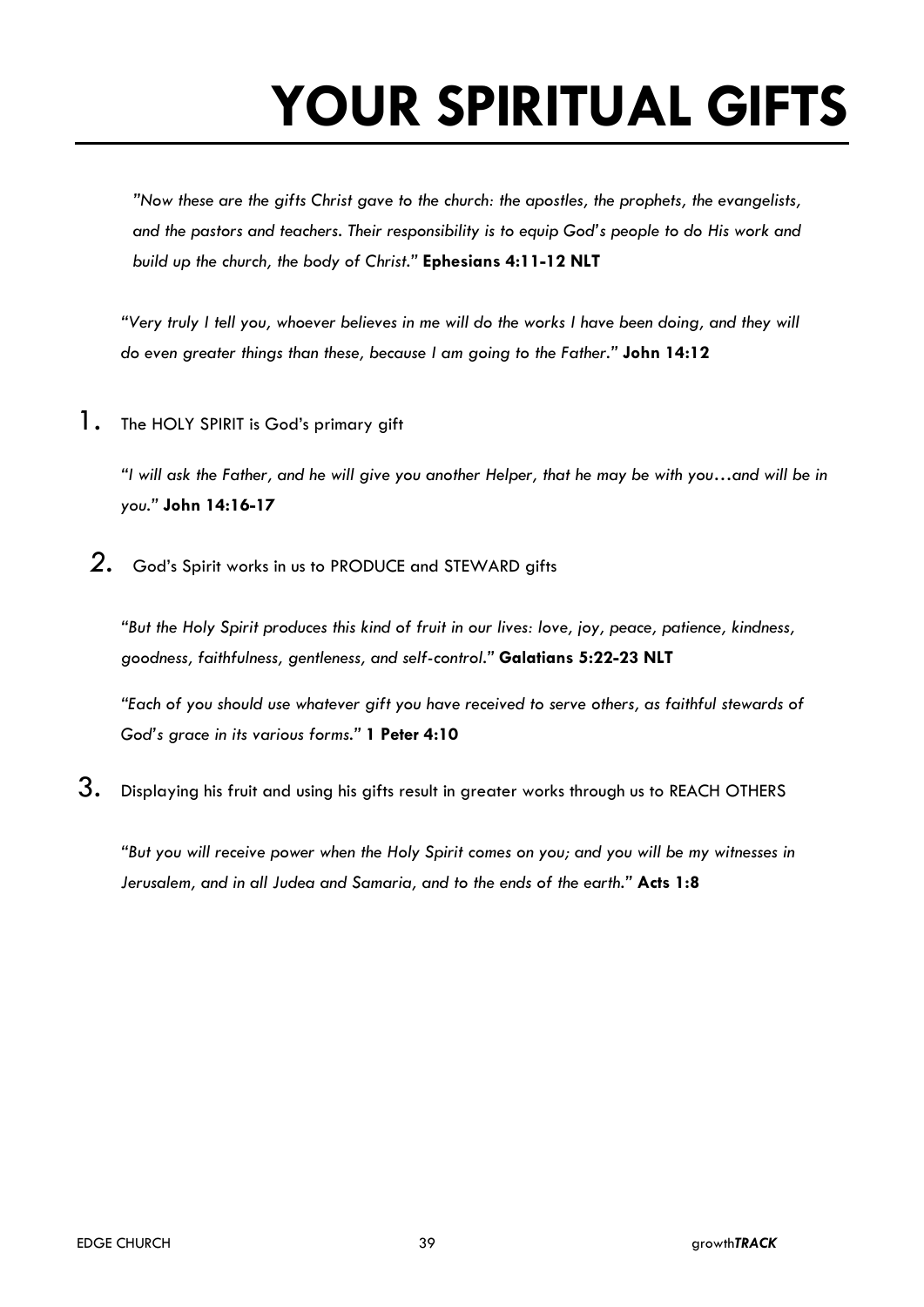## **ADDENDUM: SPIRITUAL GIFTS ASSESSMENT**

## **How to take the Spiritual Gifts Assessment:**

#### Step 1:

Respond to the spiritual gifts statements on pages 41-42 by writing the number that indicates how each statement describes you in the blanks on page3:

- 1- Almost never
- 2- Sometimes
- 3- Almost always

#### Step 2:

Add each line on page 43 left to right and place the totaled number in the total column.

Step 3:

Identify your three highest totaled numbers with the corresponding letter and the spiritual gift it represents (listed on the pages following the assessment).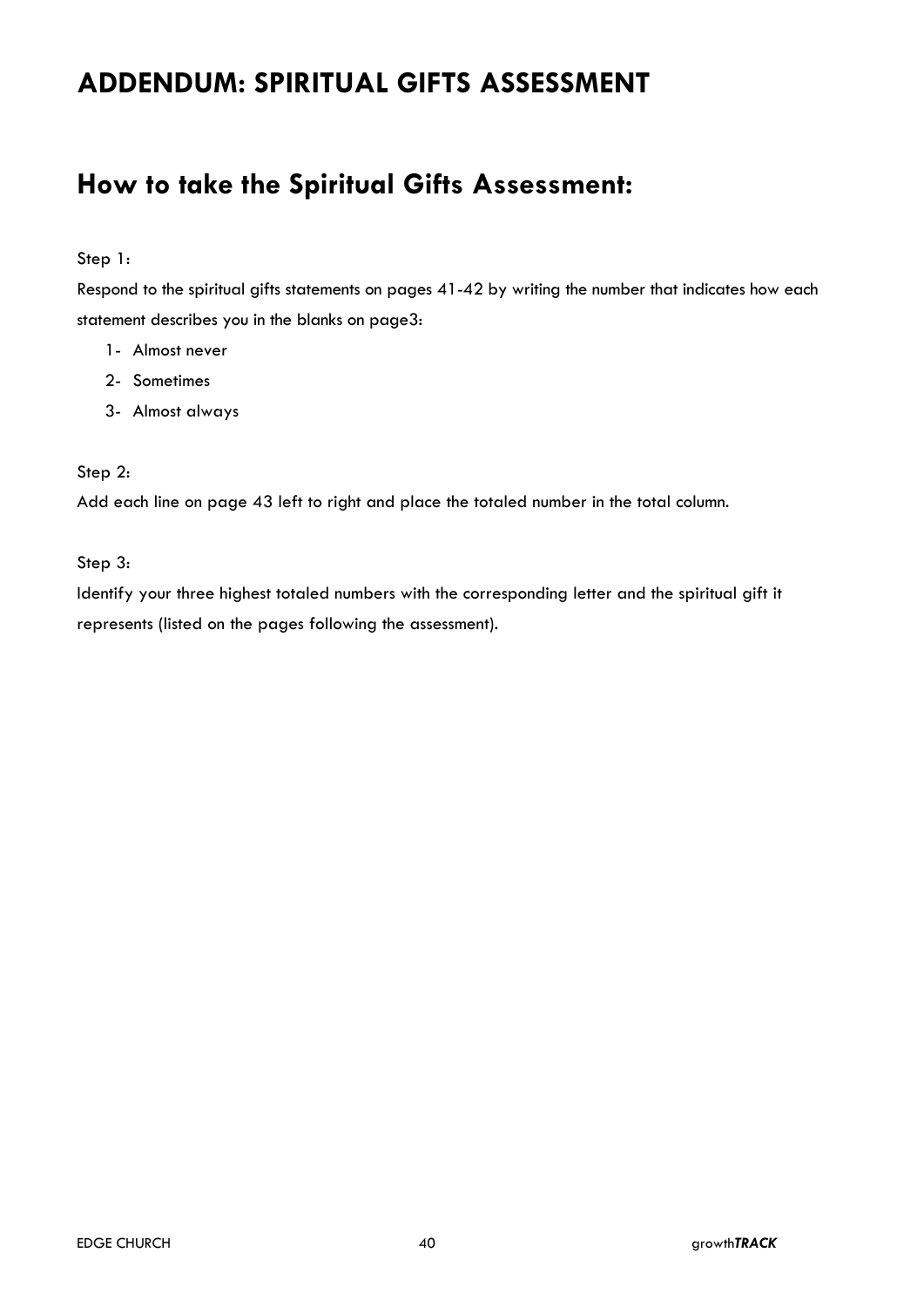## **SPIRITUAL GIFTS STATEMENTS**

If you're a new believer then maybe you won't understand what all of these statements mean. That's okay. Answer as you able; leaving the statement and moving onto the next one if you need to, and take the opportunity to chat to your facilitator afterwards.

- 1. I like organising services and events
- 2. I enjoy starting new churches (The idea of planting a church and helping to grow it from scratch excites me.)
- 3. Working with my hands is fun for me
- 4. I can tell when someone is insincere
- 5. I pray for the lost daily
- 6. Encouraging others is a high priority in my life
- 7. Believing God for my daily needs is important to me
- 8. Influencing others for the kingdom of God through finances is extremely important to me
- 9. I look for opportunities to pray for the sick
- 10. I enjoy doing the little things that others do not
- 11. Having people over to my house is something I do often
- 12. Spending hours in prayer for other people is very enjoyable to me
- 13. Education is very important to me
- 14. I tend to motivate others to get involved
- 15. My heart hurts when I see others hurting
- 16. I believe God will use me to enact his miracles
- 17. I enjoy sharing the gospel with other people-groups and nationalities
- 18. I've devoted considerable time to mastering my voice and/or instrument
- 19. Caring for the hurting is one of my highest priorities
- 20. The wilful sin of others really aggravates me (I struggle when people make intentional decisions to sin when they know it doesn't please God.)
- 21. I enjoy serving behind the scenes
- 22. I like creating outlines of the Bible
- 23. God has used me to interpret a heavenly language
- 24. I enjoy the book of Proverbs more than any other book in the Bible
- 25. I am passionate about managing details
- 26. I prefer to pioneer new ministry projects
- 27. I consider myself a craftsman or craftswoman
- 28. I sense when situations are spiritually unhealthy
- 29. I am greatly concerned about seeing the lost saved
- 30. I try to come across as loving and caring
- 31. Asking God for a list of big things is exciting to me
- 32. I find ways to give offerings above my tithe
- 33. I believe miraculous healing is for this day and age
- 34. Helping others is one of my highest achievements
- 35. Creating a warm and welcoming home is important to me
- 36. I am burdened to pray for situations around the world
- 37. People seek me out to learn more about the Kingdom of God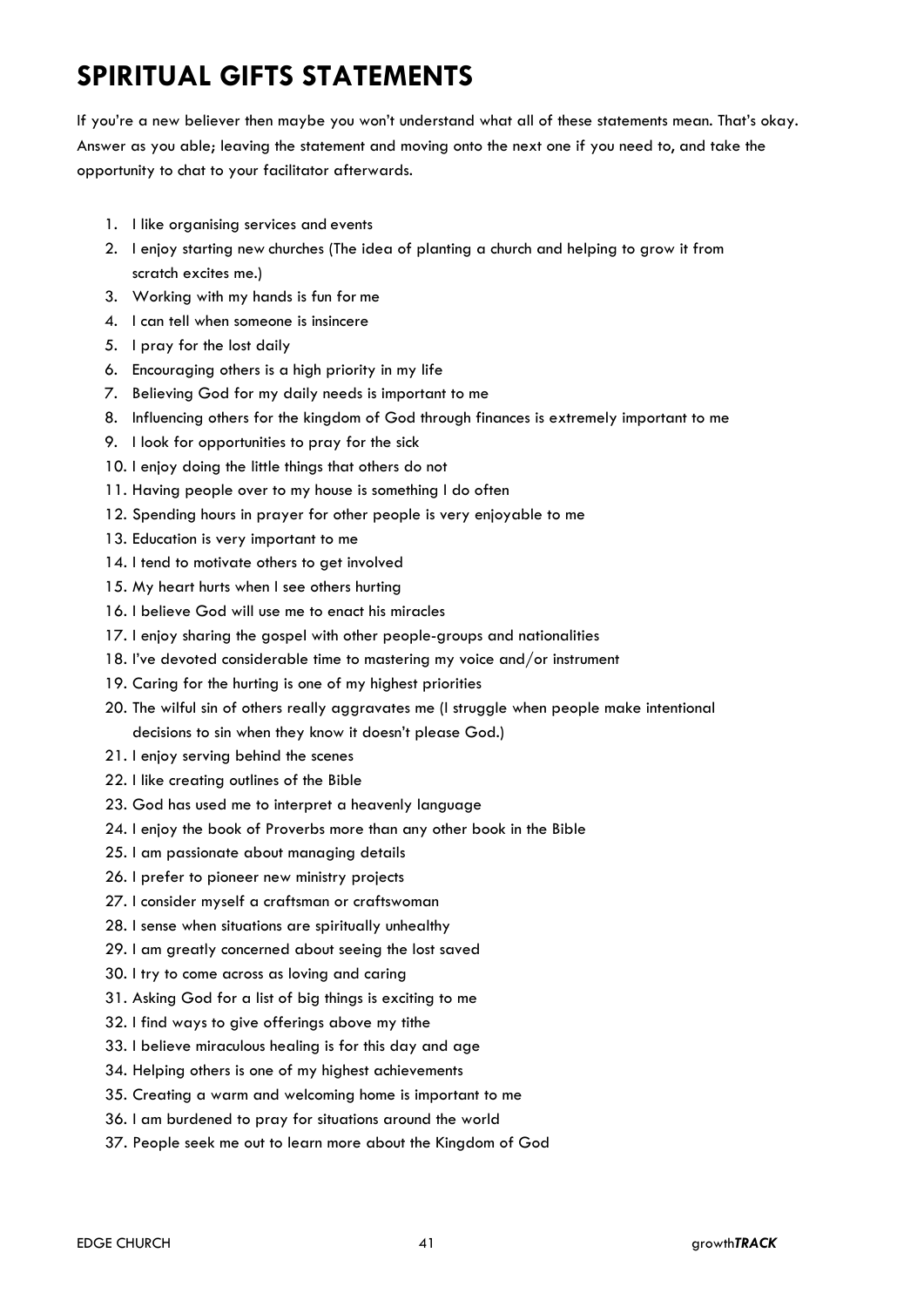- 38. I prefer to lead the way whenever necessary
- 39. I am very sensitive to sad stories
- 40. Miracles often happen when I'm nearby
- 41. Living in another country to benefit the gospel is exciting to me
- 42. I desire to serve the church through worship
- 43. I enjoy connecting, caring for and coaching others
- 44. Confronting someone with sin in their life is not hard for me (I feel responsible to challenge people who continue to live in sin.)
- 45. It bothers me when people sit around and do nothing
- 46. I share Biblical truth with others in hopes of their personal growth
- 47. I pray in tongues daily (I enjoy praying to God in a language that I don't understand but know that the Holy Spirit is praying through me.)
- 48. When I study scripture, God gives me unique insights
- 49. Creating a task list is easy and enjoyable for me
- 50. I am attracted to ministries that start new churches
- 51. Building something with my hands is rewarding to me
- 52. I can pinpoint issues or problems before others
- 53. I enjoy sharing the gospel with a total stranger (I enjoy talking about God and how they can know Him, even with people I don't know well.)
- 54. I look for ways to be an encouragement to other people
- 55. I trust that God has my back in every situation
- 56. Making more money means that I can give more
- 57. God has used me to bring healing to those who are sick
- 58. Being part of the process is fulfilling to me
- 59. I tend to make total strangers feel at home
- 60. People often describe me as a prayer warrior
- 61. I enjoy knowing biblical details and helping others to understand
- 62. I delegate responsibilities and accomplish tasks
- 63. I am motivated to help those who are less fortunate
- 64. I have a constant hunger to see God's miraculous power
- 65. I focus a lot on reaching the world for Christ (It's very important to me to share the Good News about what God has done with everyone I meet.)
- 66. I gain my deepest satisfaction through leading others in vocal or instrumental worship
- 67. I enjoy walking with someone in times of difficulty
- 68. I enjoy hearing passionate and clear preaching of the truth
- 69. I like to do small things that others pass over
- 70. I prefer to teach the Bible topically rather than verse by verse (Maybe you haven't had the opportunity to teach the Bible, but if you did, you think you would enjoy it.)
- 71. Praying in the Sprit is encouraging and important to me
- 72. When faced with difficulty I tend to make wise decisions and choices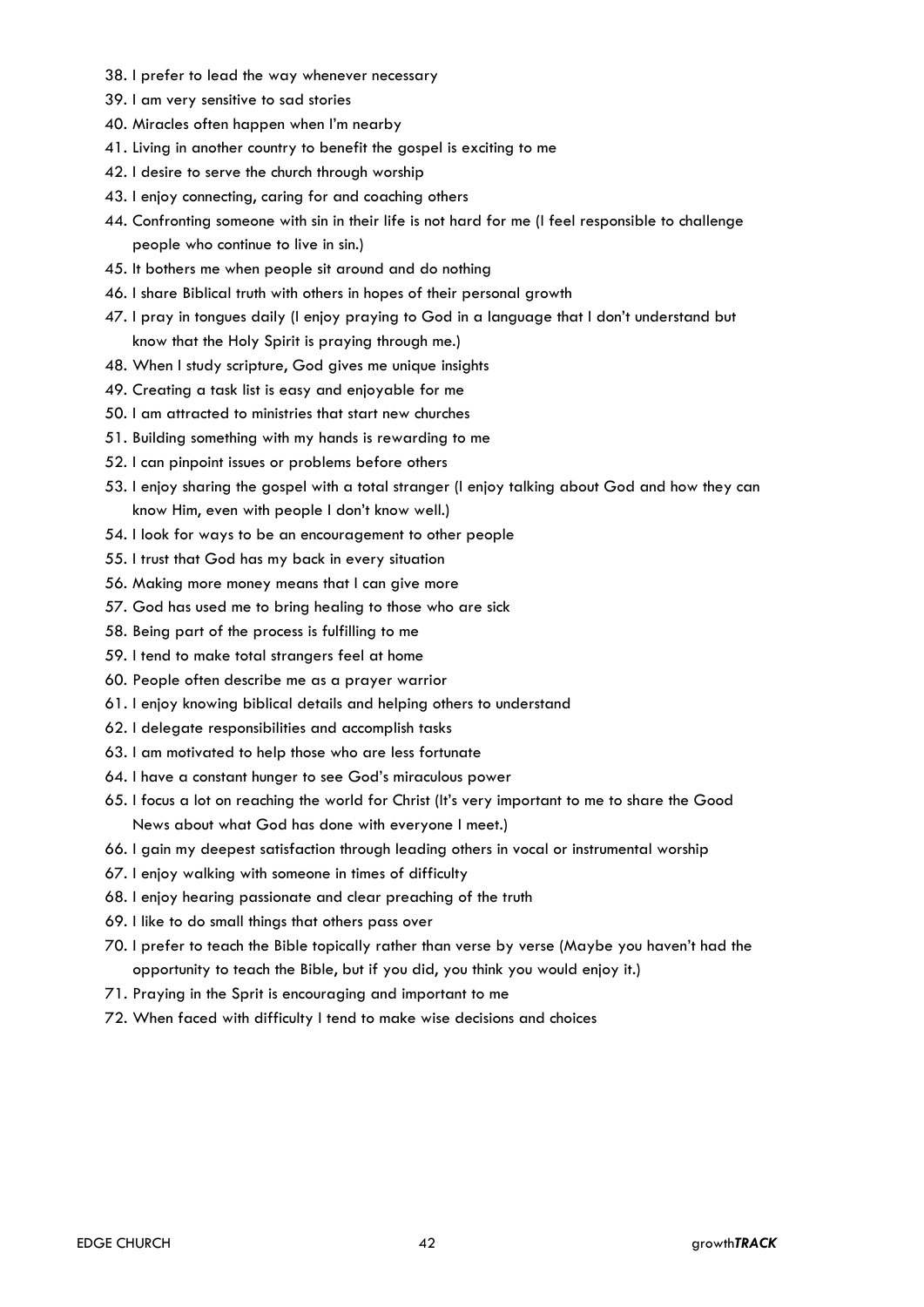1. Almost Never

3. Almost Always

|                                       |                                     |                              | <b>TOTAL</b>                    | <b>GIFT</b>                                                                                                                                                                                                                                                                                                                                                                                |  |
|---------------------------------------|-------------------------------------|------------------------------|---------------------------------|--------------------------------------------------------------------------------------------------------------------------------------------------------------------------------------------------------------------------------------------------------------------------------------------------------------------------------------------------------------------------------------------|--|
| 1.                                    |                                     | 49.                          |                                 | A.                                                                                                                                                                                                                                                                                                                                                                                         |  |
| 2.                                    | 26.                                 | $50 \quad \underline{\quad}$ |                                 |                                                                                                                                                                                                                                                                                                                                                                                            |  |
| 3.                                    | 27.                                 | $51. \_$                     |                                 | C.                                                                                                                                                                                                                                                                                                                                                                                         |  |
| 4.<br>$\frac{1}{2}$ and $\frac{1}{2}$ | 28.                                 | 52.                          |                                 | D.                                                                                                                                                                                                                                                                                                                                                                                         |  |
| 5.                                    | 29.<br>$\sim$                       | 53.                          |                                 | E. <u>___________________________</u>                                                                                                                                                                                                                                                                                                                                                      |  |
| 6.                                    | 30.<br>$\frac{1}{2}$                | 54.<br>$\frac{1}{2}$         | $\overline{\phantom{a}}$        |                                                                                                                                                                                                                                                                                                                                                                                            |  |
| 7.<br>$\mathcal{L}^{\text{max}}$      |                                     |                              |                                 |                                                                                                                                                                                                                                                                                                                                                                                            |  |
| 8.                                    | 32.                                 | 56.                          |                                 |                                                                                                                                                                                                                                                                                                                                                                                            |  |
| 9.                                    | 33.                                 |                              |                                 | $\mathsf{l.}$ $\qquad \qquad$                                                                                                                                                                                                                                                                                                                                                              |  |
| 10.                                   | 34.<br>$\frac{1}{2}$                | 58. $\qquad$                 |                                 | <u>J. ____________________________</u>                                                                                                                                                                                                                                                                                                                                                     |  |
| 11. $\frac{1}{2}$                     | 35.<br>$\mathcal{L}_{\text{max}}$ . | 59. $\qquad$                 |                                 | K. ____________________________                                                                                                                                                                                                                                                                                                                                                            |  |
| 12.                                   | 36.                                 | 60.                          |                                 | $L_{\bullet}$ . The contract of the contract of the contract of the contract of the contract of the contract of the contract of the contract of the contract of the contract of the contract of the contract of the contract of the                                                                                                                                                        |  |
| 13.<br>$\overline{\phantom{a}}$       | 37.                                 |                              | $\overline{\phantom{a}}$        |                                                                                                                                                                                                                                                                                                                                                                                            |  |
| 14.                                   | 38.                                 |                              |                                 |                                                                                                                                                                                                                                                                                                                                                                                            |  |
| 15.                                   |                                     | 63.                          |                                 | $\begin{picture}(180,10) \put(0,0){\line(1,0){10}} \put(15,0){\line(1,0){10}} \put(15,0){\line(1,0){10}} \put(15,0){\line(1,0){10}} \put(15,0){\line(1,0){10}} \put(15,0){\line(1,0){10}} \put(15,0){\line(1,0){10}} \put(15,0){\line(1,0){10}} \put(15,0){\line(1,0){10}} \put(15,0){\line(1,0){10}} \put(15,0){\line(1,0){10}} \put(15,0){\line($                                        |  |
| 16.<br>$\sim$                         | 40.<br>$\mathcal{L}^{\text{max}}$   | 64.                          |                                 | P.                                                                                                                                                                                                                                                                                                                                                                                         |  |
| 17.<br>$\sim$                         | 41.<br>$\sim$                       | 65.<br>$\frac{1}{2}$         |                                 |                                                                                                                                                                                                                                                                                                                                                                                            |  |
| 18. $\frac{1}{1}$                     | 42.<br>$\mathcal{L}^{\text{max}}$   | 66.<br>$\sim$                |                                 | R.                                                                                                                                                                                                                                                                                                                                                                                         |  |
| 19. $\frac{1}{2}$                     | 43.<br>$\sim$ 100 $\sim$            | 67.<br>$\sim$ 100 $\mu$      |                                 | S.                                                                                                                                                                                                                                                                                                                                                                                         |  |
| 20.                                   | 44.                                 | 68.                          |                                 | T.                                                                                                                                                                                                                                                                                                                                                                                         |  |
|                                       |                                     | 69. ___                      |                                 | U.                                                                                                                                                                                                                                                                                                                                                                                         |  |
|                                       | 46.                                 | 70.                          | $\frac{1}{2}$ and $\frac{1}{2}$ | $V. \begin{tabular}{ c c c } \hline \rule{0.2cm}{.0cm} & \rule{0.2cm}{.0cm} \multicolumn{3}{c}{\textbf{V}} & \multicolumn{3}{c}{\textbf{V}} \\ \hline \rule{0.2cm}{.0cm} & \rule{0.2cm}{.0cm} & \rule{0.2cm}{.0cm} & \rule{0.2cm}{.0cm} & \rule{0.2cm}{.0cm} & \rule{0.2cm}{.0cm} & \rule{0.2cm}{.0cm} & \rule{0.2cm}{.0cm} & \rule{0.2cm}{.0cm} & \rule{0.2cm}{.0cm} & \rule{0.2cm}{.0cm$ |  |
|                                       | 47.                                 | 71.                          | $\overline{\phantom{a}}$        |                                                                                                                                                                                                                                                                                                                                                                                            |  |
| 24.                                   | 48. $\frac{1}{2}$                   | 72.                          |                                 |                                                                                                                                                                                                                                                                                                                                                                                            |  |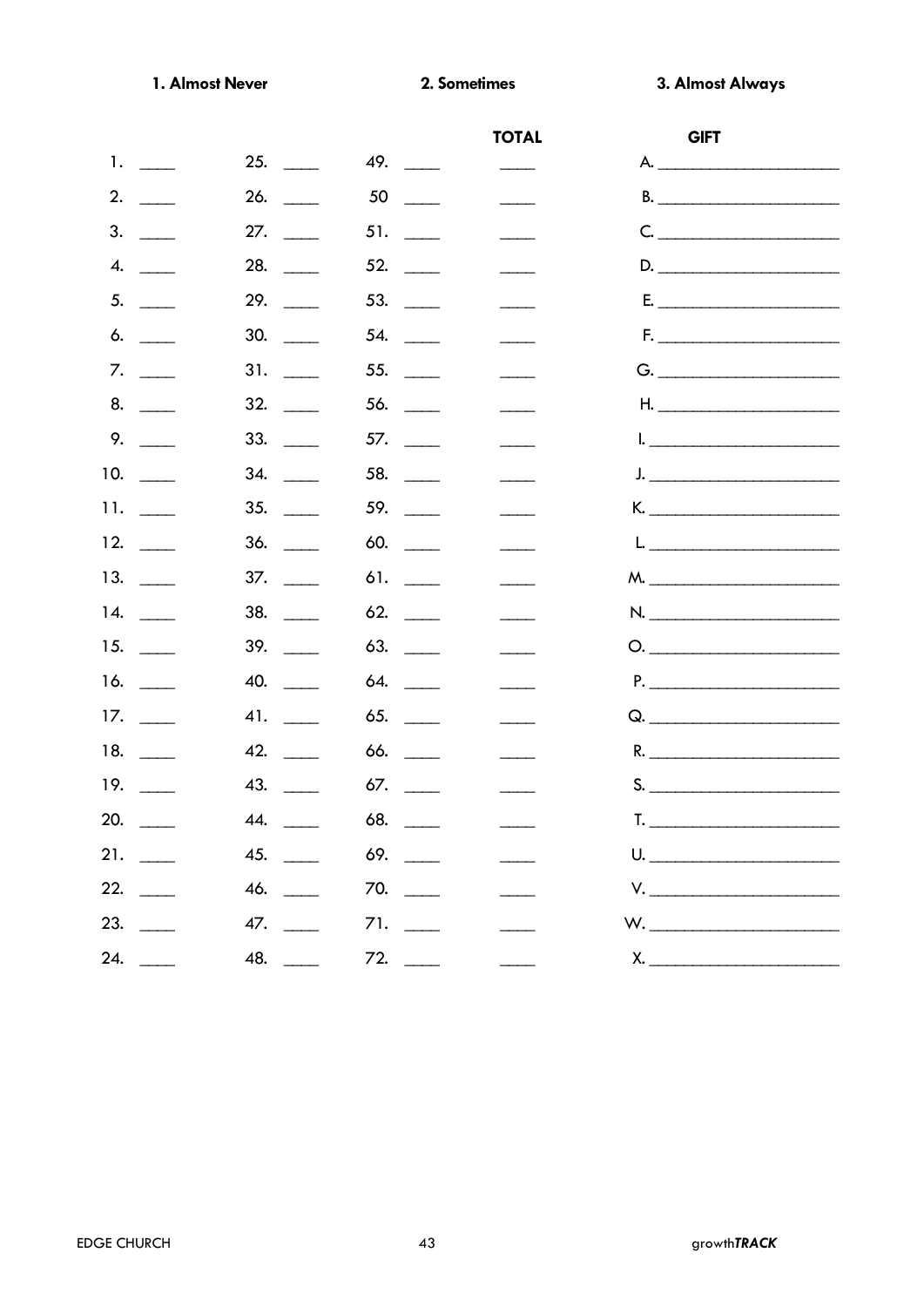## **SPIRITUAL GIFTS**

On the following pages, you will find definitions of each spiritual gift and supporting Scriptures that will help you understand more about your gifts.

#### **A. ADMINISTRATION**

The gift of administration is the divine strength or ability to organize multiple tasks and groups of people to accomplish these tasks.

*Luke 14:28-30; Acts 6:1-7; 1 Corinthians 12:28*

(Administration, Breaking of Bread, Kids Registration/Check In, Counting)

#### **B. APOSTLESHIP**

The gift of apostleship is the divine strength or ability to pioneer new churches and ministries through planting, overseeing and training.

*Acts 15:22-35; 1 Corinthians 12:28; 2 Corinthians 12:12; Galatians 2:7-10; Ephesians 4:11-14*

(Growth Track, Group Leadership, Compassion and Justice, Schools)

#### **C. CRAFTSMANSHIP**

The gift of craftsmanship is the divine strength or ability to plan, build and work with your hands or creativity in construction or media environments, to accomplish multiple ministry applications.

*Exodus 30:22, 31:3-11; 2 Chronicles 34:9-13; Acts 18:2-3*

(Facilities, Décor, Edge Kids, Photography, Videography)

#### **D. DISCERNMENT**

The gift of discernment is the divine strength or ability to spiritually identify falsehood and to distinguish between right and wrong motives and situations.

*Matthew 16:21-23; Acts 5:1-11, 16:16-18; 1 Corinthians 12:10; 1 John 4:1-6*

(Growth Track, Prayer, Group Leadership, Ushers, Guests, Security, Operations Managers)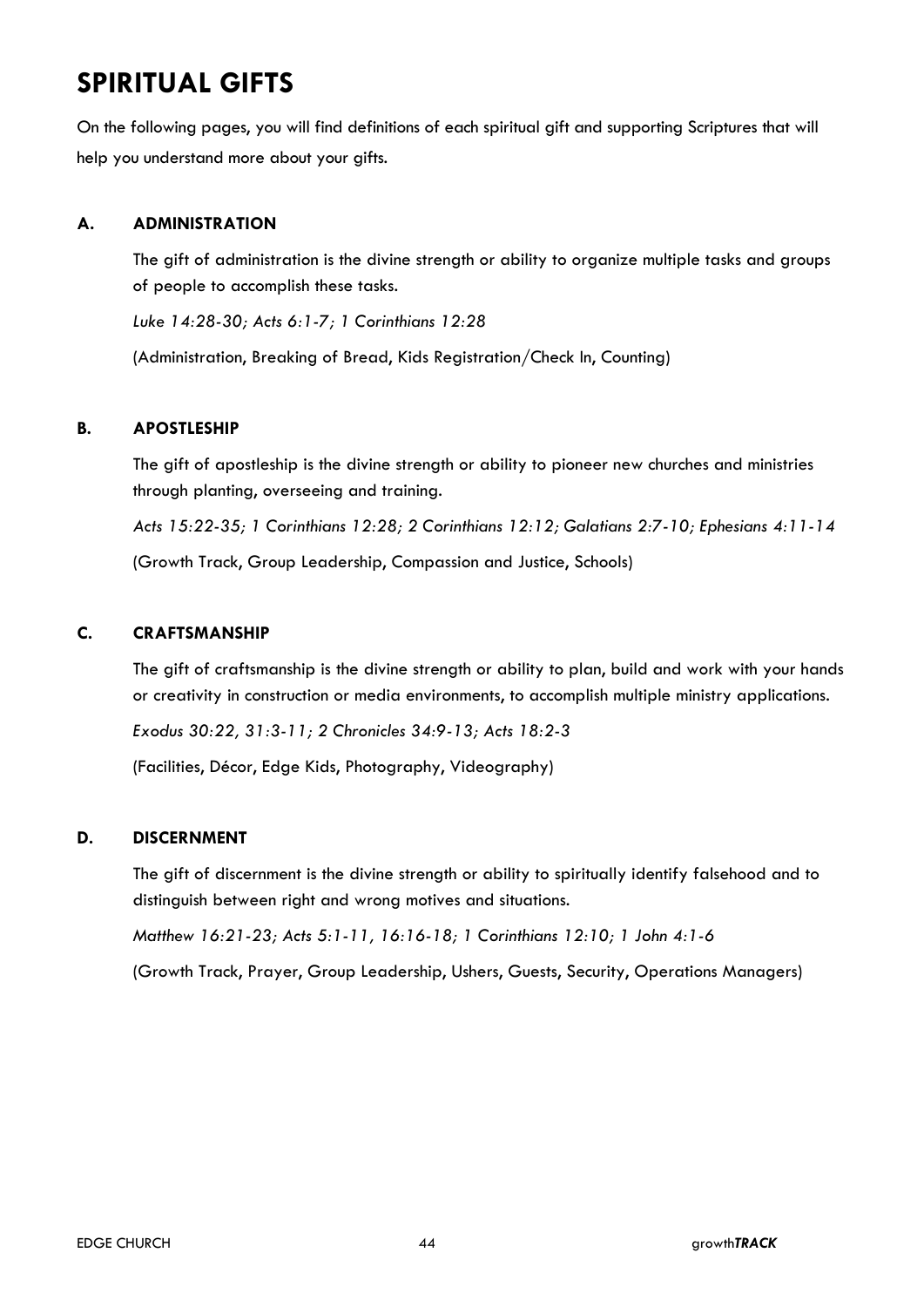#### **E. EVANGELISM**

The gift of evangelism is the divine strength or ability to help non-Christians take the necessary steps to becoming Christ followers.

*Acts 8:5-6, 8:26-40, 14:21, 21:8; Ephesians 4:11-14*

(Compassion and Justice, Prayer, Group Leadership)

#### **F. EXHORTATION**

The gift of exhortation is the divine strength or ability to encourage others through the written or spoken word and Biblical truth.

*Acts 14:22; Romans 12:8; 1 Timothy 4:13; Hebrews 10:24-25*

(Compassion and Justice, Guests, Growth Track, Edge Kids, Elevate, Refreshments/Hospitality, Information/Resources Team, Kids Registration/Check-in, Parking, Group Leadership, Ushers, Counselling, Worship, Schools)

#### **G. FAITH**

The gift of faith is the divine strength or ability to believe in God for unseen supernatural results in every arena of life.

*Acts 11:22-24; Romans 4:18-21; 1 Corinthians 12:9; Hebrews 11*

(All Teams)

#### **H. GIVING**

The gift of giving is the divine strength or ability to produce wealth and to give by tithes and offerings for the purpose of advancing the Kingdom of God on earth.

*Mark 12:41-44; Romans 12:8; 2 Corinthians 8:1-7, 9:2-7*

#### **I. HEALING**

The gift of healing is the divine strength or ability to act as an intermediary in faith, prayer and by the laying-on of hands for the healing of physical and mental illnesses.

*Acts 3:1-10, 9:32-35, 28:7-10; 1 Corinthians 12:9, 28*

(First Aid, Prayer, Counselling)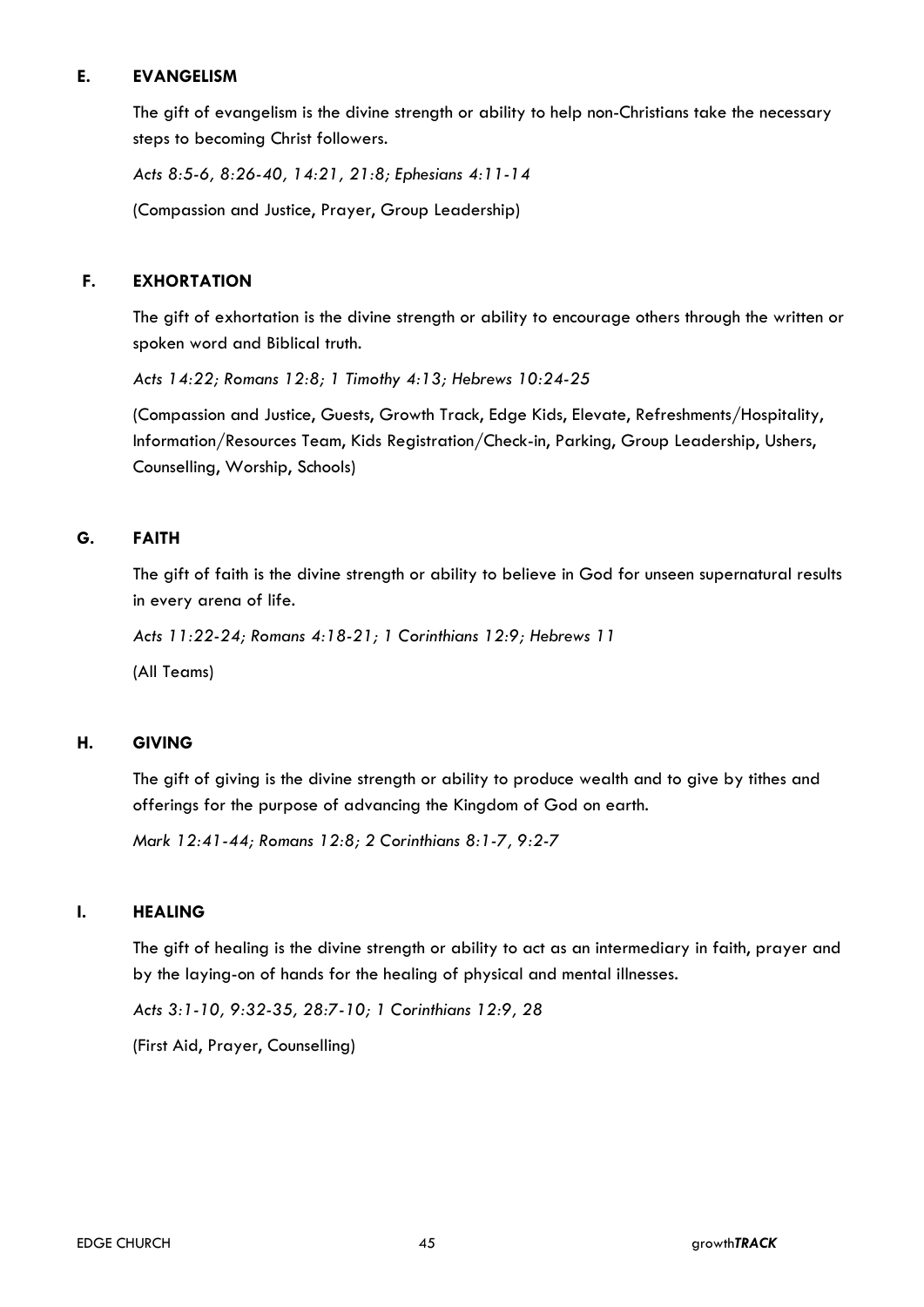#### **J. HELPS**

The gift of helps is the divine strength or ability to work in a supportive role for the accomplishment of tasks in Christian ministry.

*Mark 15:40-41; Acts 9:36; Romans 16:1-2; 1 Corinthians 12:28*

(Administration, Breaking of Bread, Facilities, First Aid, Catering, Information/ Resources, Housekeeping, Parking, Refreshments/Hospitality, Seniors)

#### **K. HOSPITALITY**

The gift of hospitality is the divine strength or ability to create warm, welcoming environments for others in places such as your home, office or church.

*Acts 16:14-15; Romans 12:13, 16:23; Hebrews 13:1-2; 1 Peter 4:9*

(Guests, Growth Track, Refreshments/Hospitality, Information/Resources, Kids Registration/Check-in, Parking, Ushers, Housekeeping, Catering, Seniors)

#### **L. INTERCESSION**

The gift of intercession is the divine strength or ability to stand in the gap in prayer for someone, something or someplace, believing for profound results.

*Hebrews 7:25; Colossians 1:9-12, 4:12-13; James 5:14-16*

(Prayer, Group Leadership)

#### **M. KNOWLEDGE**

The gift of knowledge is the divine strength or ability to understand and to bring clarity to situations and circumstances often accompanied by a word from God.

*Acts 5:1-11; 1 Corinthians 12:8; Colossians 2:2-3*

(Compassion and Justice, First Aid, Prayer, Group Leadership, Ushers, Security, Operations Managers)

#### **N. LEADERSHIP**

The gift of leadership is the divine strength or ability to influence people at their level while directing and focusing them on the big picture, vision or idea.

*Romans 12:8; 1 Timothy 3:1-13, 5:17; Hebrews 13:17*

(Group Leadership, All Teams)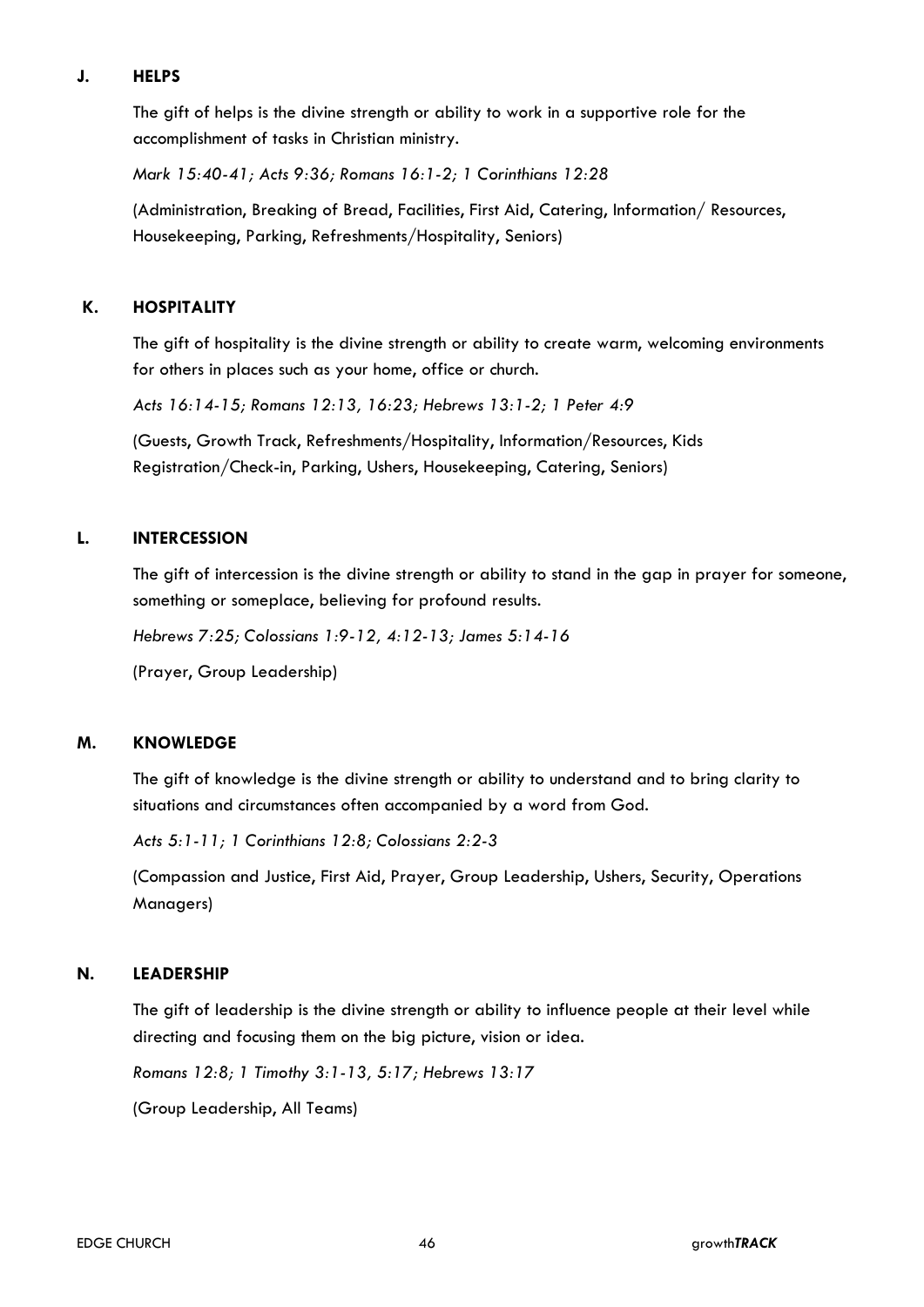#### **O. MERCY**

The gift of mercy is the divine strength or ability to feel empathy and to care for those who are hurting in any way.

*Matthew 9:35-36; Mark 9:41; Romans 12:8; 1 Thessalonians 5:14*

(Compassion and Justice, First Aid, Counselling, Group Leadership, Seniors)

#### **P. MIRACLES**

The gift of miracles is the divine strength or ability to alter the natural outcomes of life in a supernatural way through prayer, faith and divine direction.

*Acts 9:36-42, 19:11-12, 20:7-12; Romans 15:18-19; 1 Corinthians 12:10, 28*

(Compassion and Justice, First Aid, Prayer)

#### **Q. MISSIONARY**

The missionary gift is the divine strength or ability to reach others outside of your culture and nationality, while in most cases living in that culture or nation.

*Acts 8:4, 13:2-3, 22:21; Romans 10:15*

(Compassion and Justice, Group Leadership)

#### **R. MUSIC / WORSHIP**

The gift of music/worship is the divine strength or ability to sing, dance or play an instrument primarily for the purpose of helping others worship God.

*Deuteronomy 31:22; 1 Samuel 16:16; 1 Chronicles 16:41-42; 2 Chronicles 5:12-13, 34:12; Psalm 150*

(Worship, Technical Arts, Edge Kids)

#### **S. PASTOR / SHEPHERD**

The gift of pastor/shepherd is the divine strength or ability to care for the personal needs of others by nurturing and mending life issues.

*John 10:1-18; Ephesians 4:11-14; 1Timothy 3:1-7; 1 Peter 5:1-3*

(Growth Track, Ushers, Edge Kids, Elevate, Group Leadership, Counselling, Courses, Seniors)